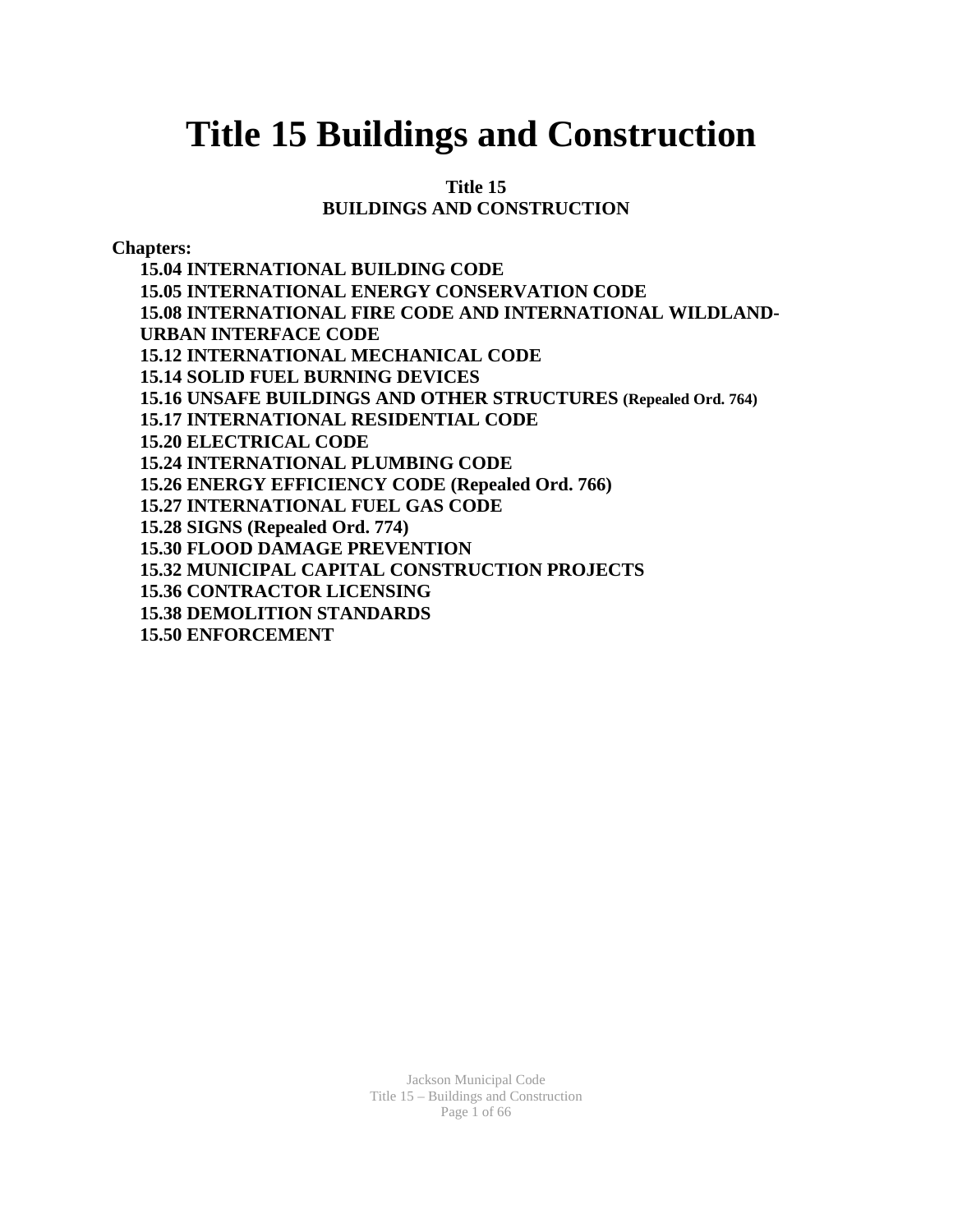### **Chapter 15.04 INTERNATIONAL BUILDING CODE**

**Sections:** 

**15.04.010 Permit required--Application. 15.04.020 International Building Code. 15.04.030 Definitions. 15.04.040 Sewer and water connections. 15.04.050 Building permit issuance--Compliance required. 15.04.060 Exceptions. 15.04.070 Business license—Non-issuance for noncompliance. 15.04.080 Appeal to board of adjustments. 15.04.090 Building Permit Fees 15.04.010 Permit required--Application.**

It is unlawful for any person to erect, construct, reconstruct, alter or change the use of any building or other structure within the town limits without obtaining a building permit from the Building Official, and such Building Official shall not issue any permit unless the plans of and for the proposed erection, construction, reconstruction, alteration or use fully conforms to the zoning regulations, subdivision regulations and building regulations then in effect. All applications for building permits shall be accompanied by all documentation as required on the building permit application and such other information as may be deemed necessary to provide for the enforcement of the town's Land Development Regulations (LDRs) [Appendix A of this code]. All building permit fees are to be determined by the town council by resolution or ordinance, and may be changed from time to time. (Ord. 760 § 3, 2004; Ord. 271 § 1, 1981.)

### **15.04.020 International Building Code.**

All buildings and temporary structures built or located within the town from and after January 1, 2017 shall be constructed in accordance with the requirements of the International Building Code, 2015 Edition, as published by the International Code Council, specifically **excluding** all appendices. The said Code is incorporated herein by reference as if the same were more fully herein set out except as follows:

- 1. The last sentence of **Section 101.4.3. Plumbing** shall read, "The provisions of the *Wyoming Department of Environmental Quality shall apply to private sewage disposal systems*."
- 2. **Section 101.4.4 Property Maintenance** shall be deleted in its entirety.
- 3. **Section 103.3 Deputies**. The last sentence shall be deleted.
- 4. **Section 105.2 Work exempt from permit**. Item 11. shall read, "*Swings and other playground equipment."*
- 6. **Section 108.3 Temporary Power**. The last sentence shall read, "The part covered by the temporary certificate shall comply with the requirements specified for temporary lighting, heat or power in the National Electrical Code."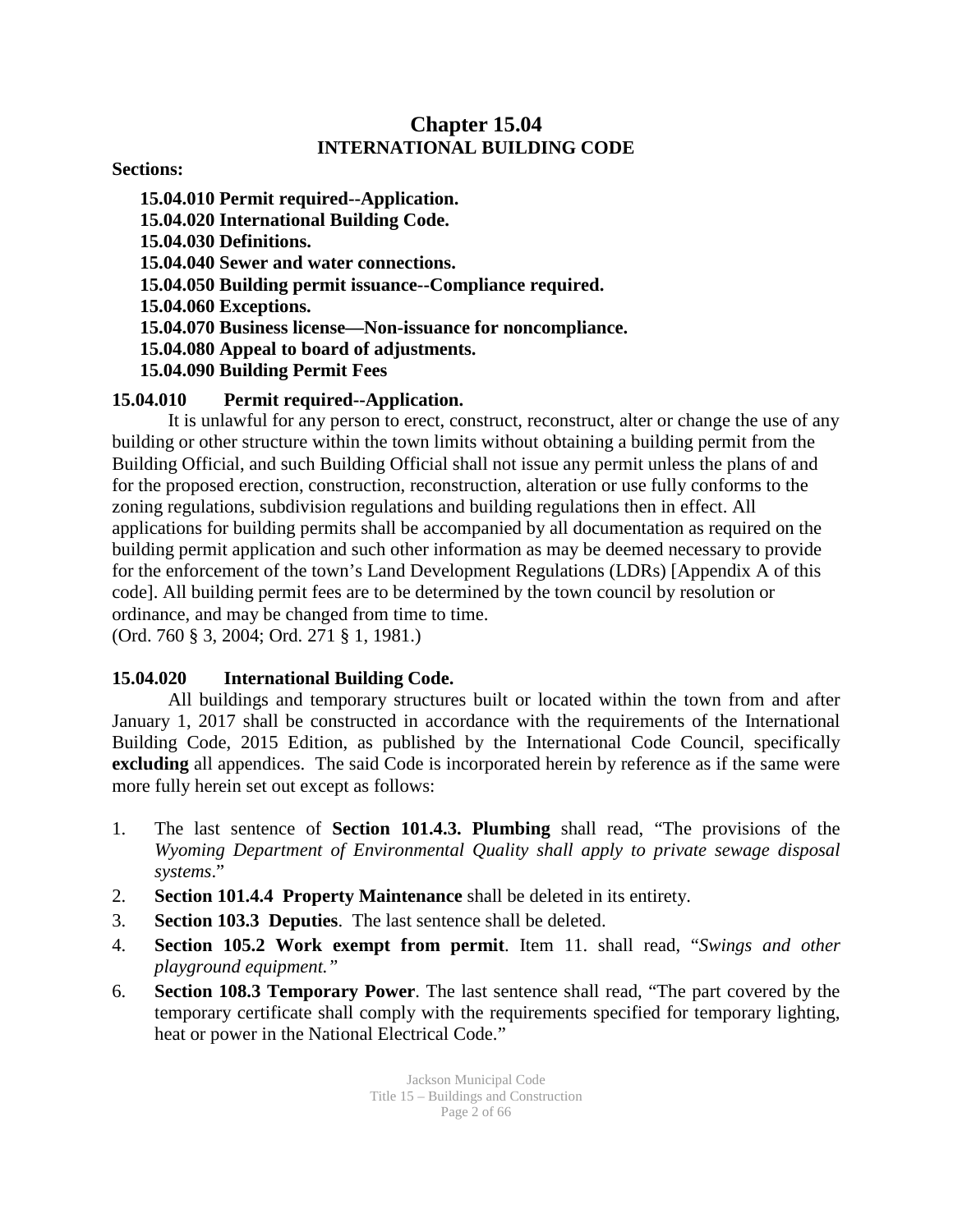- 7. **Section 109.2 Schedule of Fees** shall read, "On buildings, structures, electrical, gas, mechanical, and plumbing systems or alterations requiring a permit, a fee for each permit shall be paid as established in the adopted fee schedules. A non-refundable deposit of two hundred and fifty dollars (\$250.00), to be applied against the full building permit fee, shall be paid at the time of building permit application for all commercial, industrial, and multifamily buildings. The fee for each permit shall be as set forth in the adopted Building Permit Fees Schedule of the Town of Jackson.
- 8. A second sentence shall be added to **Section 109.2** Schedule of permit fees which shall read, "Additionally, when a third party review is required by the administrative authority, it shall be paid for by the applicant, authorized representative, or owner."
- 9. **Section 109.6 Refunds** shall read ""Not more than 80 percent of the permit fee paid shall be refunded, when no work has been done under a permit issued in accordance with this code."
- 10. Add **Section 110.3.11 Re-inspection Fee**. "A re-inspection fee may be assessed for each inspection or re-inspection when such portion of the work for which inspection is requested is not complete or when required corrections have not been made. Re-inspection fees may be assessed when the approved plans are not readily available to the inspector, for failure to provide access on the date for which inspection is requested or for deviating from the plans requiring the approval of the Building Official."
- 11. **Section 305.2 Group E, Day Care Facilities** shall be revised to read, "The use of a building or structure, or portion thereof, for educational, supervision or personal care services for more than ten children older than 2-1/2 years of age, shall be classified as a Group E occupancy."
- 12. **Section 308.6.4** Five or fewer persons receiving care in a dwelling unit shall be revised to read, "A facility such as the above with ten or fewer persons shall be classified as a Group R-3 or shall comply with the International Residential code in accordance with Section 101.2."
- 13. **Section 901.7 Fire Areas**. Revise to read as follows: Where structures or portions thereof, are 5,000 square feet or larger, the building shall be protected by an approved automatic fire sprinkler system, installed in accordance with further requirements of the IBC, IFC, and/or NFPA 13, 13D or 13R, whichever applies based on type of occupancy. For the purpose of this section, square footage calculations shall be measured from the exterior surface of framing members encompassing the perimeter of the Fire Area, from the interior surface of concrete or masonry walls that are 50 % or more below grade, and for log construction to the exterior surface of foundations or supporting elements.
- 14. **Section 903.2 Where required**. A second sentence shall be added and shall read, "Additionally, all structures, regardless of occupancy, 5000 square feet or larger shall be protected by an approved automatic sprinkler system, installed in accordance with further requirements of this Chapter whichever applies based on type of occupancy. Where requirements in this chapter are more restrictive, the more restrictive requirement shall control. EXCEPTIONS: Agricultural buildings. Where uses other than residential occur within an agricultural building, and comprise not more than 10% of the floor area of such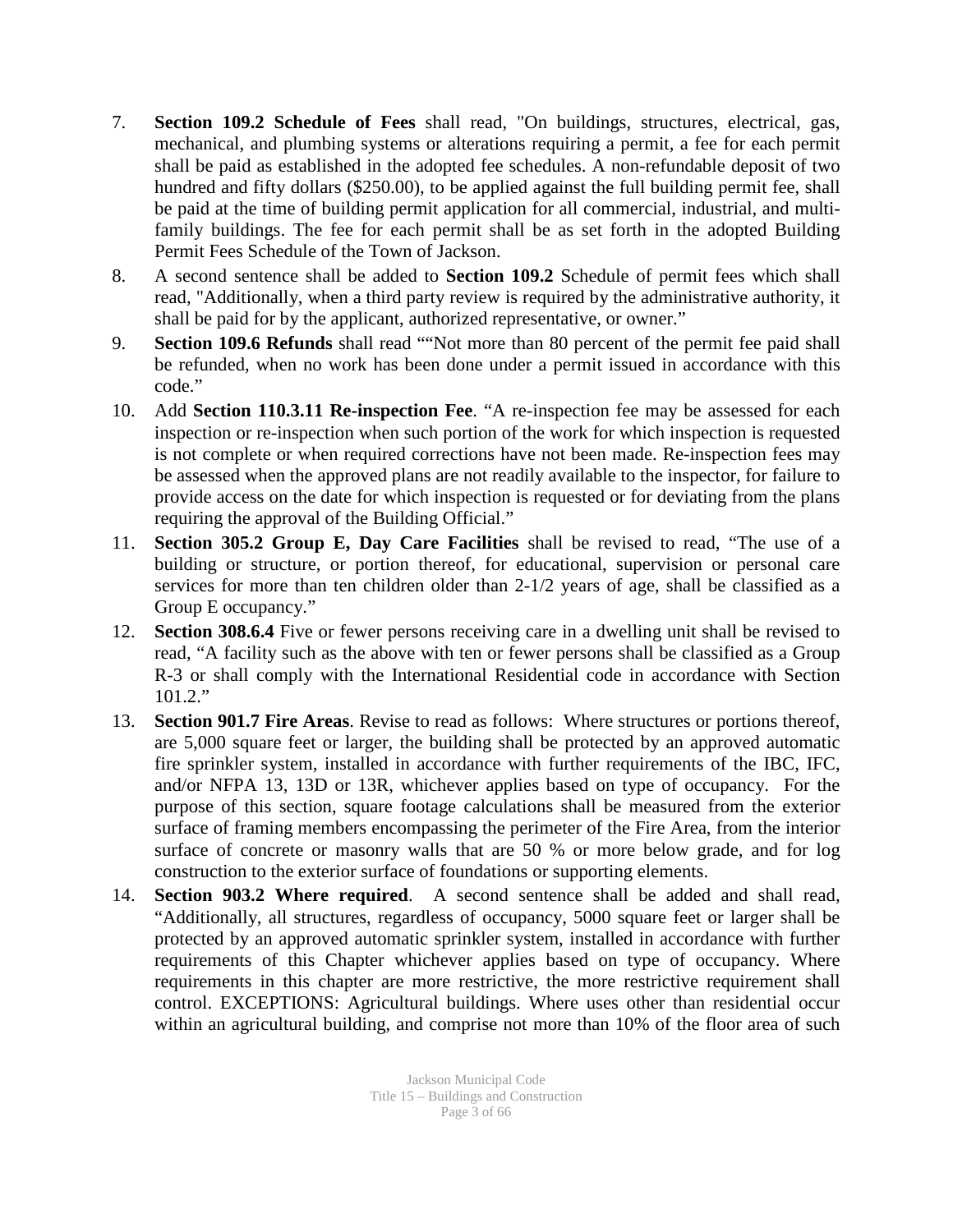building, an automatic fire extinguishing system may be omitted unless otherwise required by this Chapter."

- 15. The exceptions to **Fire Alarms Sections 907.2.1** Group A, 907.2.2 Group B, 907.2.4 Group F, and 907 2.7 Group M shall be revised to read as follows: Exception: See section 907.2 of the International Fire Code for locations of manual fire alarm boxes.
- 16. A fourth sentence **shall be added to the first** paragraph of **Section 1608.2, Ground Snow Loads** and shall read, "The roof snow load shall be 75 lbs. per square foot."
- 17. The first sentence of **Section 1809.4 Depth and Width of Footings** shall be amended to read, "Footings shall have a minimum depth of 34 inches below finished grade, unless another depth is recommended by a soils investigation."
- 18. The second sentence of Section **1805.1.2 Under Floor Space** shall be revised to read "Where there is evidence that the seasonal ground water table rises to the elevation of the bottom floor of the crawl space, the ground level of the under floor space shall elevated to a minimum of 12 inches above such elevation unless an approved drainage system is provided".
- 19. **Section 3401.1 Existing structures** shall read, "The repair, alteration, relocation and change of occupancy of existing buildings or structures including but not limited to those listed in the National Register of Historic Places or designated as historic under a state or local historic preservation program that is approved by the Department of Interior, shall comply with the 2015 edition of the International Existing Building Code."

(Ord. 1141 § 1, 2016; Ord. 1020 § 1, 2013; Ord.854 § 2, 2007; Ord. 760 § 4, 2004; Ord. 601 § 1, 1998; Ord. 493 § 1, 1995; Ord. 483 § 1, 1994; Ord. 450 § 1, 1992; Ord. 430 § 1, 1991; Ord. 406 § 1, 1990; Ord. 320 § 1, 1984; Ord. 271 § 2, 1981.)

In the event any of the adopted ordinances of the town as codified in this code as of the date of the adoption of the ordinance codified in this section conflict with any other sections of the Town of Jackson Municipal Code, the most restrictive shall apply (Ord. 760 § 5, 2004.)

### **15.04.030 Definitions.**

The definitions as set forth in the International Building Code, as said code is adopted in Section 15.04.020, shall apply in interpretation of the provisions of said code unless there is a discrepancy between the definitions contained in said code and definitions found in Appendix A of this code, and in that event, the definitions found in Appendix A of this code shall take precedence.(Ord 760 § 6, 2004; Ord. 271 § 3, 1981.)

### **15.04.040 Sewer and water connections.**

All buildings and temporary structures built within the town from and after May 2, 1972 shall be connected to the water and sewer lines of the town. (Ord 760 § 7, 2004; Ord. 105A § 3 (part), 1972: Ord. 105 Ch. 2 § 11(H)(3), 1967.)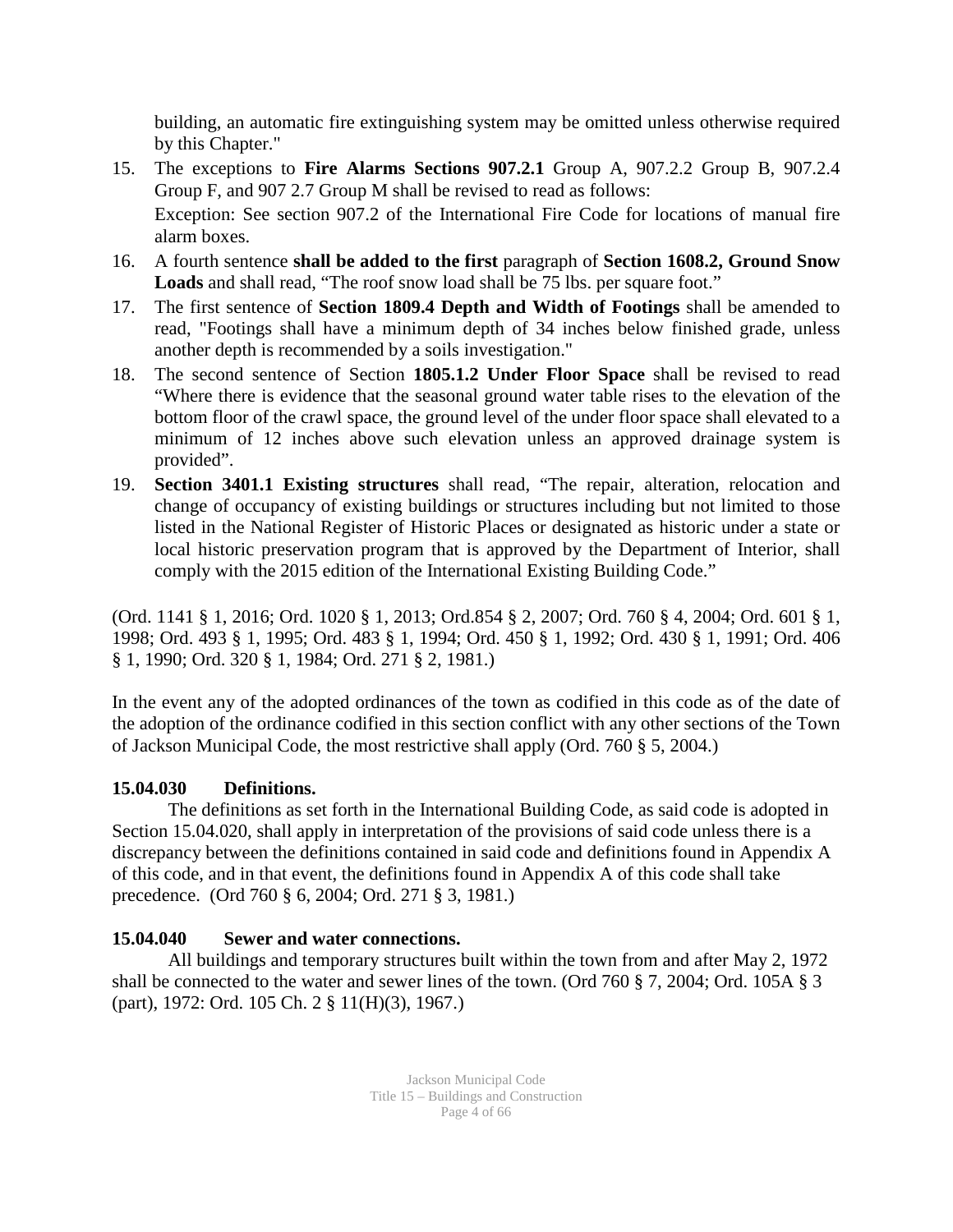### **15.04.050 Building permit issuance--Compliance required.**

The town building official shall not issue a building permit for any building or temporary structure to be built within the town unless the plan submitted for such building or temporary structure complies fully with the provisions of this chapter. (Ord 760 § 8, 2004; Ord. 105A § 3 (part), 1972: Ord. 105 Ch. 2 § 11(H)(4), 1967.)

### **15.04.060 Exceptions.**

The requirements of Section 15.04.040 shall not apply to garages or other noncommercial outbuildings which are to be constructed upon property zoned for residential development. (Ord. 760 § 9, 2004; Ord. 271 § 4, 1981.)

### **15.04.070 Business license—Non-issuance for noncompliance.**

The town clerk shall not issue a business license to any business being conducted in any building or temporary structure constructed or placed after the effective date of the ordinance codified in this chapter which does not comply with the provisions of this chapter and shall not issue a business license to any business being conducted in any building or temporary structure which did not comply with applicable ordinances in effect at the time of construction or placement of such building. (Ord. 760 § 10, 2004; Ord. 271 § 5, 1981.)

### **15.04.080 Appeal to board of adjustments.**

An appeal from the provisions of this chapter shall be made to the Town Board of Examiners/Appeals on a form to be furnished by the board, which may be secured at the town office. Any recommendation by the town Board of Examiners/Appeals for departure from the provisions of this chapter shall be subject to the approval of the town council.

### **15.04.090 Building Permit Fees**

### **BUILDING PERMIT FEE SCHEDULE FOR NEW BUILDINGS AND ADDITIONS**

| <b>Single Family Residence</b>                                 | 1.06 / SF |
|----------------------------------------------------------------|-----------|
| Commercial, Office, Multi-Family and similar type construction | 0.75/SF   |
| Warehouse/storage and similar type construction                | 0.50/SF   |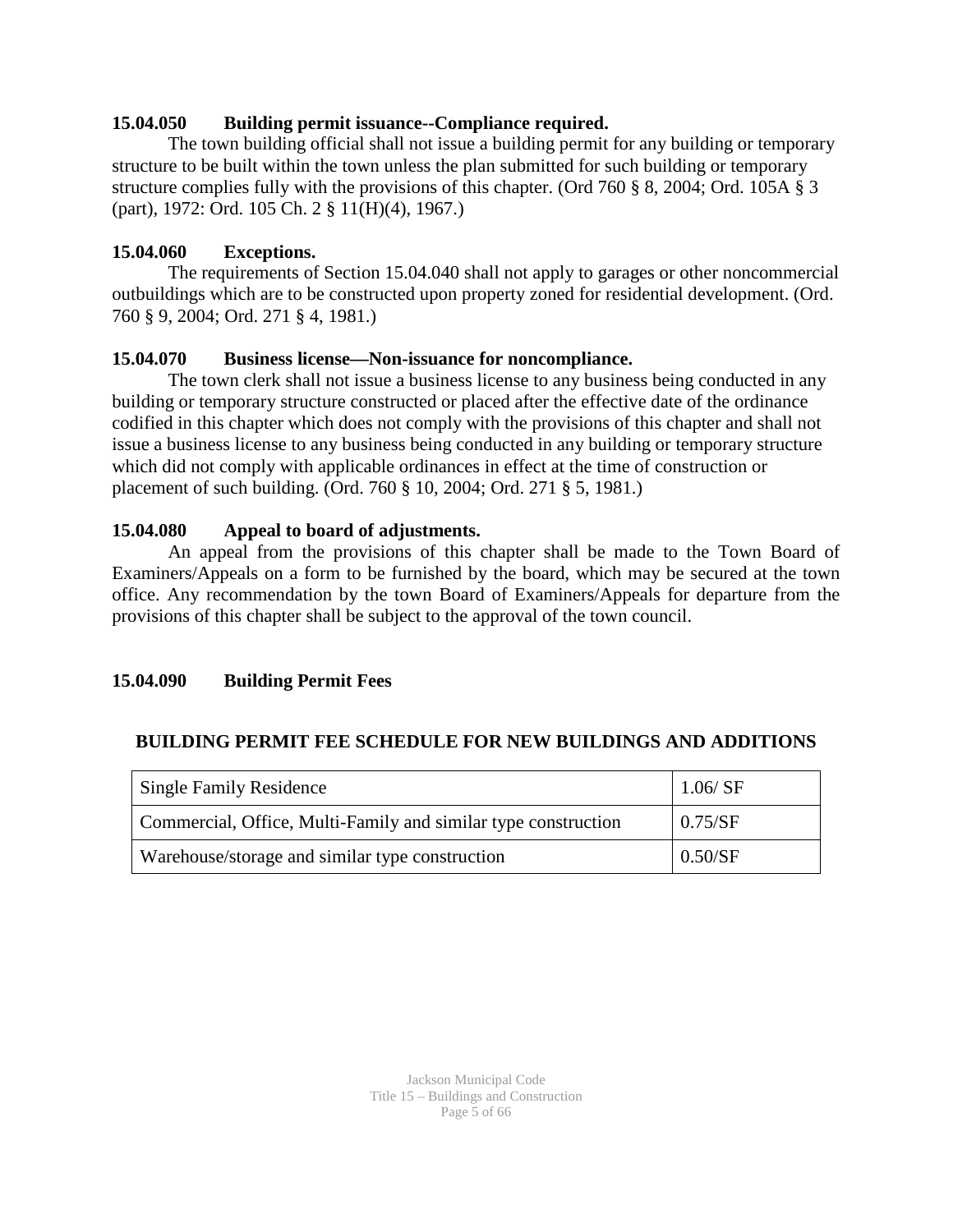#### **BUILDING PERMIT FEE SCHEDULE FOR REMODELS AND ALTERATIONS (1982 UBC Table No. 3-A, as modified)**

| <b>Total Valuation</b>                                                                                                                            | Fee                                                                                                                                   |  |  |
|---------------------------------------------------------------------------------------------------------------------------------------------------|---------------------------------------------------------------------------------------------------------------------------------------|--|--|
| \$1.00 to \$500.00                                                                                                                                | \$18.75                                                                                                                               |  |  |
| \$501.00 to \$2,000.00                                                                                                                            | \$18.75 for the first \$500.00 plus \$2.44 for each additional \$100.00<br>or fraction thereof, to and including \$2,000.00           |  |  |
| \$2,001.00 to \$25,000.00                                                                                                                         | \$55.35 for the first \$2,000.00 plus \$9.76 for each additional<br>$$1,000.00$ or fraction thereof, to and including $$25,000.00$    |  |  |
| \$25,001.00 to \$50,000.00                                                                                                                        | \$279.83 for the first \$25,000.00 plus \$7.32 for each additional<br>\$1,000.00 or fraction thereof, to and including \$50,000.00    |  |  |
| \$50,001.00 to \$100,000.00                                                                                                                       | \$462.83 for the first \$50,000.00 plus \$4.88 for each additional<br>$$1,000.00$ or fraction thereof, to and including $$100,000.00$ |  |  |
| \$100,001.00 and up                                                                                                                               | \$706.83 for the first \$100,000.00 plus \$4.06 for each additional<br>\$1,000.00 or fraction thereof                                 |  |  |
| <b>Other Inspections and Fees:</b>                                                                                                                |                                                                                                                                       |  |  |
| 1. Plan Review Fee Assessed @ 65% of Building Permit Fee                                                                                          |                                                                                                                                       |  |  |
| 2. Inspections outside of normal business hours                                                                                                   | \$62.50 per hour                                                                                                                      |  |  |
| 3. Re-inspection fee assessed under provisions of Section 305 (g)                                                                                 | \$50.00 each                                                                                                                          |  |  |
| 4. Inspections for which no fee is specifically indicated<br>(minimum charge 1 hour)<br>5. Additional plan review required by changes, additions, | $$50.00$ per hour                                                                                                                     |  |  |
| or revisions to approved plans                                                                                                                    | $$50.00$ per hour                                                                                                                     |  |  |

 (minimum charge 1 hour) (Ord.893 § 1, 2008; Ord. 770 § 3, 2004)

### **WAIVER OF FEES**

The Town Council may reduce, defer, or waive application fees upon request if the proposed project advances significant community goals, which include but are not limited to, the following:

- 1. A project that is sponsored by a governmental entity, or a project that receives public funding.
- 2. A project that provides extraordinary charitable, civic, educational, or similar benefits to the community.

Such requests shall be submitted, for action by the Town Council, to the Building Official within 30 days of receipt and prior to the submittal of an application. Action on all requests shall be made prior to the issuance of a building permit. (Ord. 770 § 4, 2004)

(Ord. 770 § 2, 2004; Ord. 760 § 11, 2004; Ord. 256 § 6, 1979: Ord. 105A § 3 (part), 1972: Ord. 105 Ch. 2 § 11(H)(7), 1967.)

> Jackson Municipal Code Title 15 – Buildings and Construction Page 6 of 66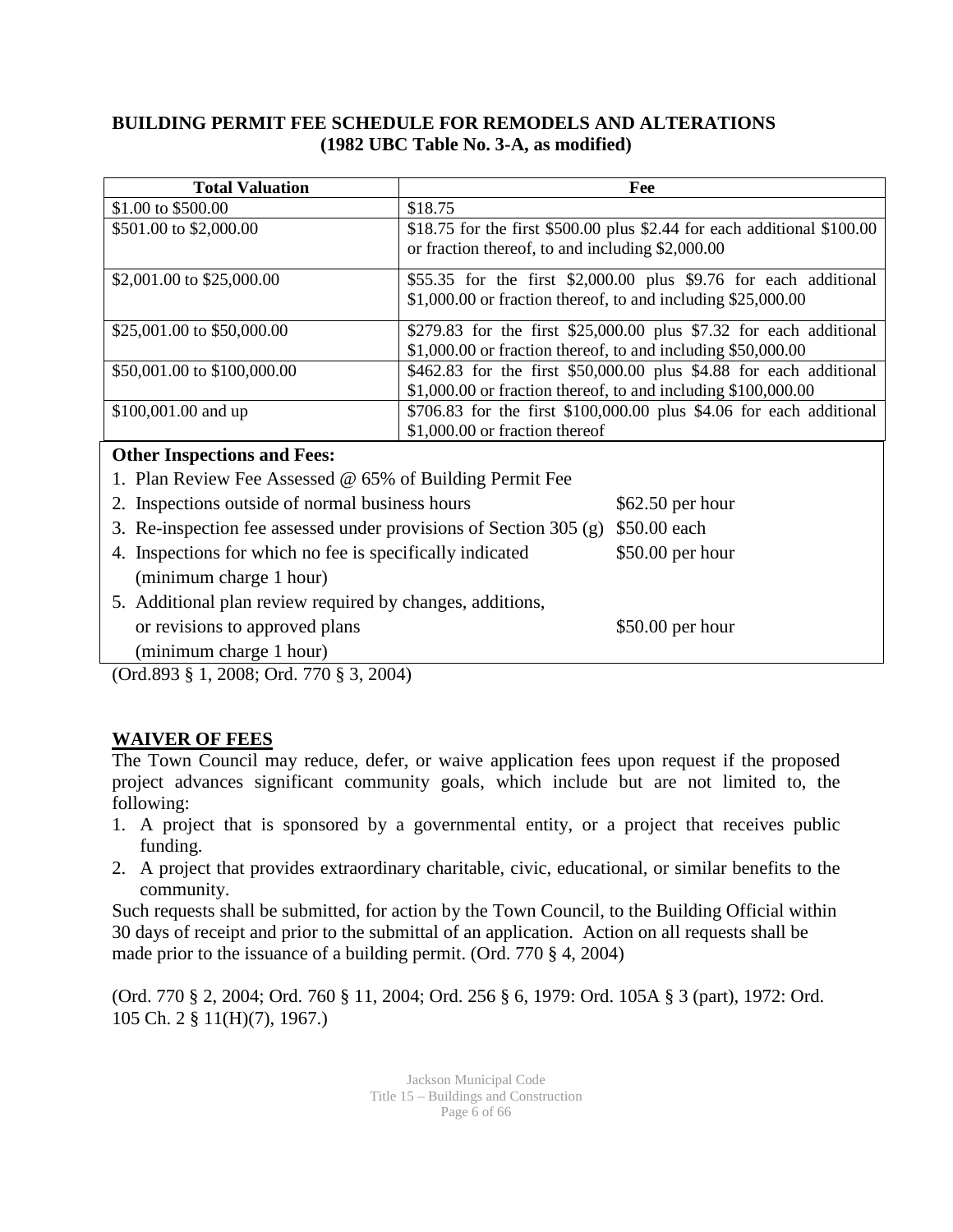### **Chapter 15.05 INTERNATIONAL ENERGY CONSERVATION CODE**

#### **Sections:**

### **15.05.010 International Energy Conservation Code—Adoption by reference.**

### **15.05.010 International Energy Conservation Code--Adoption by reference**.

All buildings and temporary structures built or located within the town from and after June 1, 2013 shall be constructed in accordance with the requirements of the International Energy Conservation Code, 2012 Edition, as published by the International Code Council, specifically **excluding** all appendices. The said Code is incorporated herein by reference as if the same were more fully herein set out except as follows:

1. **Sections C401.1 and R401.1** shall have the following added to the end of the paragraphs:

**EXCEPTION:** Log buildings shall be provided with the following:

- 1. Exterior log walls shall have a minimum diameter of 8 inches and shall be exempt from the exterior wall insulation requirements.
- 2. Roof/ceiling assemblies shall be provided with a minimum R-49 roof insulation.
- 3. All mechanical equipment related to the primary heating source shall have a minimum efficiency rating of 90%.
- 4. All HVAC ductwork shall be insulated or installed within conditioned space.
- 2. **Table C402.2** Amend the intersection of the climate zone 7 column with the row identified as Wood framed and other, to read R-20+R-3.8ci.

(Ord. 1021 § 1, 2013; Ord. 862 § 1, 2008.)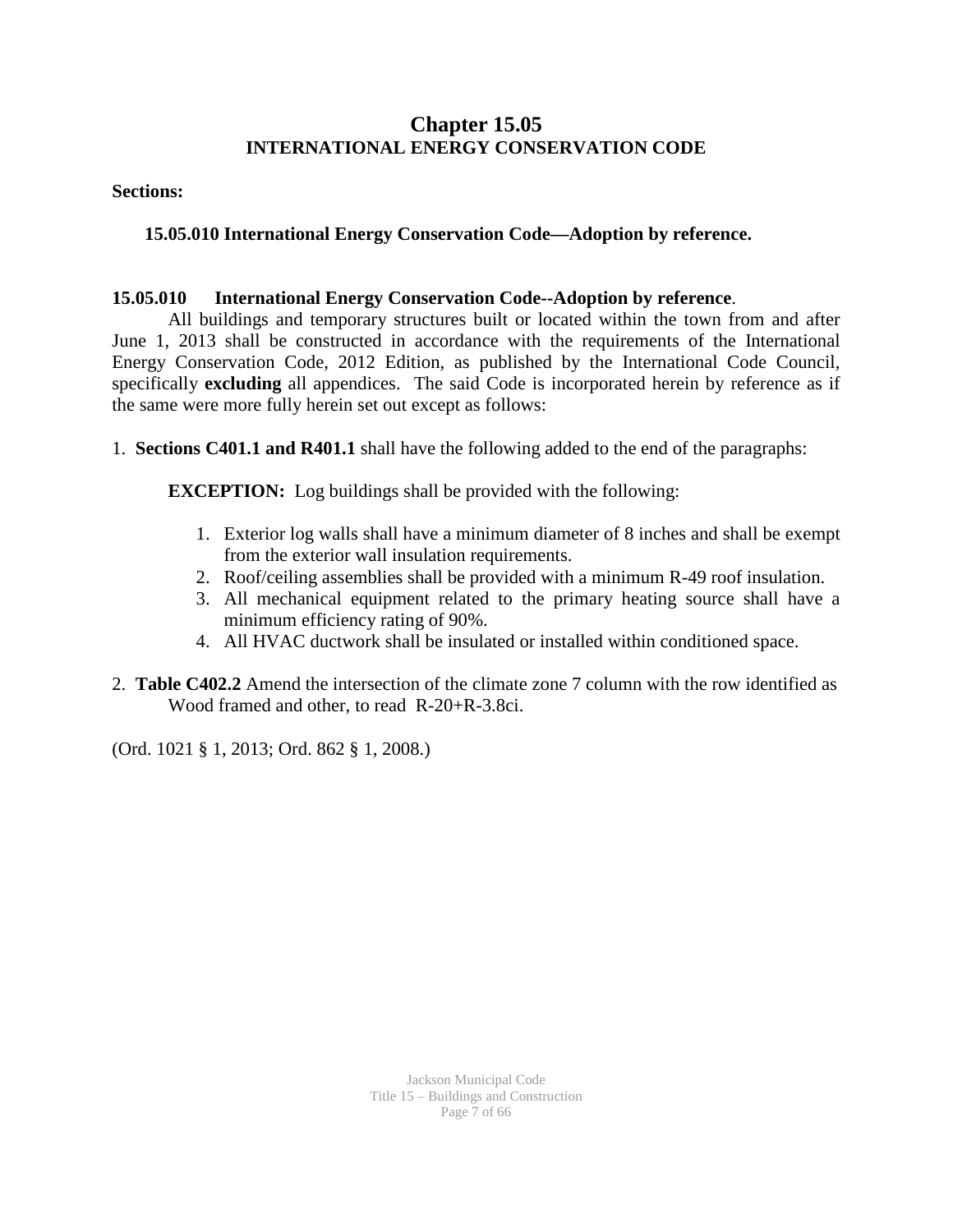### **Chapter 15.08 INTERNATIONAL FIRE CODE**

**Sections:** 

### **15.08.010 Adoption of International Fire Code and International Wildland-Urban Interface Code 15.08.020 Priority of ordinances.**

### **15.08.010 Adoption of the International Fire Code and International Wildland-Urban Interface Code.**

There is hereby adopted by the Town Council of the Town of Jackson, for the purpose of prescribing regulations governing conditions hazardous to life and property from fire, hazardous materials or explosion, that certain Codes known as the International Fire Code and International Wildland-Urban Interface Code, 2015 Edition, published by the International Code Council, Inc., with the following amendments:

**A. THE INTERNATIONAL FIRE CODE (IFC),** including Appendices B, C, D, E, F, and G, 2012 Edition, referring to the most current year standard referenced in the code, as published by the International Code Council, Inc., with the following amendments:

- **1. GENERAL:** Substitute the *National Electrical Code* for all reference to the *ICC Electrical Code* throughout the IFC.
- **2. CHAPTER 3, General, SECTION 307, Open Burning.** Add sections:

**307.6 Pile Volume.** The pile volume of any open burn shall not exceed 1000 cubic feet.

**307.7 Prohibited materials.** Materials containing paints, resins, glues, stains or any other manufactured coating or bonding material shall not be burned.

**3. CHAPTER 4, Emergency Planning and Preparedness, SECTION 408, Use and Occupancy-Related Requirements, SUBSECTION 408.3 Group E Occupancies.**  Add subsection**:**

**408.3.5 Alternate type of drill.** Alternate safety drills may be used in lieu of fire evacuation drills provided fire evacuation drills are conducted at each public or private Group E Occupancy not less than four (4) times during any one (1) academic year. The building's fire alarm system shall be tested at each fire evacuation or alternate safety drill. An alternate safety drill may include any organized response to a potential threat to the health and safety of the student population.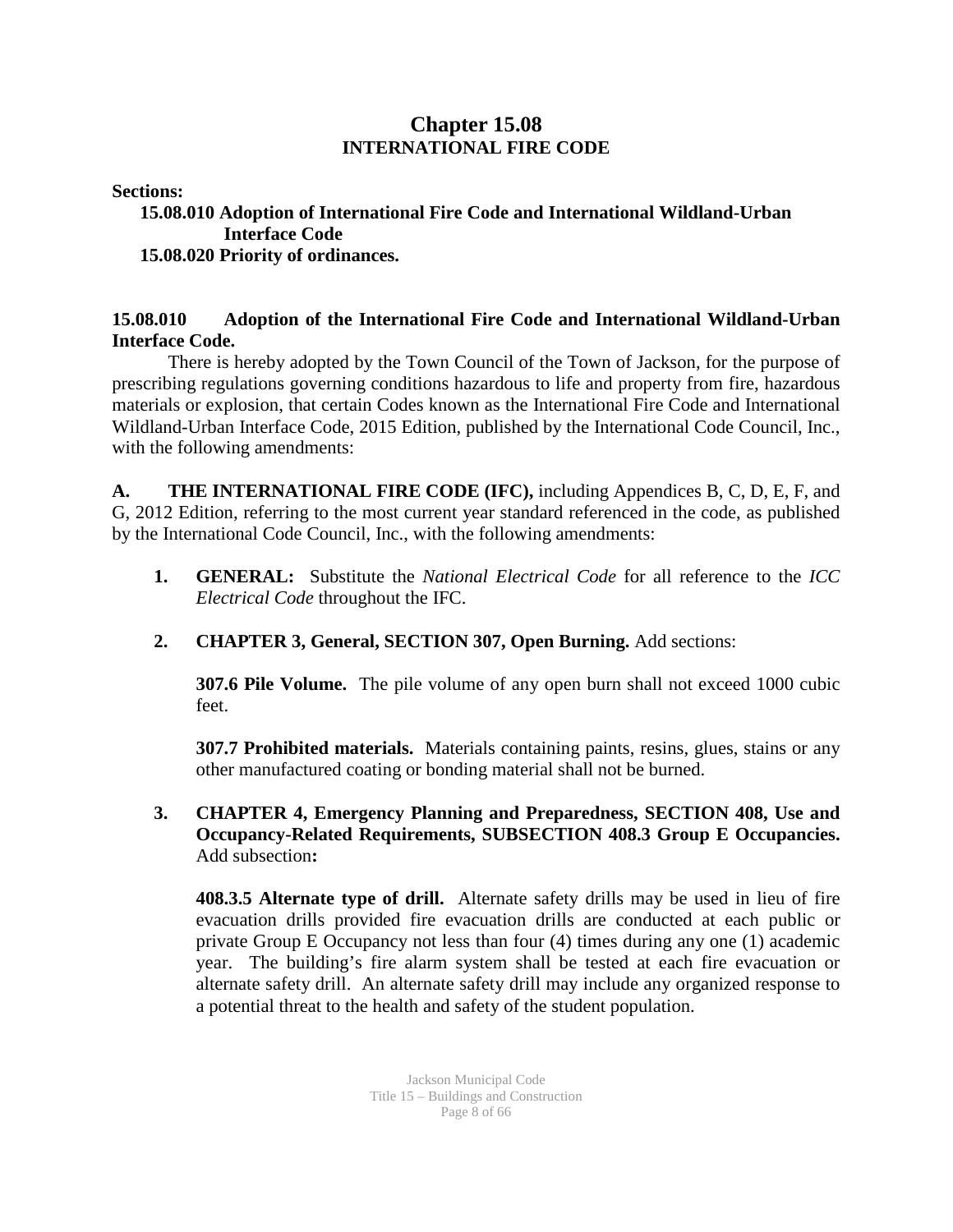**4. CHAPTER 5, Fire Service Features, SECTION 506, Key Boxes, SUBSECTION 506.1 Where Required.** Add Subsection:

**506.1.2 Additional locations**. Whenever an elevator is installed within a structure, the Fire Code Official may require a key box immediately adjacent to the fire fighter control panel for the elevator. The key box shall contain all keys necessary to control the elevator and elevator shaft systems controlled at that location.

#### **5. CHAPTER 5, Fire Service Features, SECTION 507, Fire Protection Water Supplies, SUBSCECTION 507.5.1 Where Required.** Amend exceptions to read:

#### **Exceptions:**

- 1. For Group R-3 and Group U occupancies, the distance requirements shall be 500 feet (152 m).
- 2. For buildings equipped throughout with an approved automatic sprinkler system installed in accordance with Section 903.3.1.1 or 903.3.1.2, the distance requirement shall be 500 feet (152 m).

#### **6. CHAPTER 9, Fire Protection Systems, SECTION 903, Automatic Sprinkler Systems, SUBSECTION 903.2 Where Required.** Add second paragraph and exception:

Additionally, all structures, regardless of occupancy, 5000 square feet or larger, shall be protected by an approved automatic sprinkler system, installed in accordance with further requirements of this Chapter whichever applies based on type of occupancy. Where requirements in this chapter are more restrictive, the more restrictive requirement shall control.

### **Exception: Agricultural buildings.**

Where non-agricultural uses, other than residential, occur within an agricultural building, and comprise not more than 10% of the floor area of such building, an automatic fire-extinguishing system may be omitted unless otherwise required by this Chapter.

### **7. CHAPTER 9, Fire Protection Systems, SECTION 907, Fire Alarm and Detection Systems, SUBSECTION 907.2.1 Group A**. Add exception:

**Exception:** Manual fire alarm boxes may be omitted when approved by the Fire Code Official and where the building is equipped throughout with an automatic sprinkler system installed in accordance with Section 903.3.1.1 and the occupant notification appliances will activate throughout the notification zones upon sprinkler water flow.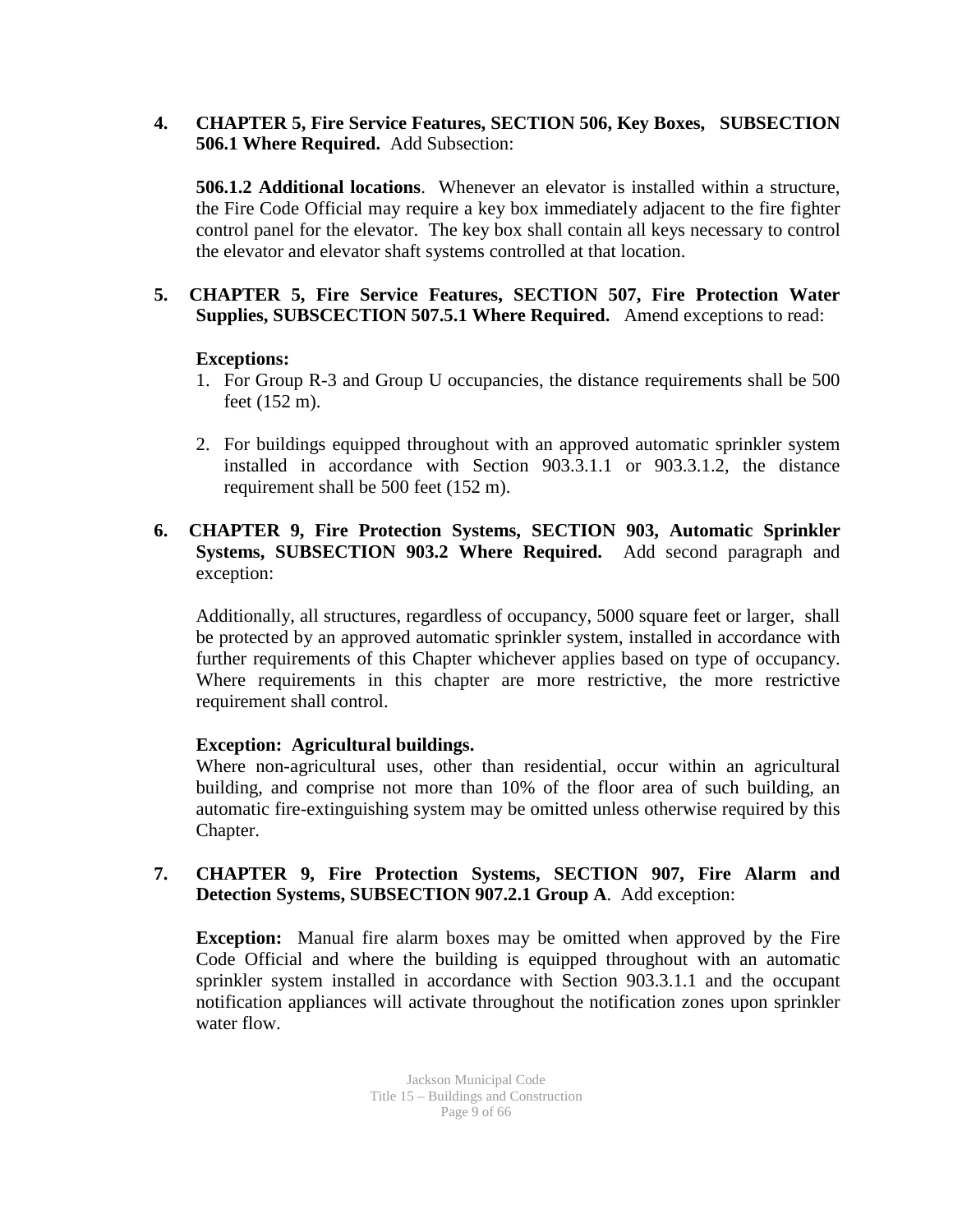### **8. CHAPTER 9, Fire Protection Systems, SECTION 907, Fire Alarm and Detection Systems, SUBSECTION 907.2.2 Group B**. Add Exception.

**Exception:** Manual fire alarm boxes may be omitted when approved by the Fire Code Official and where the building is equipped throughout with an automatic sprinkler system installed in accordance with Section 903.3.1.1 and the occupant notification appliances will activate throughout the notification zones upon sprinkler water flow.

### **9. CHAPTER 9, Fire Protection Systems, SECTION 907, Fire Alarm and Detection Systems, SUBSECTION 907.2.4 Group F.** Add exception.

**Exception:** Manual fire alarm boxes may be omitted when approved by the Fire Code Official and where the building is equipped throughout with an automatic sprinkler system installed in accordance with Section 903.3.1.1 and the occupant notification appliances will activate throughout the notification zones upon sprinkler water flow.

### **10. CHAPTER 9, Fire Protection Systems, SECTION 907, Fire Alarm and Detection Systems, SUBSECTION 907.2.7 Group M** Add exception.

**Exception:** Manual fire alarm boxes may be omitted when approved by the Fire Code Official and where the building is equipped throughout with an automatic sprinkler system installed in accordance with Section 903.3.1.1 and the occupant notification appliances will activate throughout the notification zones upon sprinkler water flow.

### **11. CHAPTER 9, Fire Protection Systems, SECTION 913, Fire Pumps, SUBSECTION 913.2 Protection against interruption of service.** Add subsections:

**913.2.2 Service disconnect**. Fire pump service wiring shall be installed such that disconnecting the normal building service does not interrupt power to the fire pump. A separate means of disconnect shall be provided for the fire pump and installed such that its power supply is taken from the line side of the buildings service panel. The service disconnect shall be installed in accordance with Section 695 of the National Electrical Code.

**913.2.3 Protection of service wiring.** Service wiring to fire pumps shall be installed within assemblies rated for not less than 1-hour fire-resistant construction. Installation shall be in accordance with Section 695 of the National Electrical Code.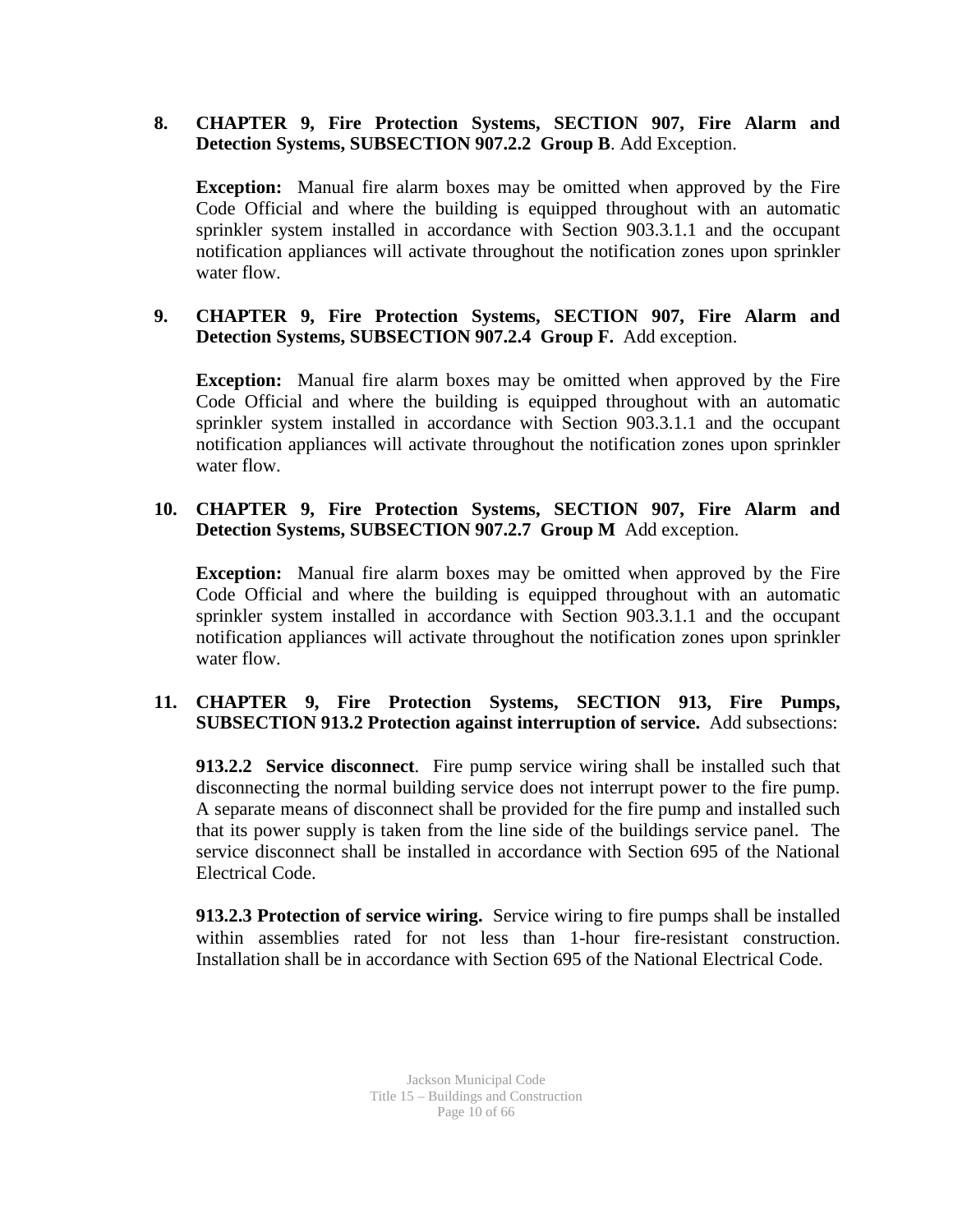**12. CHAPTER 23, Motor Fuel-Dispensing Facilities and Repair Garages, SECTION 2301, General.** Add subsections:

**2301.7 Emergency Spill Containment.** Each automotive motor fuel-dispensing facility, marine motor fuel-dispensing facility, and fleet vehicle motor fuel-dispensing facility shall maintain not less than one spill kit within 100 feet of dispensing equipment and shall be immediately available for Fire Department use. The type and size of spill kit shall be determined by the Fire Code Official and shall be based upon the product and potential spill size. The person in control of the facility shall be responsible to ensure kit supplies are replaced immediately after use.

**2301.8 Disposal of Spilled Product.** The person in control of the facility shall be responsible for proper disposal of all spilled materials and spill mitigation products. Spilled materials shall be immediately removed from the facility and shall be transported to the appropriate hazardous waste facility. If immediate removal is not possible, the spilled material and containment products shall be stored in a manner approved by the Fire Code Official.

**13. CHAPTER 56, Explosives and Fireworks, SECTION 5601, General, SUBSECTION 5601.1.3, Fireworks.**

Strike Exception 4.

- **B. THE INTERNATIONAL WILDLAND-URBAN INTERFACE CODE (IWUIC),** including Appendices, 2015 Edition, as promulgated by the International Code Council, Inc., with the following amendments:
	- 1. **GENERAL:** Substitute the *National Electrical Code* for all reference to the *ICC Electrical Code* throughout the IWUIC.
	- 2. **CHAPTER 4, Urban-Wildland Interface Area Requirements, SECTION 403, Access, SUBSECTION 403.2.3 Service limitations**. Amend to read:

A driveway shall serve not more than two dwelling units.

- 3. **CHAPTER 5, Special Building Construction Regulations, SECTION 501, General**. Strike Exceptions 1 and 2.
- 4. **CHAPTER 6, Fire Protection Requirements, SECTION 606, Liquefied Petroleum Gas Installations**. Add subsection:

**606.3 Underground installation.** LP-gas containers shall be installed underground within the wildland-urban interface.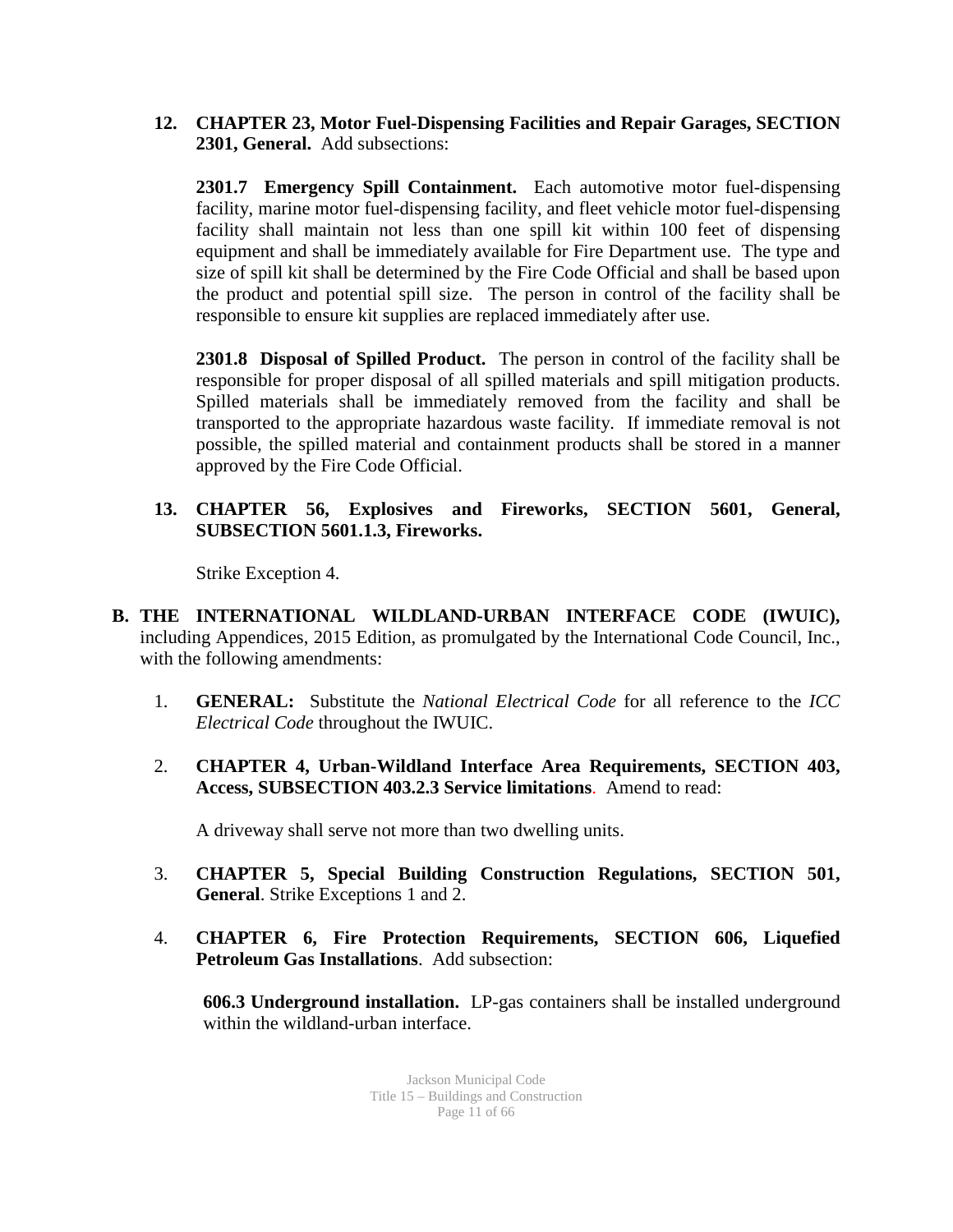Section 7. Fire Code Official. The "Fire Code Official" referred to by the International Fire Code, as herein adopted, is the officer charged with the implementation, administration and enforcement of such codes. The Fire Code Official is hereby defined and declared to be the Fire Chief of Jackson Hole Fire/EMS.

Section 8. Enforcement. It shall be the duty of the Fire Chief to enforce the provisions of this ordinance and to make inspections and test hereunder.

**Section 9.** Date of Effect. This ordinance shall take effect and be in force from and after its approval date as required by law.

A copy of said Code is on file and available in the Office of the Fire Chief.

(Ord.1143 § 1, 206; Ord. 1022 § 1, 2013; Ord. 885 § 1, 2008; Ord. 761 § 3, 2004; Ord. 591 § 1, 1998; Ord. 497 § 1, 1995; Ord. 446 § 1, 1992; Ord. 408 § 1, 1990; Ord. 372 § 1, 1987; Ord. 321,C § 1, 1984; Ord. 277 § 2, 1981; Ord. 272 § 2, 1981.)

### **15.08.020 Priority of ordinances.**

In the event any of the adopted ordinances of the town as codified in this code as of the date of the adoption of the ordinance codified in this section conflict with any other sections of the Town of Jackson Municipal Code, the most restrictive shall comply.

(Ord. 761 § 4, 2004; Ord. 591 § 1, 1998: Ord. 497 § 1, 1995: Ord. 372 § 2, 1987.)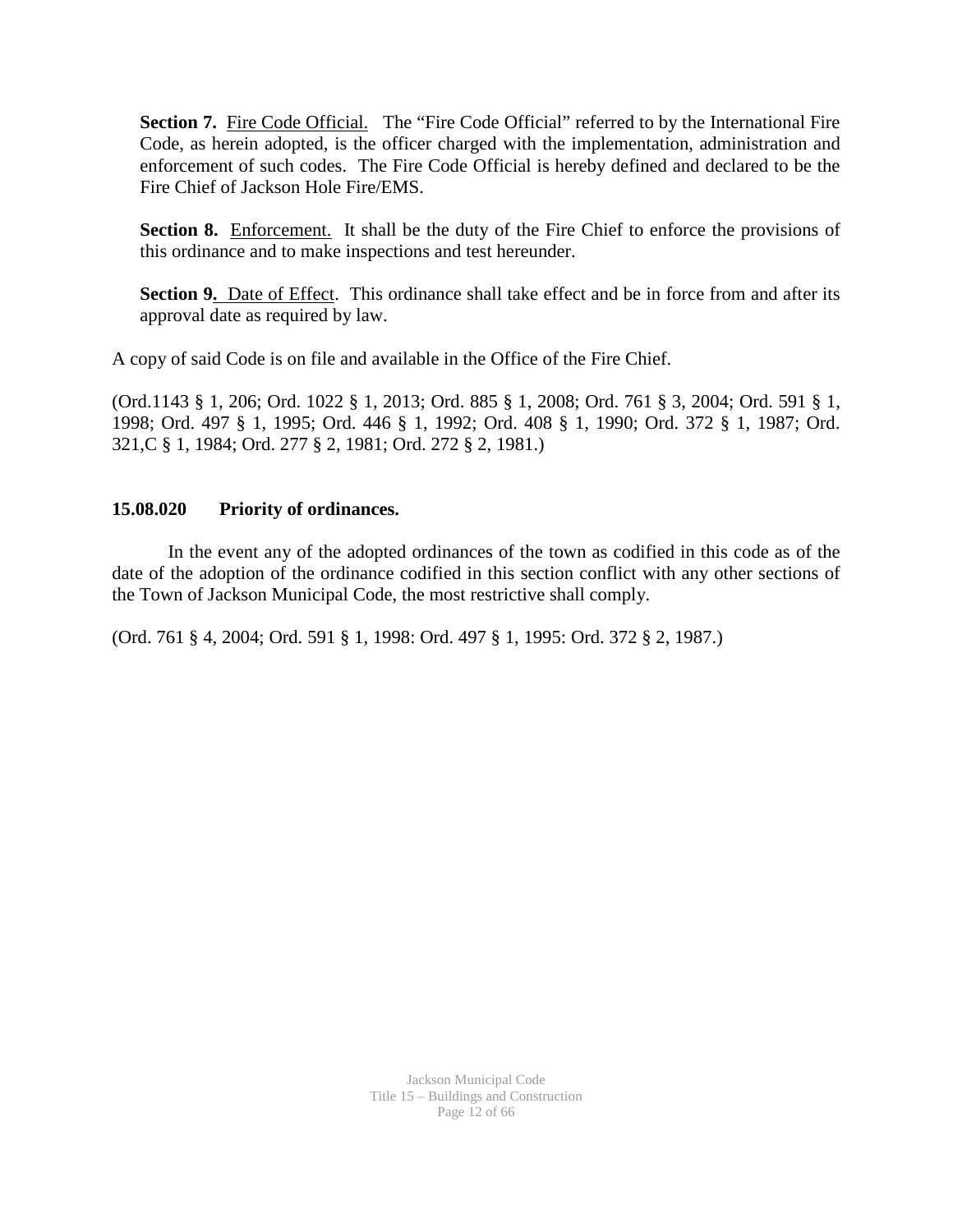### **Chapter 15.12 INTERNATIONAL MECHANICAL CODE**

### **Sections:**

- **15.12.010 International Mechanical Code--Adoption by reference.**
- **15.12.020 Priority of ordinances.**
- **15.12.030 Mechanical/Fuel Gas Permit Fees**

### **15.12.010 International Mechanical Code--Adoption by reference**.

All buildings and temporary structures built or located within the town from and after January 1, 2017 shall be constructed in accordance with the requirements of the International Mechanical Code, 2015 Edition, as published by the International Code Council, specifically excluding all appendices. The said Code is incorporated herein by reference as if the same were more fully herein set out except as follows:

- 1. **Section 101.1 Title** shall read, "These regulations shall be known as the Mechanical Code of the Town of Jackson, hereinafter referred to as "this code".
- 2. **Section 106.5.2 Fee schedule** shall read, "The fees for work shall be as adopted by the Town of Jackson in the Mechanical/Fuel Gas fee schedule.
- 3. **Section 106.5.3 Fee refunds** number .2 shall read "Not more than 80 percent of the permit fee paid when no work has been done under a permit issued in accordance with this code.
- 4. **Section 106.5.3 Fee refunds** number .3 shall be deleted.
- 5. A third sentence shall be added to **Section 107.2.3 Approval** and shall read, "A reinspection fee may be assessed for each inspection or re-inspection when such portion of the work for which inspection is requested is not complete or when required corrections have not been made. Re-inspection fees may be assessed when the approved plans are not readily available to the inspector, for failure to provide access on the date for which inspection is requested or for deviating from the plans requiring the approval of the Building Official".
- 6. **Section 108.4 Violation penalties** shall read, "Any person who shall violate a provision of this code or shall fail to comply with any of the requirements thereof or who shall erect, install, alter or repair plumbing or mechanical work in violation of the approved construction documents or directive of the code official, or of a permit or certificate of occupancy issued under the provisions of this code, shall, upon conviction, be punished as provided in Section 1.12.010 of the Town of Jackson Municipal Code".
- 7. The last sentence of **Section 108.5 Stop work orders** shall read "Any person who shall continue any work in or about the structure after having been served with a stop work order, except such work as that person is directed to perform to remove a violation or unsafe condition shall, upon conviction, be punished as provided in Section 1.12.010 of the Town of Jackson Municipal Code".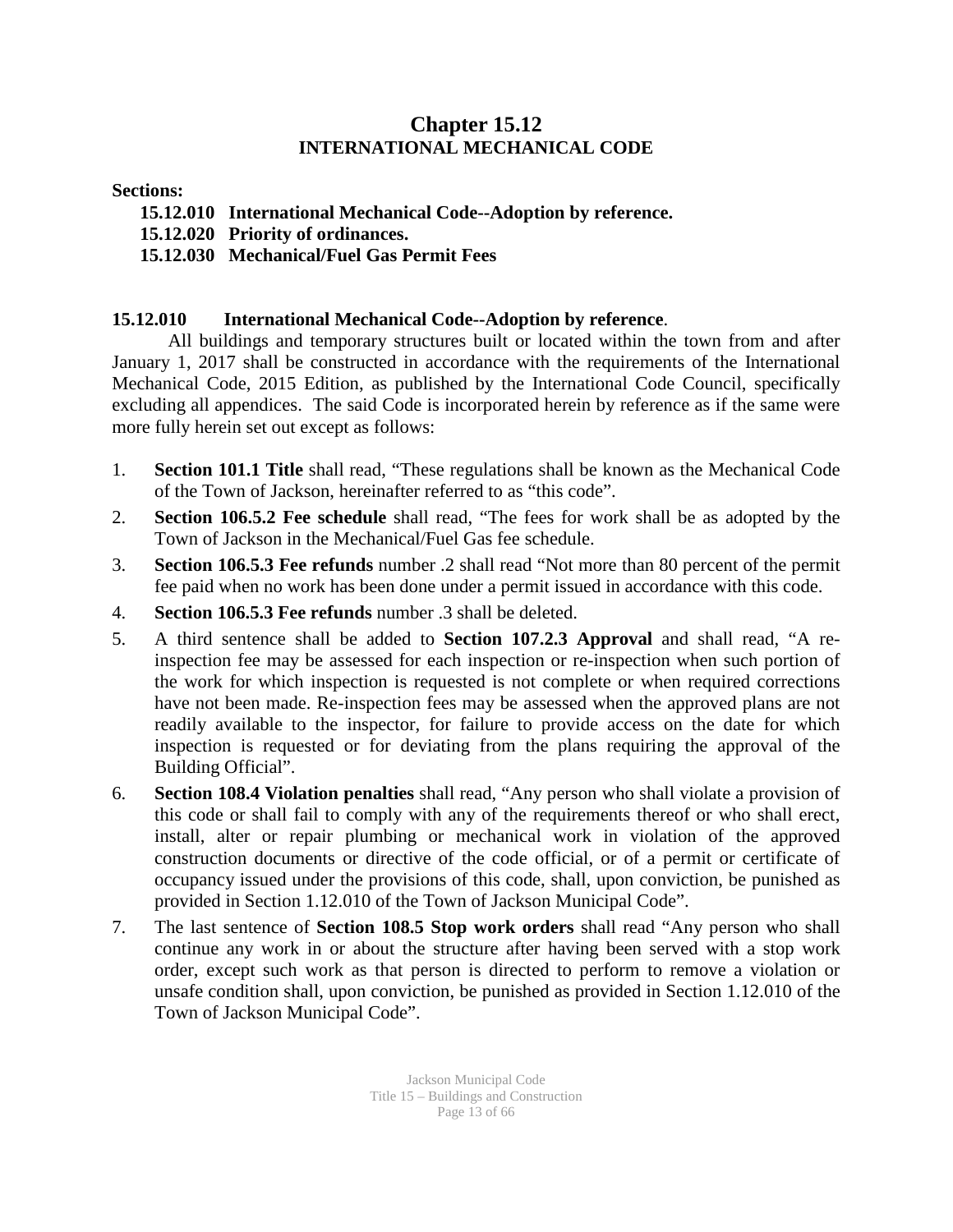- 8. **Section 702.1** shall be added to read, "Combustion and dilution air shall be permitted to be obtained entirely from the indoors in buildings, *other than Group R Occupancies,* that are not of unusually tight construction".
- 9. **Section 702.2** shall added to read, "This section shall apply only to appliances located in confined spaces in buildings, *other than Group R Occupancies*, not of unusually tight construction."
- 10. A second sentence shall be added to **Section 903.3 Unvented gas log heaters** and shall read, "Unvented gas log heaters shall not be installed in residential occupancies, habitable rooms or spaces or building of unusually tight construction."

Said code is available in the offices of the Town Clerk and the Town Building Official.

(Ord. 1145 § 1, 2016; Ord. 1023 § 1, 2013; Ord. 855 § 2, 2007; Ord. 762 § 3, 2004; Ord. 603 § 1, 1998; Ord. 494 § 1, 1995; Ord. 447 § 1, 1992; Ord. 412 § 1, 1990; Ord. 322 § 1, 1984; Ord. 273 § 2, 1981.)

### **15.12.020 Priority of ordinances.**

In the event any of the adopted ordinances of the town as codified in this code as of the date of the adoption of the ordinance codified in this section conflict with any other sections of the Town of Jackson Municipal Code, the most restrictive shall apply.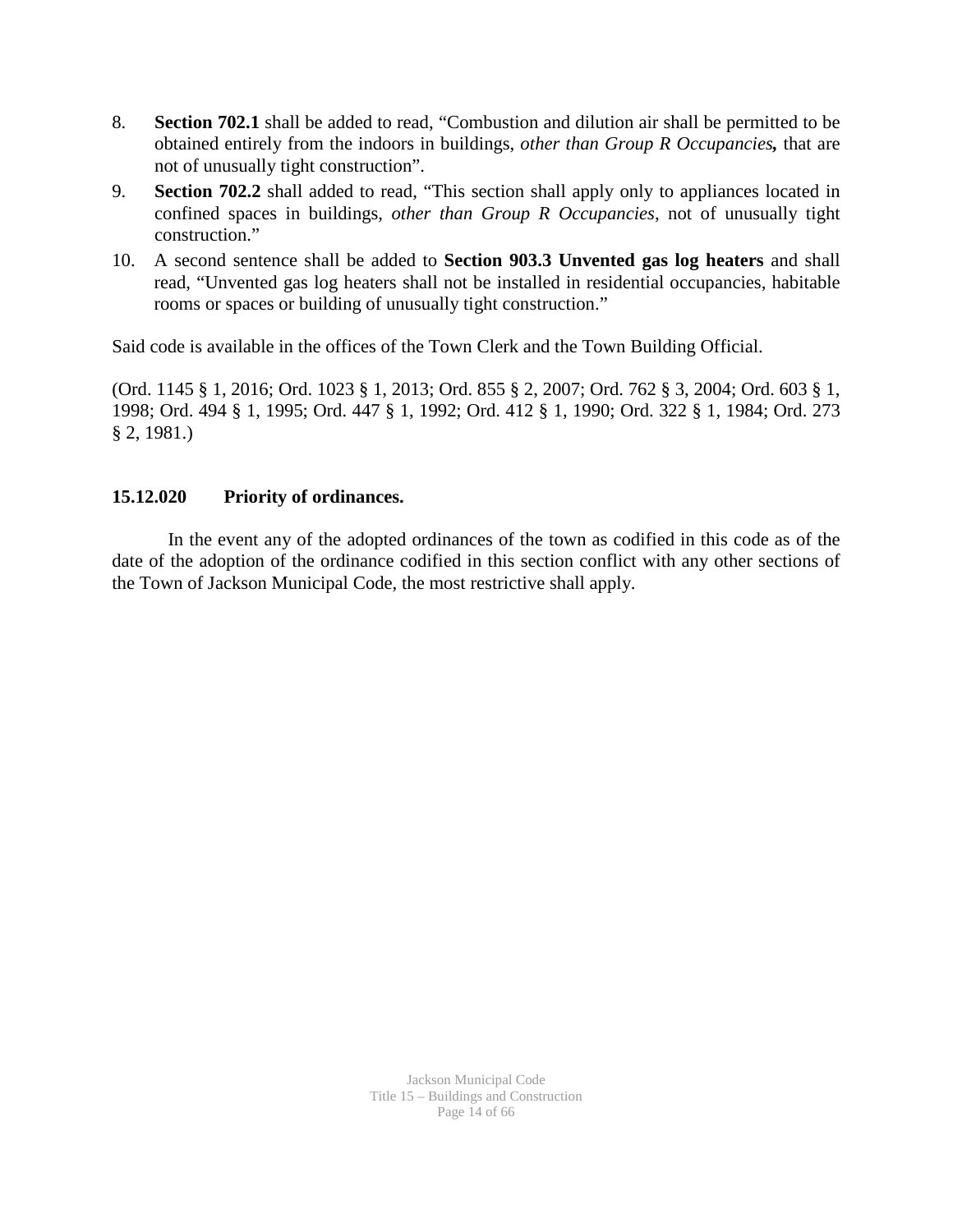### **15.12.030 Mechanical/Fuel Gas Permit Fees**

| $\mathbf{1}$   | For the issuance of each permit                                                | \$27.50  |
|----------------|--------------------------------------------------------------------------------|----------|
| $\overline{2}$ | For issuing each supplemental permit                                           | \$8.75   |
| 3              | Install or relocate gravity/forced air furnace to 100,000 btu/h                | \$17.50  |
| $\overline{4}$ | Install or relocate gravity/forced air furnace over 100,000 btu/h              | \$20.00  |
| 5              | Install or relocate each floor furnace, including vent                         | \$16.25  |
| 6              | Install or relocate suspended, recessed or floor mounted heater                | \$16.25  |
| $\tau$         | Install, relocate or replace appliance vent                                    | \$8.75   |
| 8              | Repair or alter any heating, cooling, absorption or evaporative system         | \$15.00  |
| 9              | Install or relocate boiler or compressor to 3 hp                               | \$16.25  |
| 10             | Install or relocate absorption system to 100,000 btu/h                         | \$16.25  |
| 11             | Install or relocate boiler or compressor 3-15 hp                               | \$30.00  |
| 12             | Install or relocate absorption system 100,000-500,000 btu/h                    | \$30.00  |
| 13             | Install or relocate boiler or compressor 15-30 hp                              | \$41.25  |
| 14             | Install or relocate absorption system 500,000-1,000,000 btu/h                  | \$41.25  |
| 15             | Install or relocate boiler or compressor 30-50 hp                              | \$62.50  |
| 16             | Install or relocate absorption system 1,000,000-1,750,000 btu/h                | \$62.50  |
| 17             | Install or relocate boiler or compressor over 50 hp                            | \$107.50 |
| 18             | Install or relocate absorption system over 1,750,000 btu/h                     | \$107.50 |
| 19             | Each air-handling unit up to 10,000 cfm and attached ducts                     | \$12.50  |
| 20             | Each air-handling unit over 10,000 cfm                                         | \$20.00  |
| 21             | Each evaporative cooler other than portable type                               | \$12.50  |
| 22             | Each ventilation fan attached to a single duct                                 | \$8.75   |
| 23             | Each ventilation system not part of heating or air conditioning system         | \$12.50  |
| 24             | Installation of hood system serving any mechanical exhaust, including<br>ducts | \$12.50  |
| 25             | Install or relocate domestic type incinerator                                  | \$20.00  |
| 26             | Install or relocate commercial or industrial incinerator                       | \$83.75  |
| 27             | Install, relocate or alter any unclassified equipment                          | \$12.50  |

### **MECHANICAL/FUEL GAS PERMIT FEE SCHEDULE**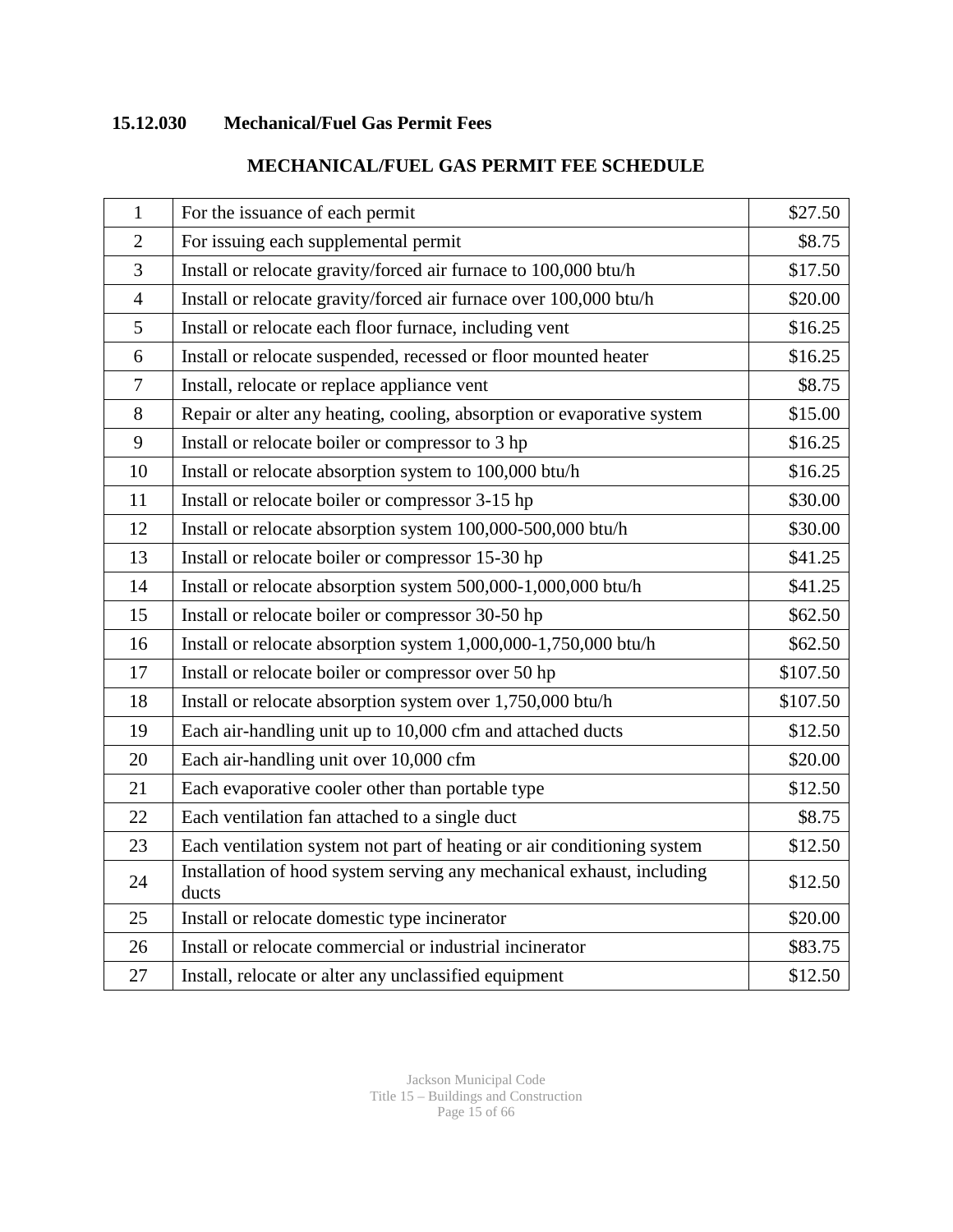#### **INSPECTIONS AND FEES**

| 28 | Inspections outside normal business hours                              | \$62.50 |
|----|------------------------------------------------------------------------|---------|
| 29 | Re-inspection fee                                                      | \$50.00 |
| 30 | Inspections for which no fee is specifically indicated                 | \$50.00 |
| 31 | Additional plan review required by changes, additions, or revisions to |         |
|    | approved plans (minimum charge 1 hour)                                 | \$50.00 |

(Ord.891 § 1, 2008; Ord. 772 § 2, 2004).

### **WAIVER OF FEES**

The Town Council may reduce, defer, or waive application fees upon request if the proposed project advances significant community goals, which include but are not limited to, the following:

- 3. A project that is sponsored by a governmental entity, or a project that receives public funding.
- 4. A project that provides extraordinary charitable, civic, educational, or similar benefits to the community.

Such requests shall be submitted, for action by the Town Council, to the Building Official within 30 days of receipt and prior to the submittal of an application. Action on all requests shall be made prior to the issuance of a mechanical permit. (Ord. 772 §3, 2004)

(Ord. 772 § 1, 2004; Ord. 762 § 4, 2004; Ord. 603 § 1, 1998: Ord. 494 § 1, 1995:, Ord. 447 § 1, 1992: Ord. 412§1, 1990: Ord. 412 § 2, 1990: Ord. 322 § 1, 1984: Ord. 273 § 2, 1981.)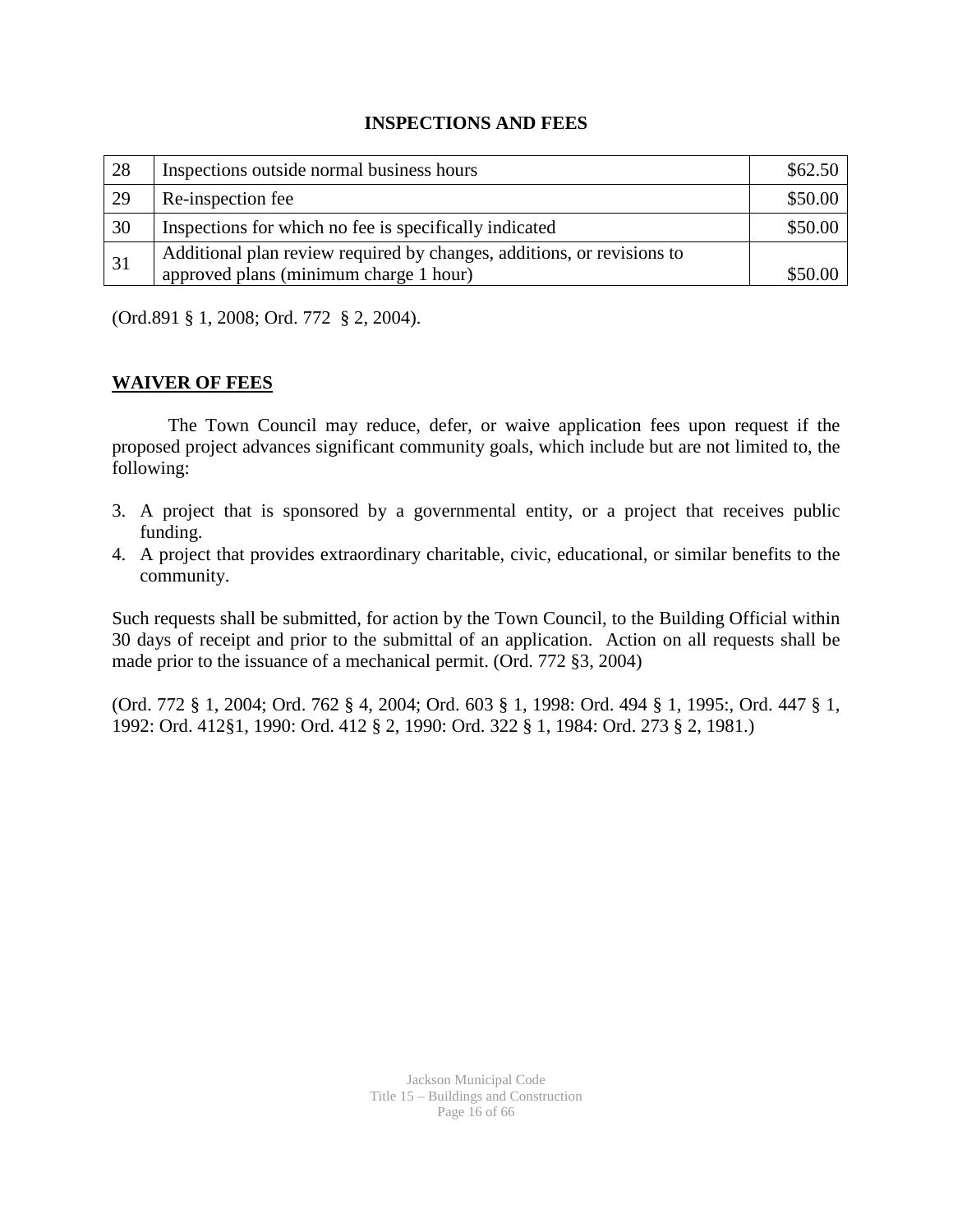### **Chapter 15.14 SOLID FUEL BURNING DEVICES**

**Sections:** 

**15.14.010 Definitions. 15.14.020 Mechanical permit required--Compliance. 15.14.030 Approved solid fuel burning devices. 15.14.040 Installation guidelines.**

### **15.14.010 Definitions.**

- A. "Free burning" means a condition in which the air for combustion is not capable of being regulated and is drawn from its surroundings.
- B. "Solid fuel burning device (SFBD)" means any device, including but not limited to, fireplace inserts, woodstoves of any nature, or any other controlled burning device used for the purpose of burning combustible material. This definition shall specifically exclude site built free burning masonry fireplaces and barbecue devices.
- C. "Approved SFBD" means any woodstove or fireplace insert, which, through testing by a recognized testing agency, has been found to be in compliance with the U.S. Environmental Protection Agency's Phase II Standards for particulate emissions of woodstoves.
- D. "Existing SFBD" means any solid fuel device in use prior to the adoption of this resolution. Devices, which can show compliance with EPA Phase II Standards may be considered an approved device.

(Ord. 763 § 3, 2004; Ord. 431 § 1, 1991.)

### **15.14.020 Mechanical permit required--Compliance.**

No SFBD shall be installed in any structure without a mechanical permit issued by the building official. Any installation of any SFBD shall be in compliance with the adopted edition of the International Mechanical Code in effect at the time of permit application. (Ord. 763 § 4, 2004)

### **15.14.030 Approved solid fuel burning devices.**

Any SFBD installed after the effective date of this chapter shall be of the approved type. No SFBD, which is not the approved type shall be sold within the town for the purpose of installation within the town or Teton County for the purpose of installation. (Ord. 763 § 5, 2004)

### **15.14.040 Installation guidelines.**

All factory built chimneys and solid fuel burning devices constructed, located or placed within the Town of Jackson from and after June 15, 1992 shall be constructed, placed or built in accordance with the requirements of the manufacturers listed installation specifications.

(Ord. 763 § 6, 2004; Ord. 498 § 1, 1995: Ord. 445 § 1, 1992: Ord. 431 § 1, 1991.)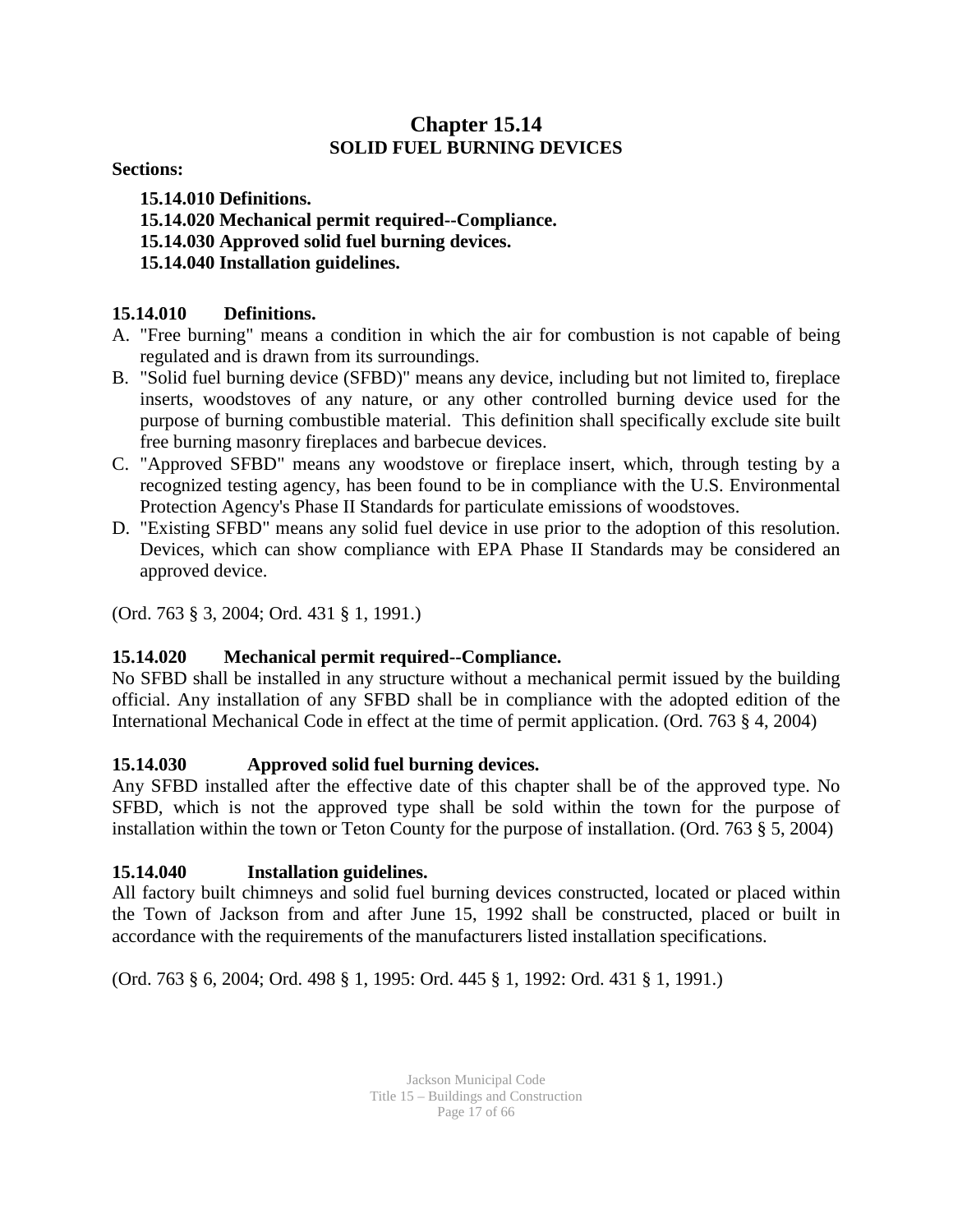### **Chapter 15.16 UNSAFE BUILDINGS AND OTHER STRUCTURES**

**15.16.010 Adoption of Uniform Code for the Abatement of Dangerous Building by reference.** Repealed.

(Ord. 764 § 1, 2004)

### **15.16.020 Penalty for noncompliance.**

Repealed.

(Ord. 764 §, 2004; Ord. 324 § 3, 1984: Ord. 324 § 2, 1984: Ord. 289 § 22, 1980: Ord. 324 § 2, 1984Ord. 69 § 15, 1959.)

> Jackson Municipal Code Title 15 – Buildings and Construction Page 18 of 66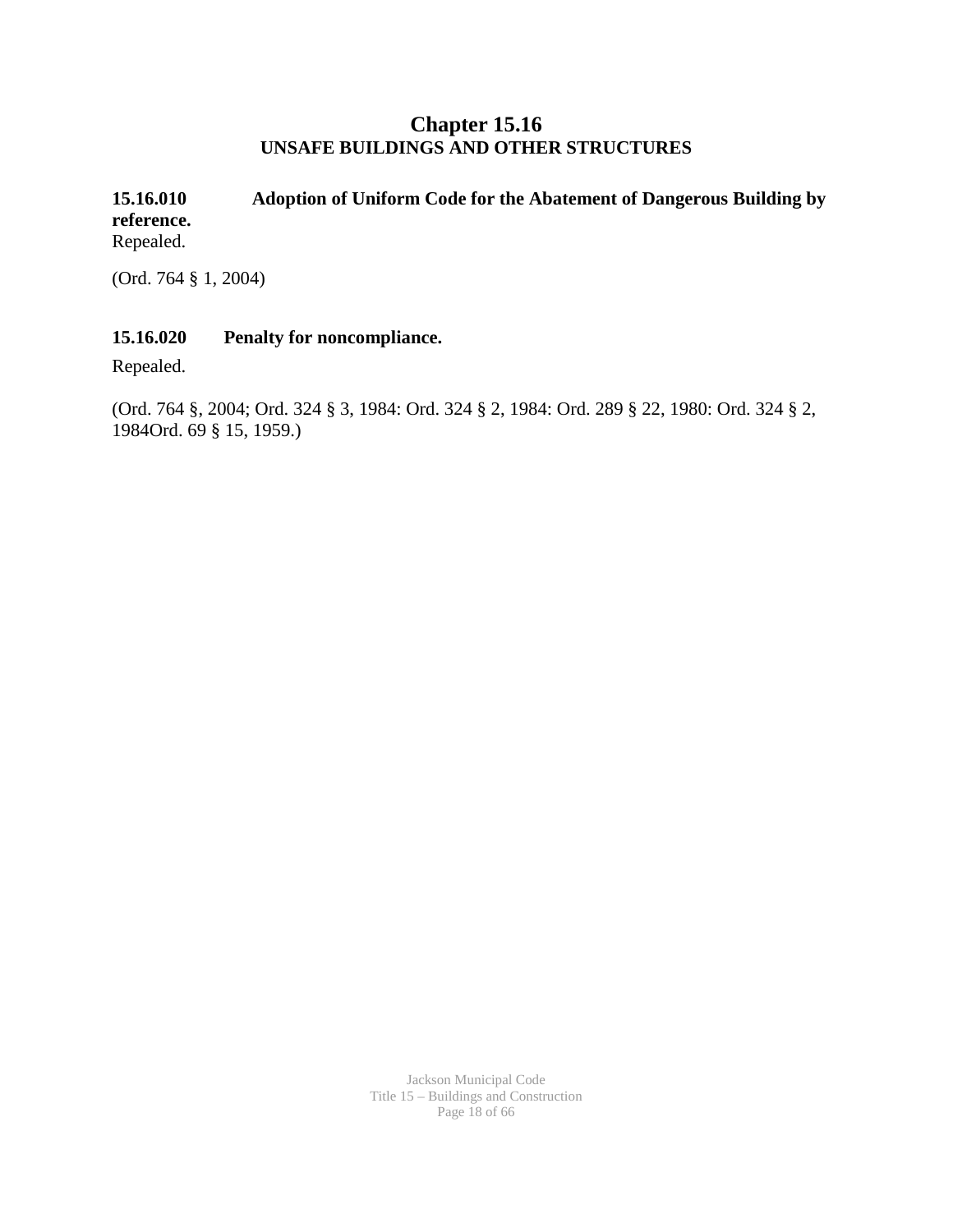### **Chapter 15.17 INTERNATIONAL RESIDENTIAL CODE**

**Sections:** 

- **15.17.010 International Residential Code--Adoption by reference.**
- **15.17.020 Priority of ordinances.**

### **15.17.010 International Residential Code--Adoption by reference**.

All detached one and two family dwellings and multiple single family dwellings (townhouses) not more than three stories in height with separate means of egress built or located within the town from and after January 1, 2017 shall be constructed in accordance with the requirements of the International Residential Code, 2015 Edition, as published by the International Code Council, specifically **including appendix F**. The said Code is incorporated herein by reference as if the same were more fully herein set out except as follows:

- 1. **Section R102.7 Existing Structures**. The first sentence shall read "The legal occupancy of any structure existing on the date of adoption of this code shall be permitted to continue with out change, except as is specifically covered in this code or the International Fire Code, or as is deemed necessary by the building official for the general safety and welfare of the occupants and the public."
- 2. A second sentence shall be added to **Section 108.2 Schedule of permit fees** that reads, "On buildings, structures, electrical, gas, mechanical, and plumbing systems or alterations requiring a permit, a fee for each permit shall be paid as set forth in the adopted Town of Jackson permit fee schedule."
- 3. **Section 108.5 Refunds** shall read, **"**Not more than 80 percent of the permit fee paid shall be refunded when no work has been done under a permit issued in accordance with this code".
- 4. **Section R113.4 Violation Penalties** shall be revised to read, "Any person who violates a provision of this code or fails to comply with any of the requirements thereof or who erects, constructs, alters, or repairs a building or structure in violation of the approved construction documents or directive of the building official, or of a permit or certificate issued under the provisions of this code, shall be subject to penalties 1.12.010 of the Town of Jackson Municipal Code".
- 5. R313 Automatic Fire Sprinkler Systems shall be revised to read: All structures, regardless of occupancy, 5,000 square feet or larger, shall be protected by an approved automatic fire sprinkler system, installed in accordance with further requirements of the IBC, IFC and/or NFPA 13, 13D or 13R, whichever applies based on type of occupancy.

For the purpose of this section, square footage calculations shall be measured from the exterior surface of framing members encompassing the perimeter of the Fire Area, from the interior surface of concrete or masonry walls that are 50 % or more below grade, and for log construction to the exterior surface of foundations or supporting elements.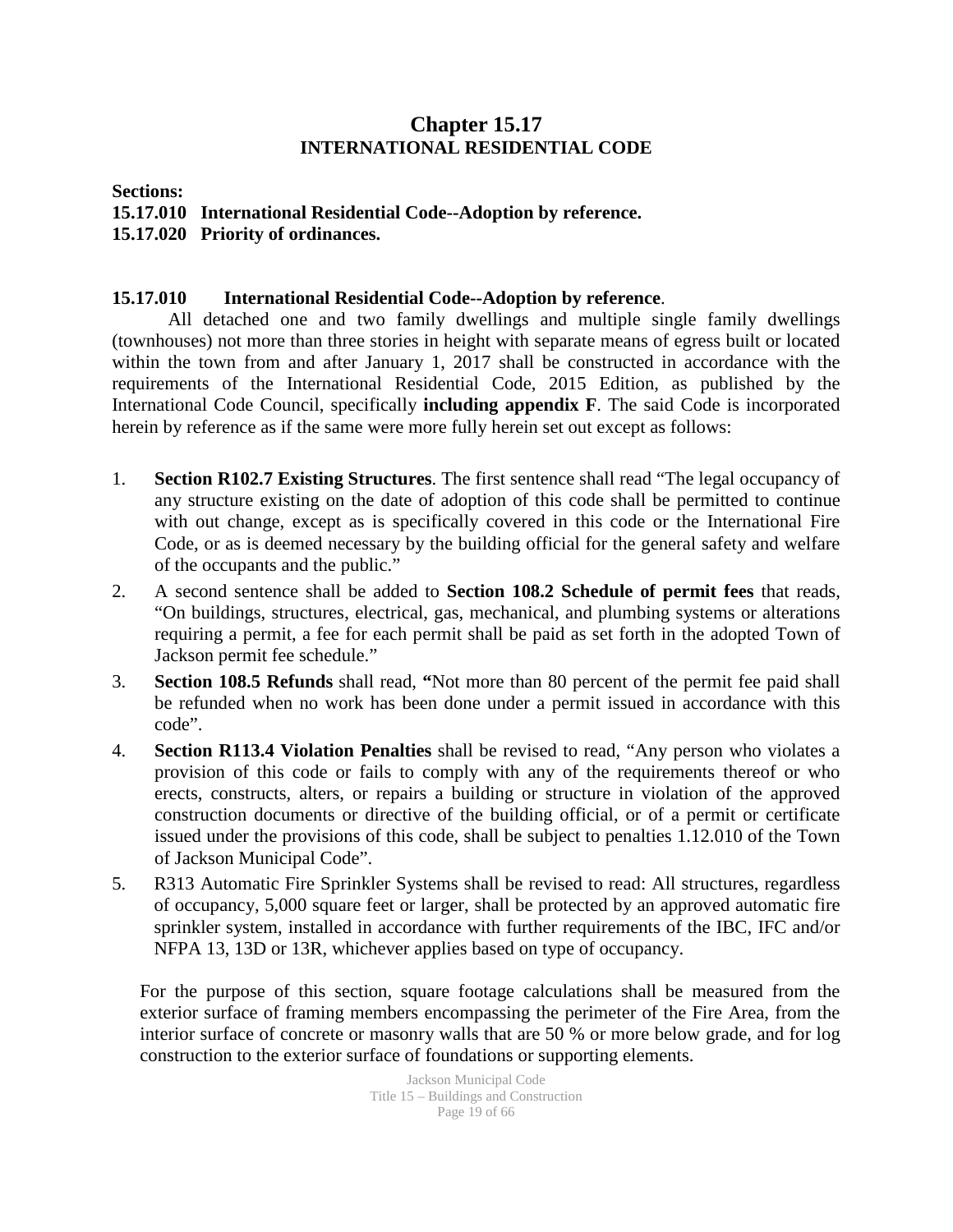For the purpose of this section, fire walls shall not define separate buildings in R-3 Occupancies permitted for constructed after September 14<sup>th</sup> 2004.

### **EXCEPTIONS**:

- 1. Town houses as defined in the International Residential Code and agricultural buildings. Where uses other than residential occur within an agricultural building, and comprise not more than 10% of the floor area of such building, an automatic fire extinguishing system may be omitted unless otherwise required by other provisions as adopted by Teton County.
- 2. Buildings that are connected by passageways that are a minimum of 12ft in length and a maximum of 8ft in width shall not be required to have sprinkler protection providing all of the following conditions are met.
	- a. There is a two hour fire partition separating the passageway midway between the two structures. The wall rating shall continue from foundation to the underside of the roof sheathing and to the exterior sub-sheathing of the intersecting walls.
	- b. The door or doors shall be 90 minute fire rated, automatic-closing, and provided with hold-open devices actuated to release on detection of smoke by detectors located on each side of the door or by loss of power.
	- c. There are no openings in the roof within 4ft of the wall. The passageway roof is provided with a minimum class B covering and the roof sheathing is constructed of fire-retardant-treated wood for a distance of 4ft on both sides of the wall.
	- d. The intersecting walls are protected by one hour construction for a distance of 4ft on each side of the wall with opening fire-protection ratings of not less than 3/4 hour.
	- e. Other than sub-sheathing the wall shall be structurally independent of the construction on each side of the wall.
	- f. The square footage of the structure on each side of the wall is less than 5000 square feet.
- 3. Buildings permitted before October 1<sup>st</sup> 1991.

### **EXCEPTION**:

Buildings permitted before October  $1<sup>st</sup>$  1991 with additions permitted for construction on or after that date, totaling 5000 square feet or larger, shall be required to be protected by an approved sprinkler system throughout or may have the additions only, protected by an approved sprinkler system, provided they are separated from the exiting construction buy a two hour fire barrier approved by the Building Official.

6. **Table R301.2(1)** shall read as follows:

Ground snow load - 93 psf Wind Speed - 90 mph/3sec gust Seismic Design Category - D

> Jackson Municipal Code Title 15 – Buildings and Construction Page 20 of 66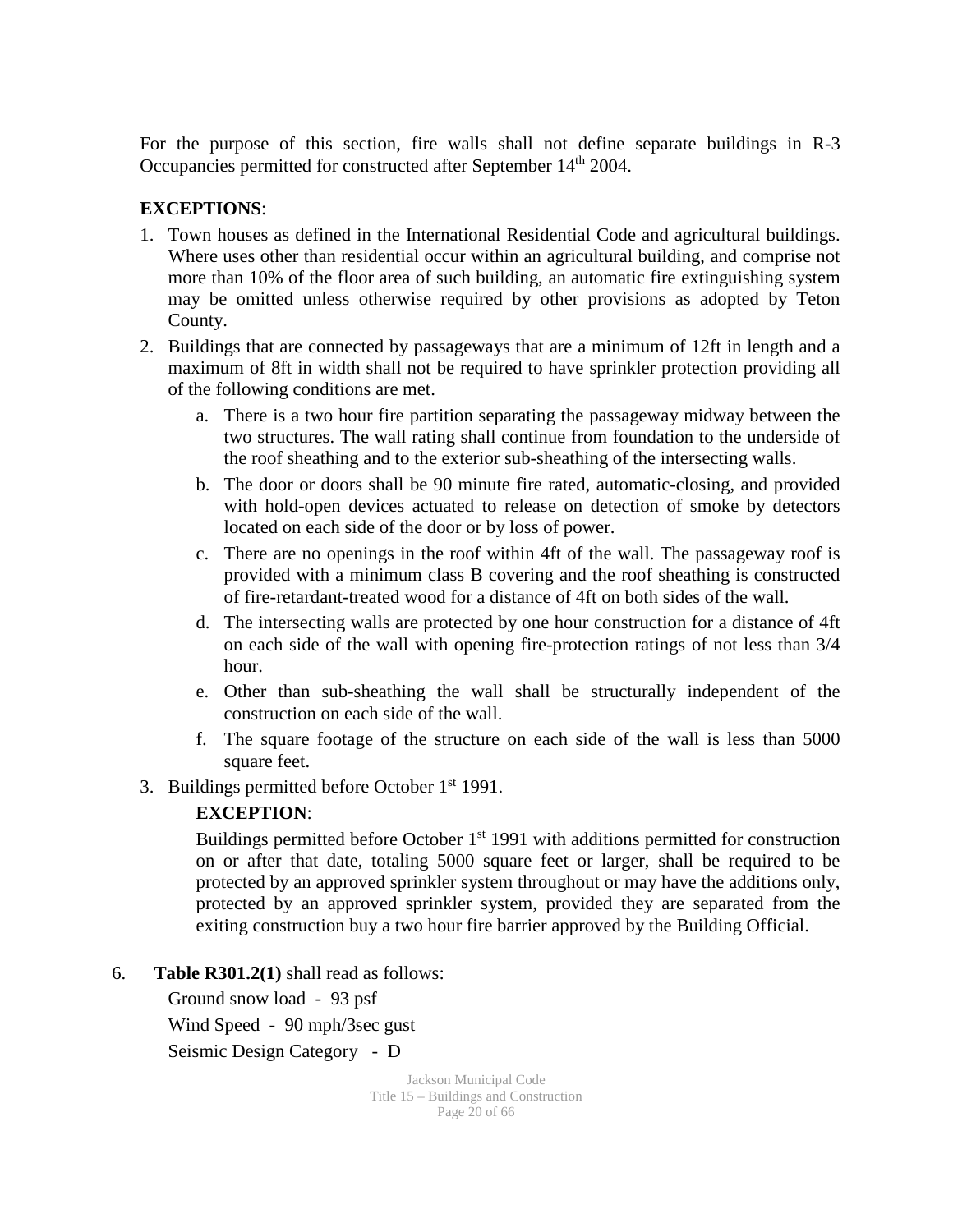Weathering - Severe Frost Line Depth - 34 inches Termite - None to Slight Winter Design Temperature -30 degrees f Ice Shield Underlayment Required - Yes Flood Hazards - 1989 Air Freezing Index - 2531 Mean Annual Temp - 38 degrees

7. The first sentence in **Section 301.1.3 Engineered design** shall be revised to read, "All residential structures shall be designed by a civil or structural engineer licensed in the State of Wyoming.

### **EXCEPTION:**

Single family residences and accessory structures which are (1) of one story; (2) are of a regular (i.e. generally square or rectangular) shape; and (3) are of 2000 square feet of floor area or less. Such structures shall be designed in accordance with generally accepted engineering practices per the International Building Code, but need not obtain the stamp or seal of a civil or structural engineer.

- 8. **R302.2** Townhouses. The first sentence of the exception shall read: "A common 2-hour fire-resistance-rated wall assembly tested in accordance with ASTM E 119 or UL 263 is permitted for townhouses if such walls do not contain plumbing or mechanical equipment, ducts or vents in the cavity of the common wall."
- 9. **R302.2.4** Structural independence. Exception 5 shall read: Townhouses separated by a common 2-hour fire-resistance-rated wall as provided in Section R302.2.
- 10. **Section R305.1 Minimum height**, deleted Excs. 2 and 3 in their entirety.
- 11. **Sections R302.6 and R309.5 Shall be revised to read: Dwelling/garage Separation required:** "The garage shall be separated from the residence and its attic area by not less than 5/8 inch Type X gypsum board applied to the garage side. The structure supporting the separation shall also be protected by not less than 5/8 inch Type X gypsum board.
- 12. **Section R302.7 Under stair protection** shall be revised to read, "Enclosed accessible space under stairs shall have walls, under stair surface and any soffits protected on the enclosed side with 5/8 inch gypsum board."
- 13. Delete Section R313 Automatic Fire Sprinkler Systems in it's entirety.
- 14. **Section R403.1.4. Minimum Depth** the first sentence shall be revised to read "Footings subject to frost shall have a minimum depth of 34 inches from finished grade to the bottom of the footing."
- 15. **Section R403.1.4.1 Frost Protection**. Remove item number .2 in its entirety. Change exception 1. to read "Freestanding accessory structures with an area of 600 square feet or less and an eave height of 10 feet or less shall not be required to be protected."
- 16. **Sections R403.3.** shall be replaced with the sentence reading "Frost protected shallow foundations are prohibited."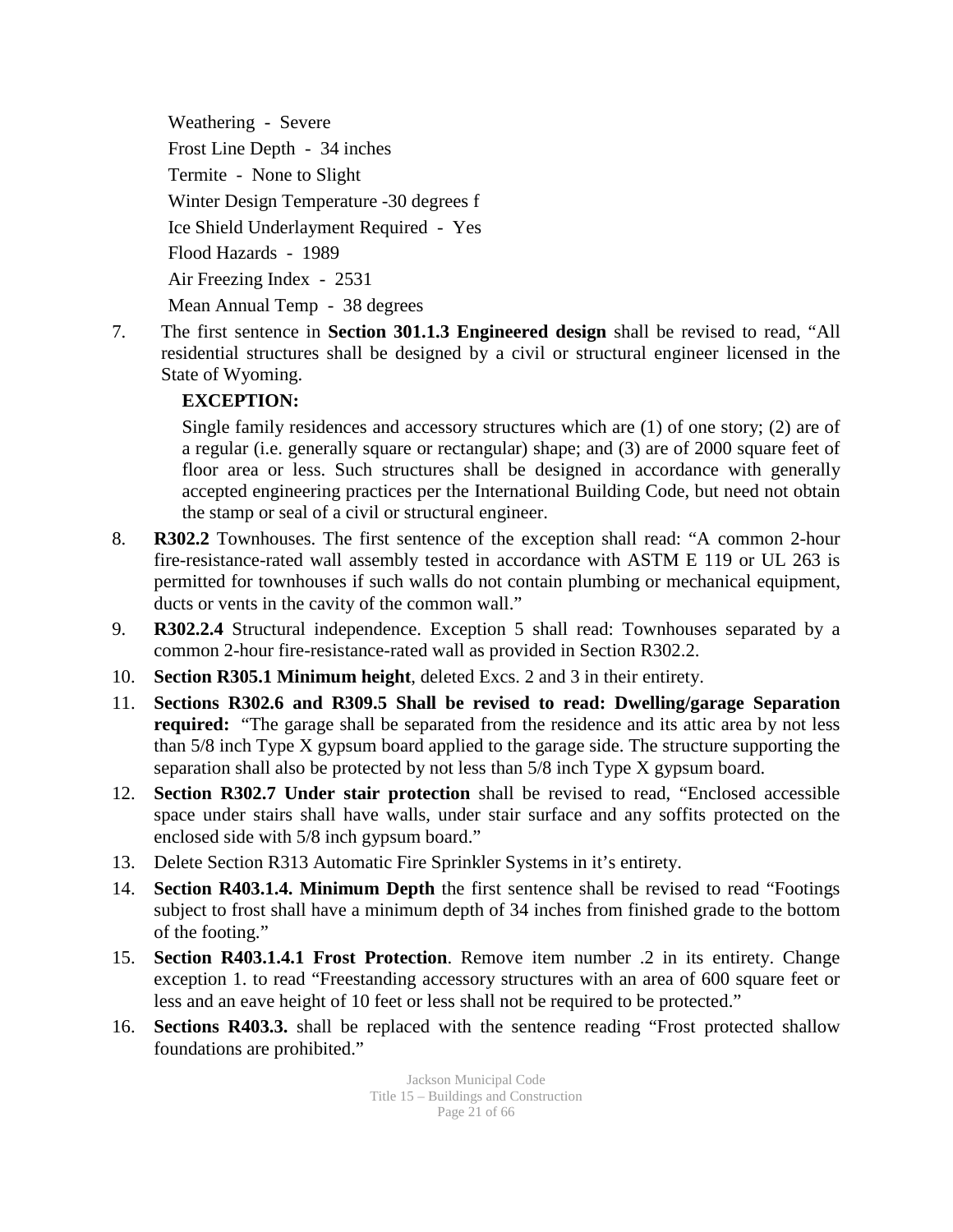- 17. Delete section 302.13 in its entirety.
- 18. Delete Chapter 11 in its entirety and replace with Chapter 11 of the 2012 International Residential Code. Amend as follows:

### **N1101.1.1 Special Conditions**.

- 1. All pools and spas shall be equipped with evaporation control covers.
- 2. All exterior landscape lighting shall be solar powered.
- 3. The first 5 feet of piping to storage water heaters shall be insulated.
- 4. Interior lighting fixtures shall be limited to 25% maximum use of incandescent lighting.
- 5. Finished garages and accessory structures shall meet the minimum insulation requirements for Table N1101.1.1.
- 19. Section **N1102.1 Insulation and fenestration criteria.** Amend by adding the following: In addition to these requirements, homes with exterior log walls shall meet following requirements.
	- 1. Logs in exterior walls shall have a minimum dimension of 8 inches and shall have all spiral cracks greater than ¼ inch sealed in an approved manner.
	- 2. Roof insulation shall be a minimum R-49.
	- 3. The reduction of R-values listed in N1102.2.1 and N1102.2.2 shall not apply.
	- 4. The primary heating source shall have a minimum AFUE rating of 90.
	- 5. Fenestration shall not exceed 25% of the gross floor area above grade.
- 20. Section M1501.1 The following sentence shall be added to the first paragraph Ducts shall be installed on the warm side of the insulation from inside the building envelope to the exterior of the building.
- 21. For clarity renumber Table 1502.4.5.1 to Table 1502.4.4.1.
- 22. Add Section **M1701.1.1 Buildings of unusually tight construction.** Add the first sentence to read as follows: In all structures containing habitable space or unusually tight construction, combustion air shall be obtained from outside the thermal envelope.
- 23. Section G2406.2 (303.3) Prohibited Locations. Delete Exceptions .2, .3, and .4 in their entirety.
- 24. Section G2414.5.2 shall be revised to read as follows: Copper and brass tubing shall not be used for installations of gas piping systems.
- 25. Section G2432.1 (602.1) Amend by adding the following: Decorative appliances installed in residential occupancies shall be listed and labeled to allow for installation of glass doors and be listed and labeled to operate with the doors in the closed position.
- 26. Section G2433.1(603.1) Log lighters. General. Amend by adding the following sentence: All gas fired log lighters shall be provided with a listed pilot safety device installed in accordance with the manufacturer's installation specifications.
- 27. Section G2445.4 (621.2) Prohibited Use shall read, "Unvented room heaters shall not be installed in dwelling units, normally occupied spaces, any area meeting the definition of unusually tight construction, and shall also comply with Section G2406.2.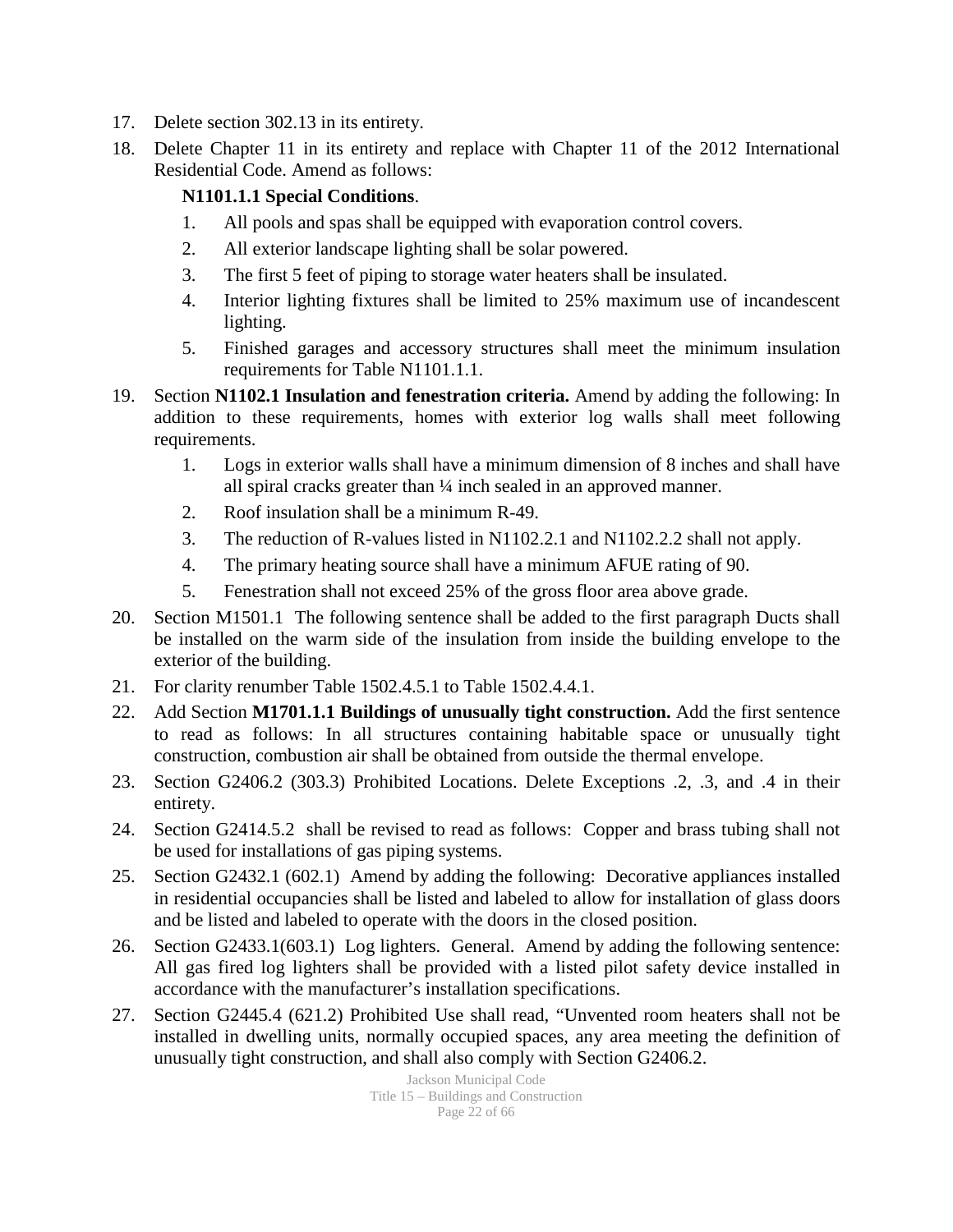- 28. A second sentence shall be added to Section G2445.7 Unvented log heaters and shall read, "Unvented log heaters shall not be installed in habitable rooms or spaces or any space meeting the requirements of unusually tight construction."
- 29. Section P2603.5 The last sentence shall be revised to read " Water service pipe shall be installed not less than 72 inches deep".
- 30. Section P2603.5.1 shall be revised to read: "Building sewers shall be a minimum of 48 inches below grade or shall be protected from freezing in an approved manner by the administrative authority."
- 31. Section P3103.1 shall be revised to read "Open vent pipes that extend through a roof shall be terminated at least 16 inches above the roof or 6 inches above the anticipated snow accumulation, whichever is greater, except that where a roof is to be used for any purpose other than weather protection, the vent extension shall be run at least 7 feet above the roof.

(Ord. 1147 § 1, 201Q6; Ord.1024 § 1, 2013; Ord. 856 § 2, 2007; Ord. 764 § 3, 2004.)

### **15.17.020 Priority of ordinances.**

In the event any of the adopted ordinances of the town as codified in this code as of the date of the adoption of the ordinance codified in this section conflict with any other sections of the Town of Jackson Municipal Code, the most restrictive shall apply.

(Ord. 764 § 4, 2004; Ord. 591 § 1, 1998: Ord. 497 § 1, 1995: Ord. 372 § 2, 1987.)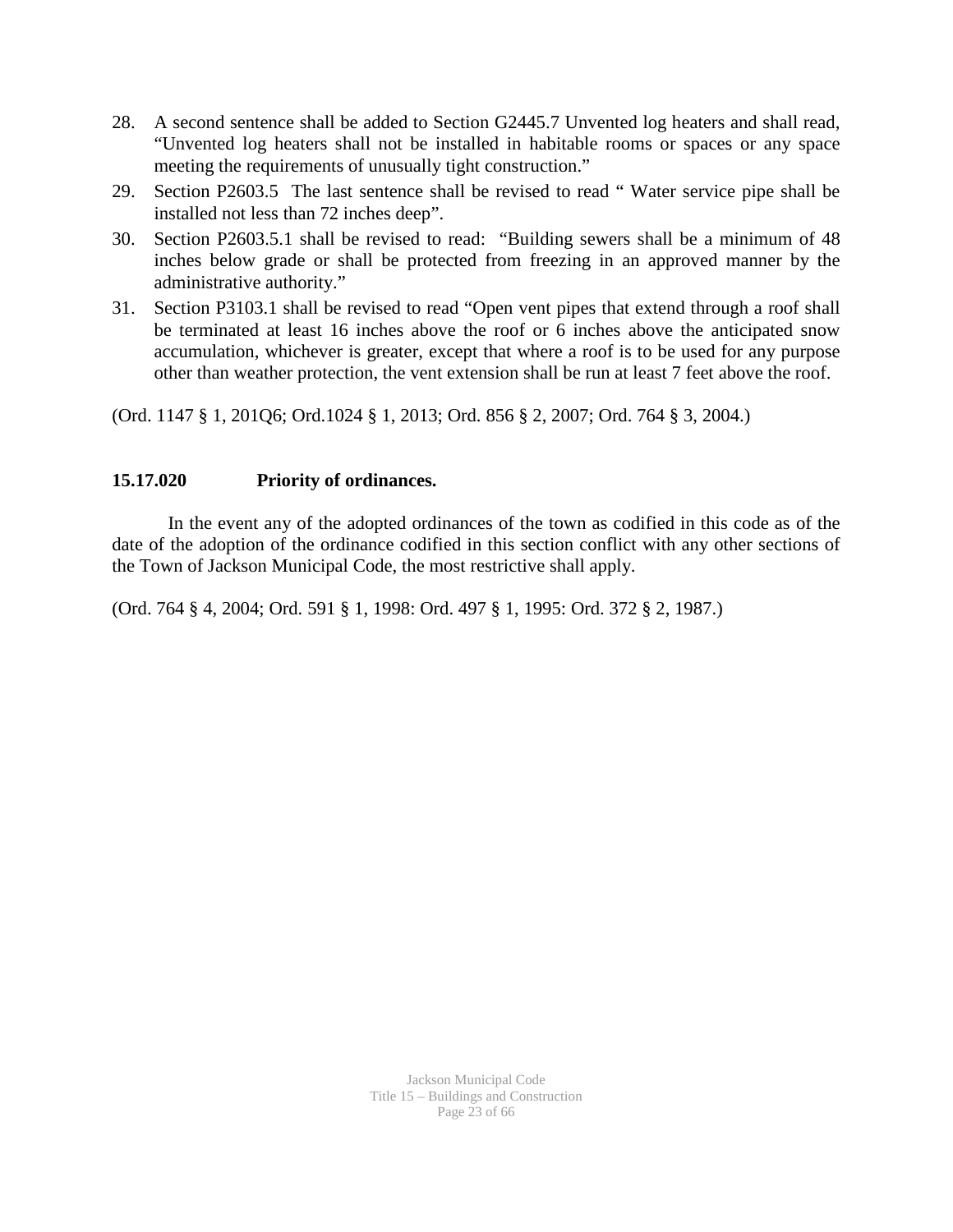### **Chapter 15.20 ELECTRICAL CODE**

**Sections:**

**15.20.010 Adoption of the National Electrical Code**

### **15.20.010 Adoption of the National Electrical Code**

**A. The National Electrical Code,** , including Tables, Appendices and Uniform Administrative Code Provisions, by references, 2017 Edition, NFPA 70 (a document of the National Fire Protection Association, Inc.) with the following amendments:

### **1. ARTICLE 230, Services, SECTION VI, Service Equipment – Disconnecting Means, SUBSECTION 230.7, (A), (1) Readily Accessible Location**,

The service disconnecting means shall be installed outside of the building or structure at a readily accessible location. Exception: Services of 300 amp or less with line to line meter sockets with the service disconnect directly behind the meter base and connected to the meter base with rigid conduit are allowed to have service disconnect inside the building. Feeders to other buildings or structures are required to have a disconnect on the exterior.

### **2. ARTICLE 250, Grounding, SECTION III, Grounding Electrode System and Grounding Electrode Conductor, SUBSECTION 250.52, (A), (3) Concrete-Encased Electrode**,

All services over 200 amperes in size shall have at least 20 ft in length of bare copper conductor sized in accordance with Table 250-66 installed in the foundation footers and with enough length added to connect in the main disconnect.

### **3. ARTICLE 300, Wiring Methods, SECTION I, General Requirements, SUBSECTION 300.1, Scope, SUBSECTION (A) All Wiring Installations,**

All electrical wiring installed in buildings, structures or premises designed using the International Building Code located in Teton County shall be installed in accordance with the following wiring methods:

- 1. Article 320, Armored Cable: Type AC
- 2. Article 330, Metal-Clad Cable: Type MC
- 3. Article 332, Mineral-Insulated, Metal-Sheathed Cable: Type MI
- 4. Article 342, Intermediate Metal Conduit: Type IMC
- 5. Article 344, Rigid Metal Conduit, Type RMC
- 6. Article 348, Flexible Metal Conduit, Type FMC
- 7. Article 350, Liquid-tight Flexible Metal Conduit: Type LFMC
- 8. Article 358, Electrical metallic Tubing: Type EMT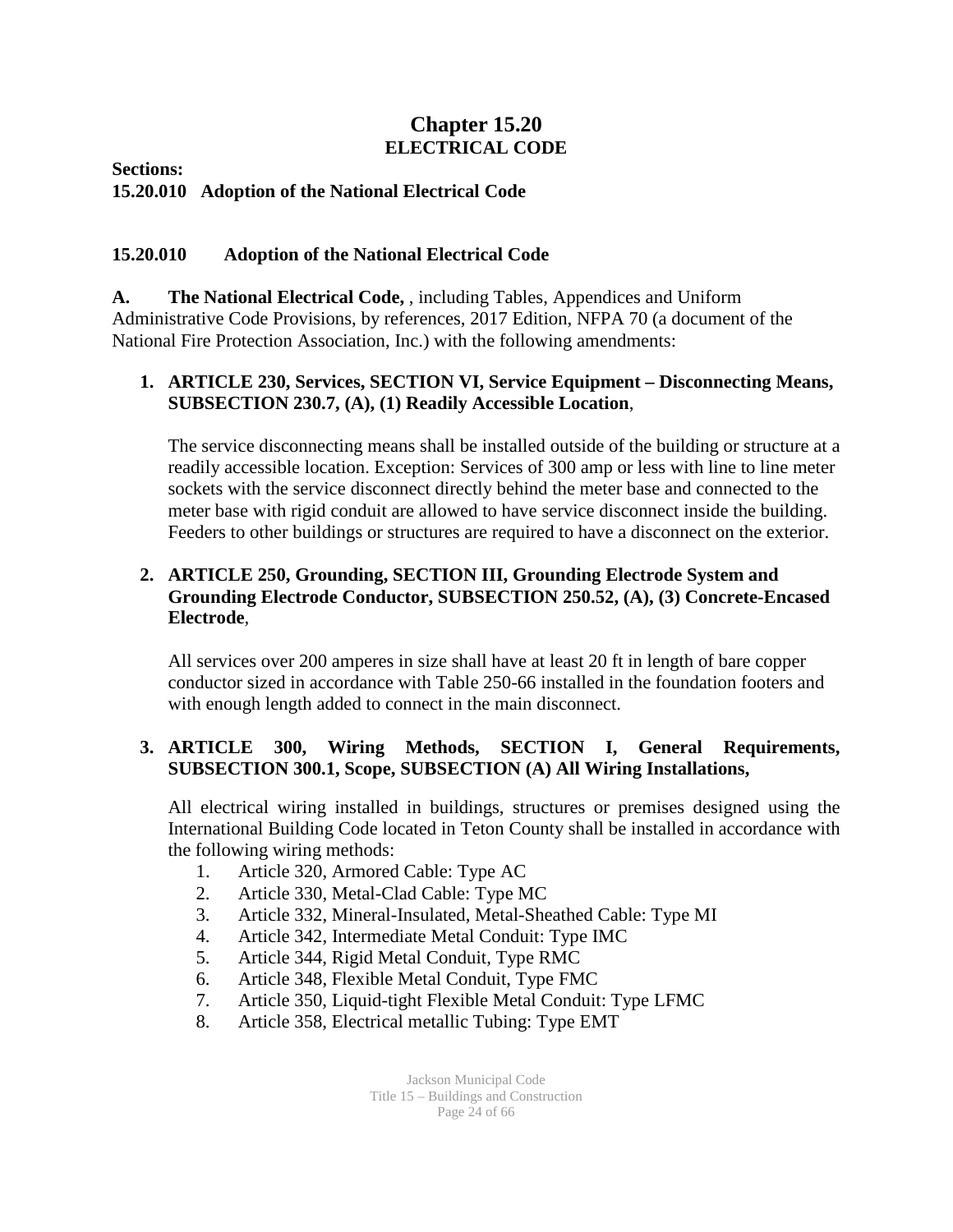### **Electrical Fee Schedule**

| <b>Valuation of Electrical Work</b> |    |           | Fee    |
|-------------------------------------|----|-----------|--------|
| 1.00                                | to | 500.00    | 27.23  |
| 500.01                              | to | 600.00    | 30.75  |
| 600.01                              | to | 700.00    | 34.32  |
| 700.01                              | to | 800.00    | 33.84  |
| 800.01                              | to | 900.00    | 41.36  |
| 900.01                              | to | 1,000.00  | 44.94  |
| 1,000.01                            | to | 1,100.00  | 48.46  |
| 1,100.01                            | to | 1,200.00  | 51.98  |
| 1,200.01                            | to | 1,300.00  | 55.55  |
| 1,300.01                            | to | 1,400.00  | 59.07  |
| 1,400.01                            | to | 1,500.00  | 62.59  |
| 1,500.01                            | to | 1,600.00  | 66.17  |
| 1,600.01                            | to | 1,700.00  | 69.69  |
| 1,700.01                            | to | 1,800.00  | 73.21  |
| 1,800.01                            | to | 1,900.00  | 76.78  |
| 19,00.01                            | to | 2,000.00  | 80.30  |
| 2,000.01                            | to | 3,000.00  | 90.86  |
| 3,000.01                            | to | 4,000.00  | 105.00 |
| 4,000.01                            | to | 5,000.00  | 119.13 |
| 5,000.01                            | to | 6,000.00  | 133.32 |
| 6,000.01                            | to | 7,000.00  | 147.46 |
| 7,000.01                            | to | 8,000.00  | 161.65 |
| 8,000.01                            | to | 9,000.00  | 175.78 |
| 9,000.01                            | to | 10,000.00 | 189.92 |
| 10,000.01                           | to | 11,000.00 | 204.11 |
| 11,000.01                           | to | 12,000.00 | 218.24 |
| 12,000.01                           | to | 13,000.00 | 232.43 |
| 13,000.01                           | to | 14,000.00 | 246.57 |
| 14,000.01                           | to | 15,000.00 | 260.70 |
| 15,000.01                           | to | 16,000.00 | 274.89 |
| 16,000.01                           | to | 17,000.00 | 303.22 |
| 17,000.01                           | to | 18,000.00 | 317.35 |
| 18,000.01                           | to | 19,000.00 | 331.49 |
| 19,000.01                           | to | 20,000.00 | 345.68 |
| 20,000.01                           | to | 21,000.00 | 359.81 |
| 21,000.01                           | to | 22,000.00 | 374.00 |
| 22,000.01                           | to | 23,000.00 | 388.14 |
| 23,000.01                           | to | 24,000.00 | 402.27 |
| 24,000.01                           | to | 25,000.00 | 416.96 |

Jackson Municipal Code Title 15 – Buildings and Construction Page 25 of 66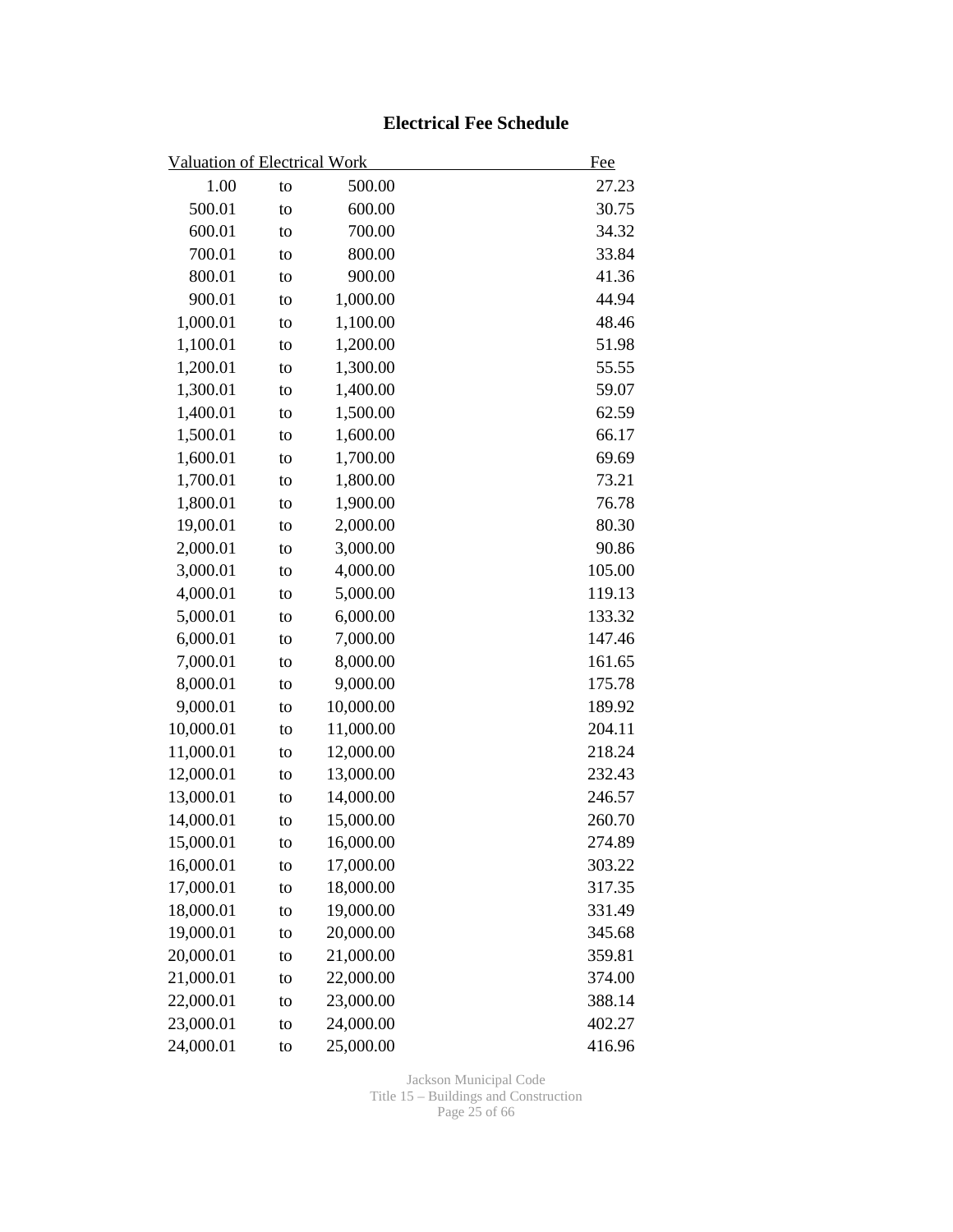Valuation of Electrical Work Fee

| 25,000.01 to | 50,000.00  | \$416.96 for the first \$25,000.00 plus \$10.62 for each additional<br>$$1,000.00$ or fraction thereof, to and including $$50,000.00$ . |
|--------------|------------|-----------------------------------------------------------------------------------------------------------------------------------------|
| 50,000.01 to | 100,000.00 | \$667.70 for the first \$50,000.00 plus \$7.10 for each additional<br>$$1,000.00$ or fraction thereof, to and including $$100,000.00$ . |
| 100,000.01   | and up     | \$1,021.68 for the \$100,000.00 plus \$5.89 for each additional<br>\$1,000.00 or fraction thereof.                                      |

Temporary Services – a fee of \$25.00 will be charged for all temporary services to be connected.

The schedule of fees set forth above may be altered, modified or amended by resolution pursuant to the terms of Section 1.01.120 of the Municipal Code of the Town of Jackson.

(Ord. 1171 § 1, 2017; Ord. 1101 § 1, 2015; Ord. 1057 § 1, 2014; Ord. 990 § 1, 2011; Ord. 899 §1, 2008; Ord. 886 §1, 2008; Ord. 803 §1, 2005; Ord. 706 §1, 2002, Ord. 633 §1, 2000; Ord. 413 §1, 1990; Ord. 325 §1, 1984; Ord. 313 §2, 1983.)

> Jackson Municipal Code Title 15 – Buildings and Construction Page 26 of 66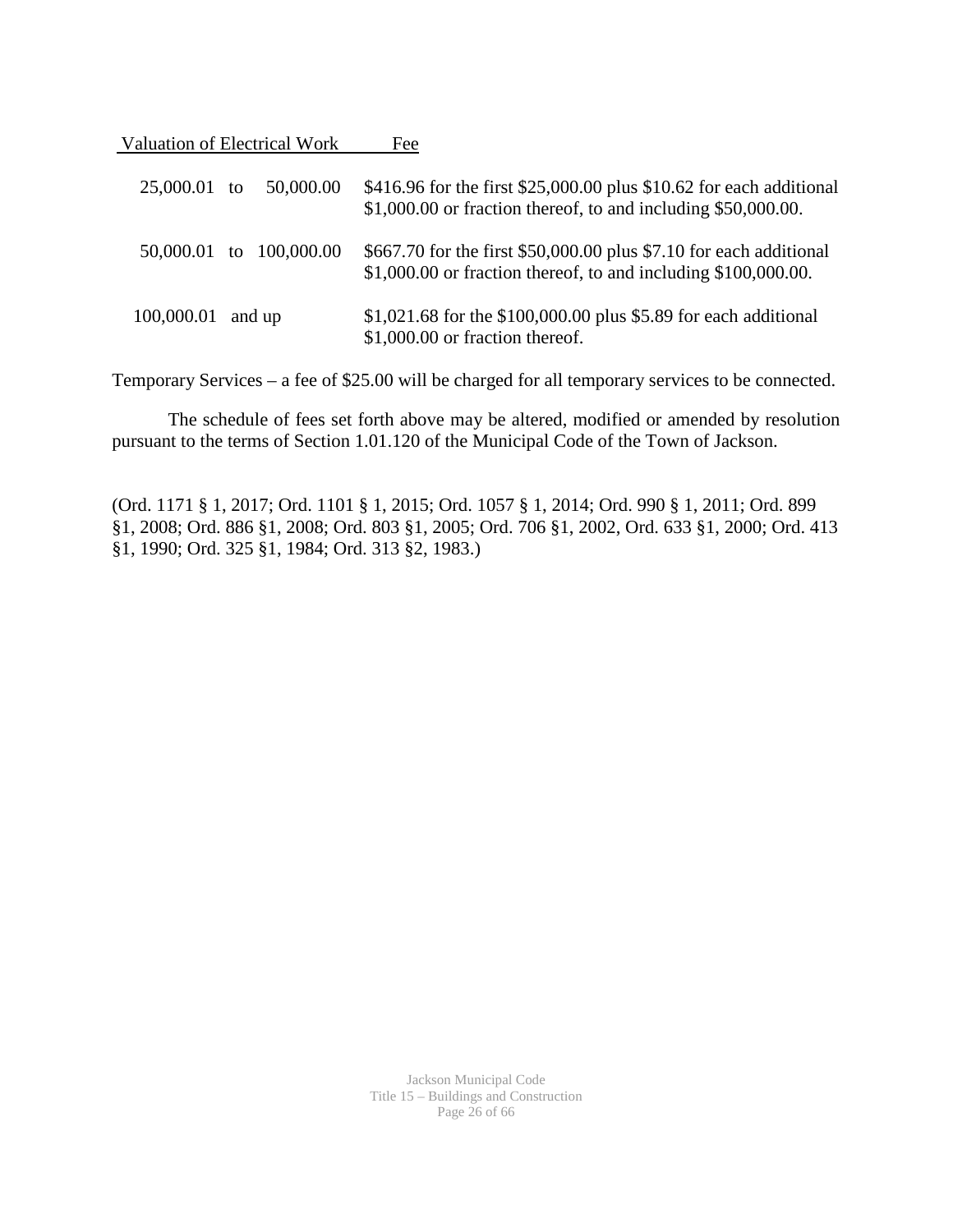### **Chapter 15.24 INTERNATIONAL PLUMBING CODE**

**Sections:** 

**15.24.010 Adoption of International Plumbing Code by reference. 15.24.020 Priority of Ordinances 15.24.030 Plumbing/Fuel Gas Permit Fees**

### **15.24.010 Adoption of International Plumbing Code by reference.**

All buildings and temporary structures built or located within the town from and after January 1, 2017 shall be constructed in accordance with the requirements of the International Plumbing Code, 2015 Edition, as published by the International Code Council, specifically **excluding** all appendices. The said Code is incorporated herein by reference as if the same were more fully herein set out except as follows:

- 1. Section 106.6.2 **Fee Schedule** shall read, "The fees for work shall be paid as required in the adopted Town of Jackson plumbing fee schedule."
- 2. Section 106.6.3 **Fee refunds** number .2 shall read, "Not more than 80 percent of the permit fee paid when no work has been done under a permit issued in accordance with this code.
- 3. Section 106.6.3 **Fee refunds** number 3 shall be deleted.
- 4. Section 108.4 **Violation penalties** shall read, "Any person who shall violate a provision of this code or shall fail to comply with any of the requirements thereof or who shall erect, install, alter or repair plumbing work in violation of the approved construction documents or directive of the code official, or of a permit or certificate of occupancy issued under the provisions of this code, shall, upon conviction, be punished as provided in Section 1.12.010 of the Town of Jackson Municipal Code.
- 5. The last sentence of Section 108.5 **Stop work orders** shall read, "Any person who shall continue any work in or about the structure after having been served with a stop work order, except such work as that person is directed to perform to remove a violation or unsafe condition shall, upon conviction, be punished as provided in Section 1.12.010 of the Town of Jackson Municipal Code".
- 6. The last sentence of Section 305.4 **Freezing** shall read, "Exterior water supply system piping shall be installed not less than 6 feet below grade."
- 7. Section 305.4.1 **Sewer depth** shall read "Building sewers shall be a minimum of 48 inches below grade or shall be protected from freezing in an approved manner by the administrative authority."
- 8. Section 413 **Commercial Food Waste Grinder Units** shall have an additional section 413.1.1 **Prohibited Installations** added which shall read, "Food waste grinder units shall not be installed in commercial kitchens unless connected to an approved grease interceptor with a minimum liquid capacity of 750 gallons."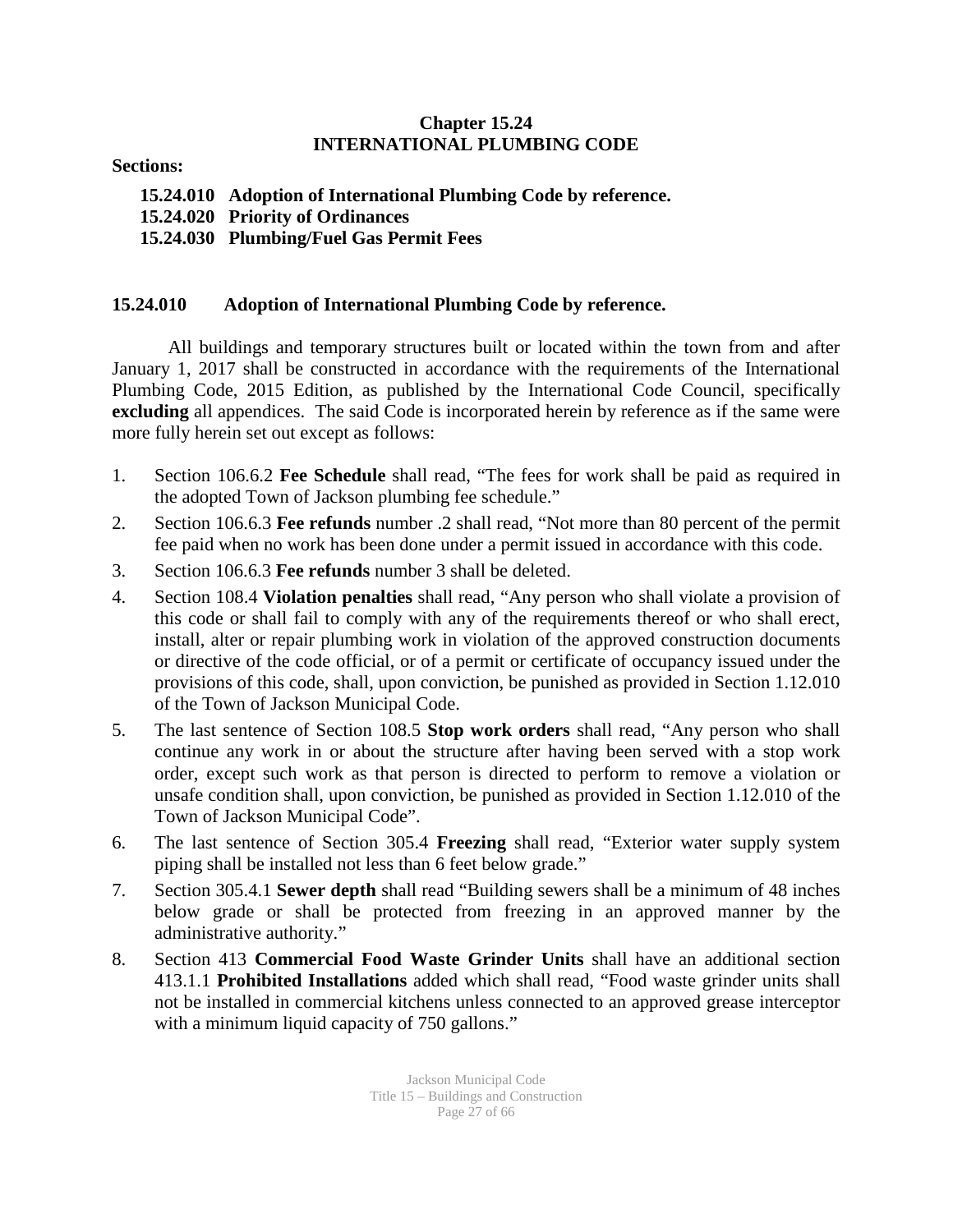- 9. Section 608.16.4 Connection to automatic fire sprinkler systems and standpipe systems shall read, "The potable water supply to automatic fire sprinkler and standpipe systems shall be protected against backflow by a reduced pressure principle backflow preventer.
- 10. Section 904.1 Required vent extension shall read, "All open vent pipes that extend through a roof shall be terminated at least 16 inches above the roof, except that where a roof is to be used for any purpose other than weather protection, the vent extensions shall be run at least 7 feet above the roof."
- 11. **903.2 Frost closure.** Amend the first sentence to read: Every vent extension through a roof or wall shall be a minimum of 3 inches in diameter.
- 12. Section 1003.3 Grease interceptors shall read, "Grease interceptors shall be approved by the Building Official and shall comply with the requirements of Sections 1003.3.1 through 1003.3.5. Interior grease interceptors shall be provided with a solids interceptor that shall separate the discharge before connecting to the interior grease interceptor."
- 12. Section 1003.3.2 Food Waste disposers shall be amended to read, "*Food waste disposers shall not be connected to a grease interceptor with a liquid capacity of less than 750 gallons*. Emulsifiers, chemicals, enzymes and bacteria shall not discharge into the food waste grinder."
- 13. Amend section 1003.3.6 to read: Grease Interceptors shall be sized by the Town of Jackson Engineering Department.
- 14. Section 1106.1 General. Amended to read as follows: The sizing requirements for this section shall be based upon the annual rainfall rate of 1.8 inches.

(Ord. 1146 § 1, 2016; Ord. 1025 § 1, 2013; Ord. 857 § 2, 2007; Ord. 765 § 3, 2004; Ord. 602 § 1, 1998; Ord. 495 § 1, 1995; Ord. 448 § 1, 1992; Ord. 407 § 1, 1990; Ord. 323 § 1, 1984; Ord. 274 § 1, 1981; Ord. 64 § 1, 1958.)

### **15.24.020 Priority of ordinances.**

In the event any of the adopted ordinances of the town as codified in this code as of the date of the adoption of the ordinance codified in this section conflict with any other sections of the Town of Jackson Municipal Code, the most restrictive shall apply. (Ord. 765 § 3, 2004.)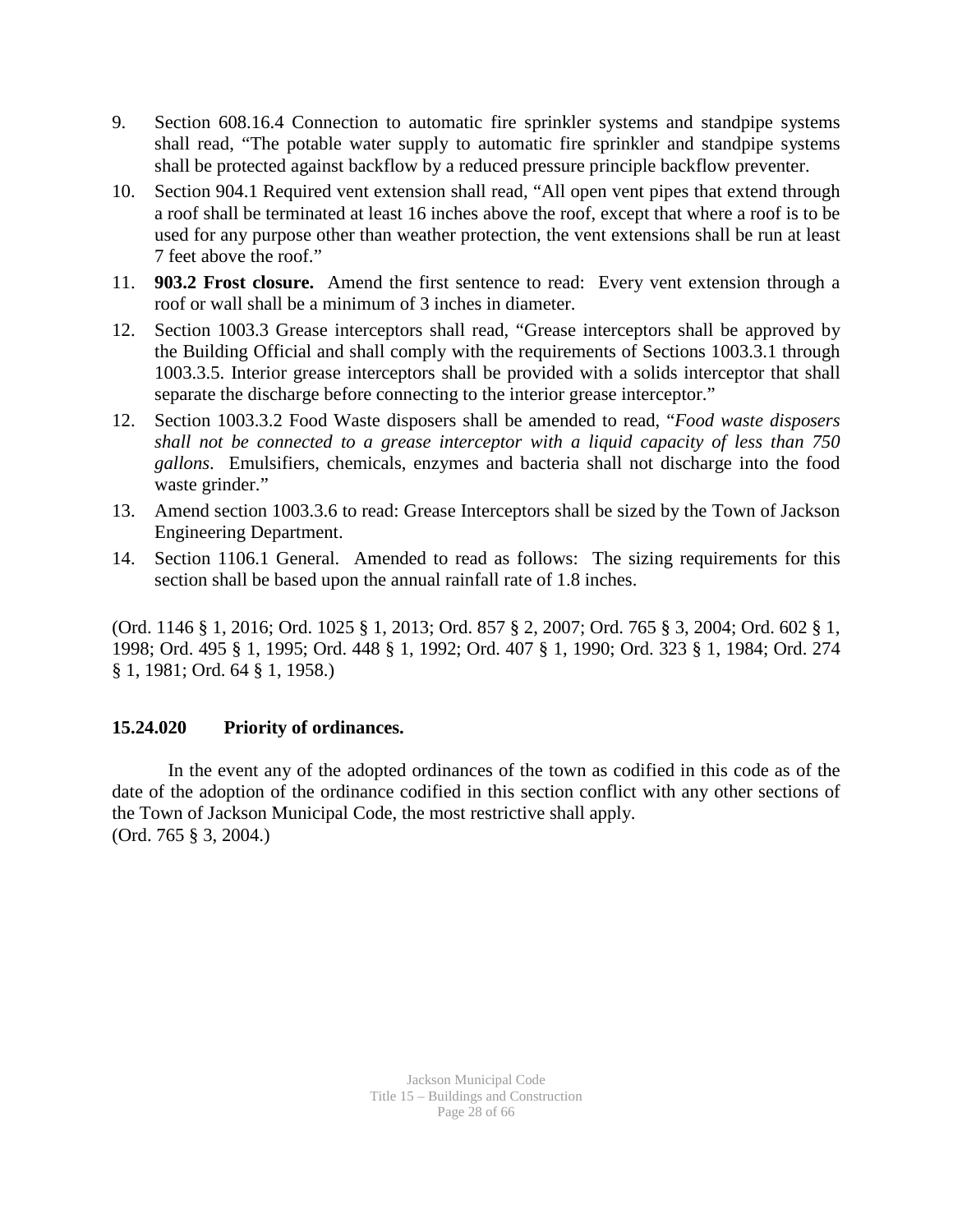## **15.24.030 Plumbing/Fuel Gas Permit Fees**

|                | <b>Description</b>                                                                                                                                            | <b>Number</b> | Fee               | <b>Amount</b> |
|----------------|---------------------------------------------------------------------------------------------------------------------------------------------------------------|---------------|-------------------|---------------|
| $\mathbf{1}$   | For issuing each permit                                                                                                                                       |               | \$25.00           |               |
| 2              | For each plumbing fixture on one trap or set of fixtures<br>on one trap (including water, drainage piping and<br>backflow protection)                         |               | \$8.75            |               |
| 3              | For each building sewer and trailer park sewer                                                                                                                |               | \$18.75           |               |
| $\overline{4}$ | Rainwater systems - per drain (inside building)                                                                                                               |               | \$8.75            |               |
| 5              | For each water heater and/or vent                                                                                                                             |               | \$8.75            |               |
| 6              | For each gas-piping system of one to five outlets                                                                                                             |               | \$6.25            |               |
| $\tau$         | For each additional gas-piping system outlet, per outlet                                                                                                      |               | \$1.25            |               |
| 8              | For each industrial waste pretreatment interceptor<br>including its trap and vent, excepting kitchen type grease<br>interceptors functioning as fixture traps |               | \$8.75            |               |
| 9              | For each installation, alteration or repair of water piping<br>and/or water treating equipment, each fixture                                                  |               | \$8.75            |               |
| 10             | For each repair or alteration of drainage or vent piping,<br>each fixture                                                                                     |               | \$8.75            |               |
| 11             | For each lawn sprinkler system on any one meter<br>including backflow protection devices                                                                      |               | \$8.75            |               |
| 12             | For atmospheric-type vacuum breakers not included in<br>Item $#10$ :<br>1 to 5 each<br>over 5 each                                                            |               | \$6.25<br>\$1.25  |               |
| 13             | For each backflow protective device, other<br>than<br>atmospheric-type vacuum breakers:<br>2 inch diameter and smaller<br>over 2 inches in diameter           |               | \$8.75<br>\$18.75 |               |
|                | <b>INSPECTIONS AND FEES</b>                                                                                                                                   |               |                   |               |
| 14             | Inspections outside normal business hours                                                                                                                     |               | \$62.50           |               |
| 15             | Re-inspection fee                                                                                                                                             |               | \$50.00           |               |
| 16             | Inspections for which no fee is specifically indicated                                                                                                        |               | \$50.00           |               |
| 17             | Additional plan review required by changes, additions, or<br>revisions to approved plans<br>(minimum charge 1 hour)                                           |               | \$50.00           |               |

### **PLUMBING PERMIT FEE SCHEDULE**

(Ord. 892 § 1, 2008; Ord. 771 § 2, 2004)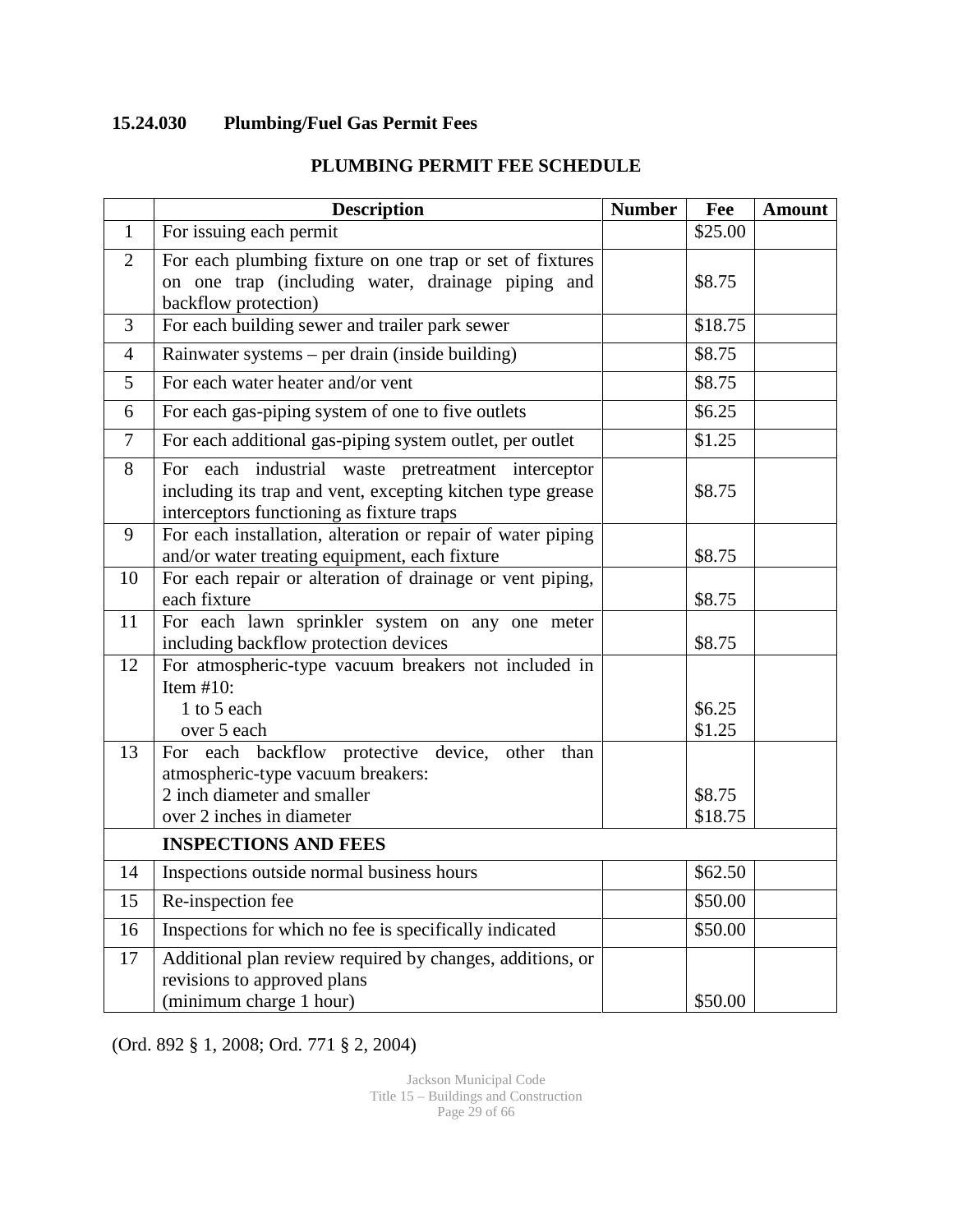#### **WAIVER OF FEES**

The Town Council may reduce, defer, or waive application fees upon request if the proposed project advances significant community goals, which include but are not limited to, the following:

- 1. A project that is sponsored by a governmental entity, or a project that receives public funding.
- 2. A project that provides extraordinary charitable, civic, educational, or similar benefits to the community.

Such requests shall be submitted, for action by the Town Council, to the Building Official within 30 days of receipt and prior to the submittal of an application. Action on all requests shall be made prior to the issuance of plumbing permit. (Ordinance 771 §3, 2004)

(Ord 772 § 1, 2004; Ord 765 § 3, 2004; Ord 701 § 2, 2002; Ord. 24, 1930)

Jackson Municipal Code Title 15 – Buildings and Construction Page 30 of 66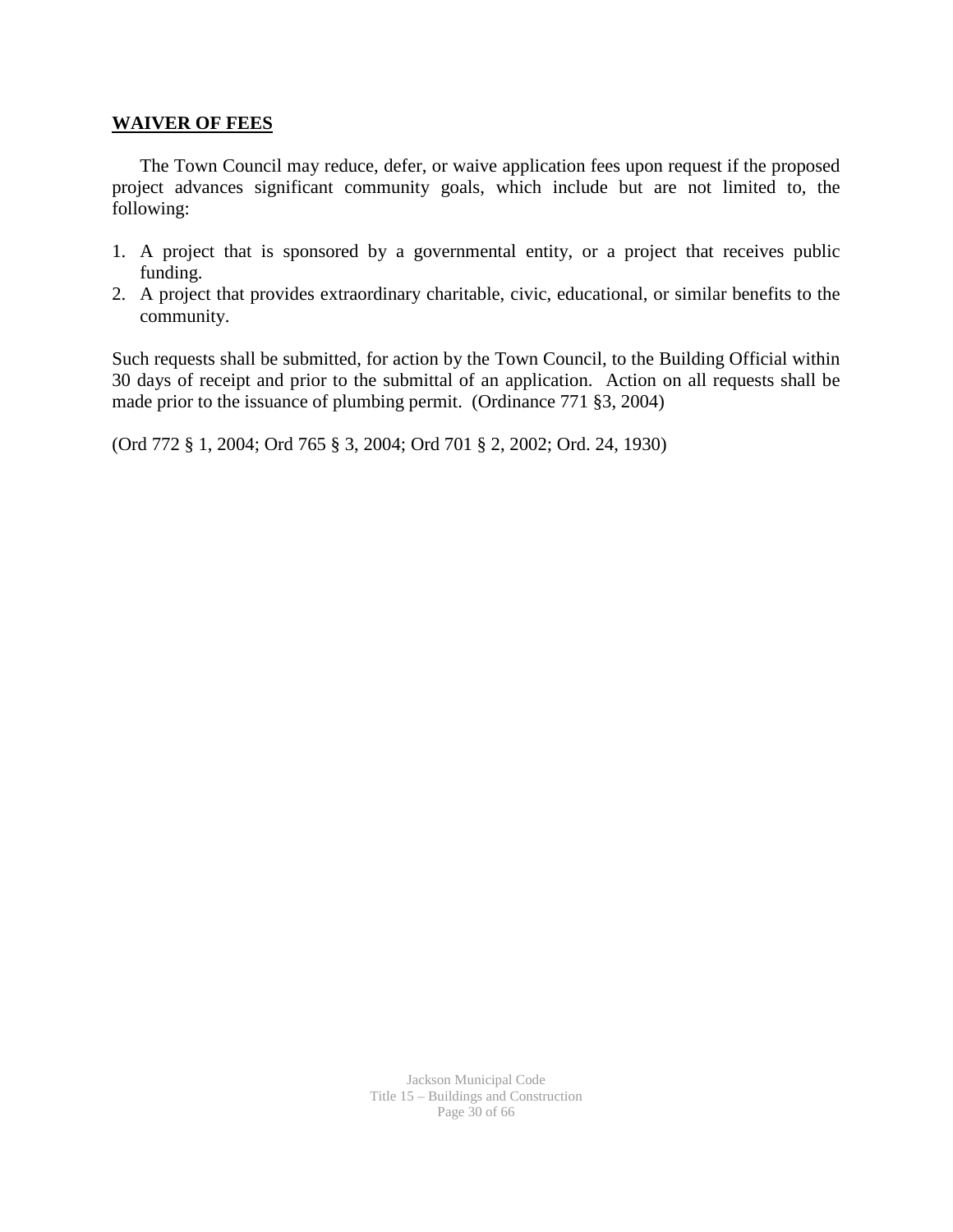### **Chapter 15.26 ENERGY EFFICIENCY CODE**

**Sections:** 

**15.26.010 Adoption of the Wyoming State Energy Efficiency Code by reference.** Repealed. (Ord 766 § 1, 2004)

**15.26.010 Adoption of the Wyoming State Energy Efficiency Code by reference.** All new and renovated public buildings and new residential buildings constructed or located within the town, from and after January 15, 1984, shall be constructed or built in accordance with the requirements of the revised July 1, 1980 edition of the Wyoming State Energy Efficiency Code for New and Renovated Public Buildings and New Residential Buildings published by the Wyoming State Energy Conservation Office. Repealed. (Ord 766 § 1, 2004; Ord. 315 § 1, 1984.)

> Jackson Municipal Code Title 15 – Buildings and Construction Page 31 of 66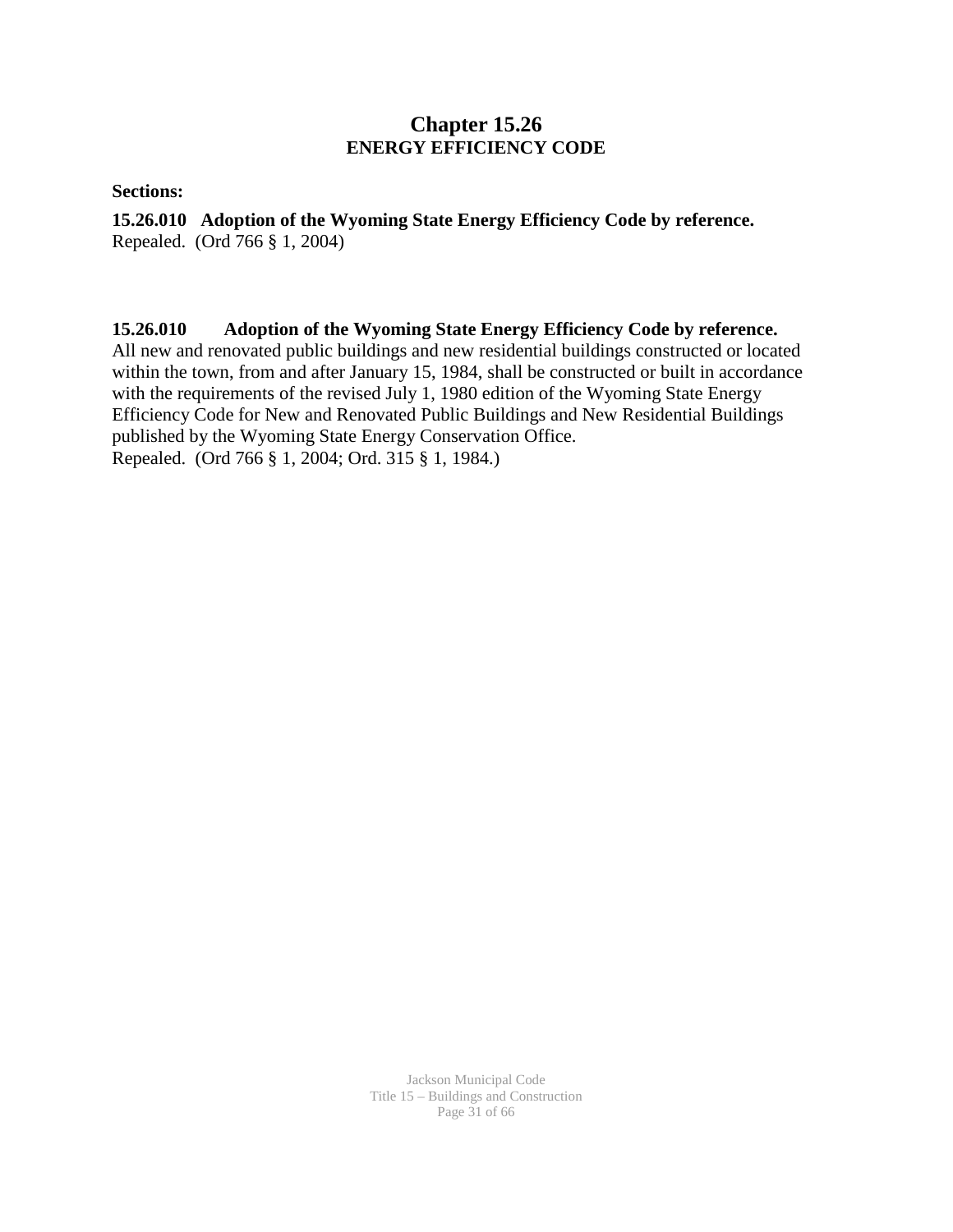### **Chapter 15.27 INTERNATIONAL FUEL GAS CODE**

**Sections:** 

**15.27.010 International Fuel Gas Code - Adoption by reference. 15.27.020 Priority of Ordinances**

### **15.27.010 International Fuel Gas Code-- Adoption by reference.**

 All buildings and temporary structures built or located within the town from and after January 1, 2017 shall be constructed in accordance with the requirements of the International Fuel Gas Code, 2015 Edition, as published by the International Code Council, specifically **excluding** all appendices. The said Code is incorporated herein by reference as if the same were more fully herein set out except as follows:

- 1. **Section 101.1 Title** shall read, "These regulations shall be known as the Fuel Gas Code of the Town of Jackson, hereinafter referred to as "this code".
- 2. **Section 106.6.2 Fee Schedule** shall read, "The fees for work shall be as indicated in the adopted Town of Jackson Mechanical/Plumbing permit schedule."
- 3. S**ection 106.6.3 Fee Refunds** number .2 shall read "Not more than 80 percent of the permit fee paid when no work has been done under a permit issued in accordance with this code. Number 3 shall be deleted.
- 4. A third sentence shall be added to **Section 107.2.3 re-inspection and testing** and shall read, "A re-inspection fee may be assessed for each inspection or re-inspection when such portion of the work for which inspection is requested is not complete or when required corrections have not been made. Re-inspection fees may be assessed when the approved plans are not readily available to the inspector, for failure to provide access on the date for which inspection is requested or for deviating from the plans requiring the approval of the Building Official".
- 5. **Section 108.4 Violation Penalties** shall read "Any person who shall violate a provision of this code or shall fail to comply with any of the requirements thereof or who shall erect, install, alter or repair plumbing or mechanical work in violation of the approved construction documents or directive of the code official, or of a permit or certificate of occupancy issued under the provisions of this code, shall, upon conviction, be punished as provided in Section 1.12.010 of the Town of Jackson Municipal Code".
- 6. The last sentence of **Section 108.5 Stop Work Orders** shall read "Any person who shall continue any work in or about the structure after having been served with a stop work order, except such work as that person is directed to perform to remove a violation or unsafe condition shall, upon conviction, be punished as provided in Section 1.12.010 of the Town of Jackson Municipal Code".
- 7. **Section 303.3 Prohibited Locations** Exception Number 2, 3, and 4 shall be deleted.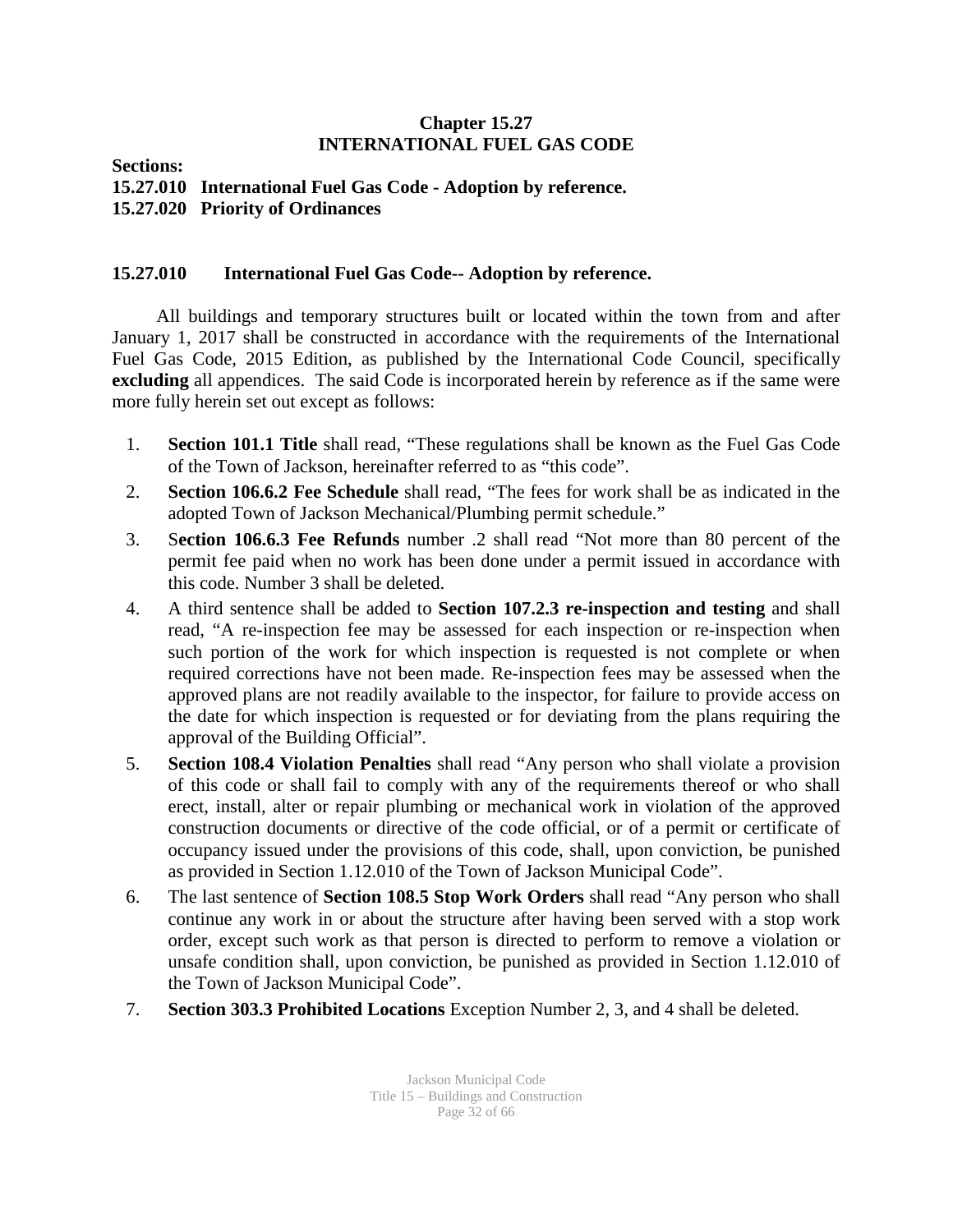- 8. **Section 403.4.3 Copper and copper alloy** shall be revised to read "Copper piping shall not be used for natural gas piping."
- 9. **Section 602.1** Amend by adding the following: Decorative appliances installed in residential occupancies shall be listed and labeled to allow for installation of glass doors and be listed and labeled to operate with the doors in the closed position.
- 10. **Section 603.1 Log Lighters** shall have the following sentence added "All gas fired log lighters shall be provided with a listed pilot safety device installed in accordance with the manufacturer's installation requirements."
- 11. **Unvented Room Heaters Section 621.2 Prohibited Use** shall be deleted.
- 12. **Section 621.4 Prohibited Locations** shall read, "Unvented room heaters shall not be installed in residential occupancies, habitable rooms or spaces, or building of unusually tight construction."
- 13. **Section 621.7 Unvented decorative room heaters**. Revise to read as follows: An unvented decorative room heater shall not be installed in a factory-built fireplace unless the fireplace system has been specifically tested, listed and labeled for such use in accordance with UL 127 and Section 602.
- 14. **Section 621.7.1 Ventless firebox enclosures** shall be deleted in its entirety.

(Ord. 1144 § 2, 2016; Ord. 1024 § 1, 2013; Ord. 858 § 2, 2007; Ord. 766 § 1, 2004.)

### **15.27.020 Priority of ordinances.**

In the event any of the adopted ordinances of the town as codified in this code as of the date of the adoption of the ordinance codified in this section conflict with any other sections of the Town of Jackson Municipal Code, the most restrictive shall apply. (Ord. 766 § 1, 2004)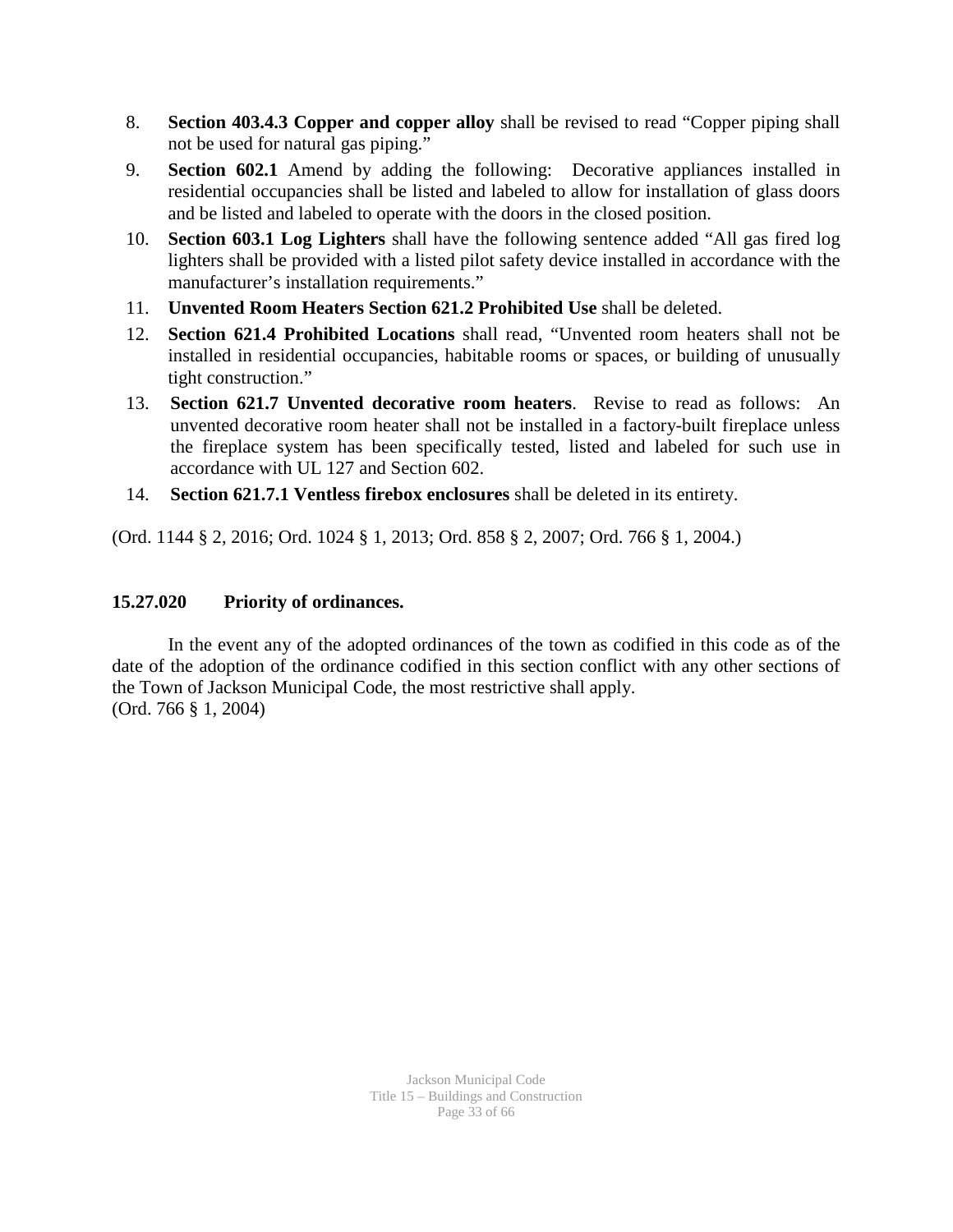### **Chapter 15.28 SIGNS**

**Sections:**

**15.28.010 Purpose and authority. (Repealed Ord. 774) 15.28.020 Short title--Citation. (Repealed Ord. 774)**

#### **15.28.010 Purpose and authority.**

The purpose of the ordinance codified in this chapter is to establish standards for the fabrication, erection and use of signs, symbols, markings and advertising devices within the town. These standards are designed to protect and promote the public welfare, health and safety of persons within the community and to aid in the development and promotion of business and industry by providing sign regulations which encourage aesthetic creativity, effectiveness and flexibility in the design and use of such devices without creating detriment to the general public and is adopted in accordance with that authority granted in Sections 15-1-103(a)(xiii) and 15-1- 601, Wyoming Statutes (1977) and the general police powers of the town. Repealed. (Ord. 774 § 1, 2004; Ord. 336 § 2 (part), 1985.)

#### **15.28.020 Short title--Citation.**

This chapter shall be known as the "sign code" of the town and may be so cited and pleaded and shall be referred to herein as the code. Repealed. (Ord 774 § 1, 2004; Ord. 336 § 2 (part), 1985.)

> Jackson Municipal Code Title 15 – Buildings and Construction Page 34 of 66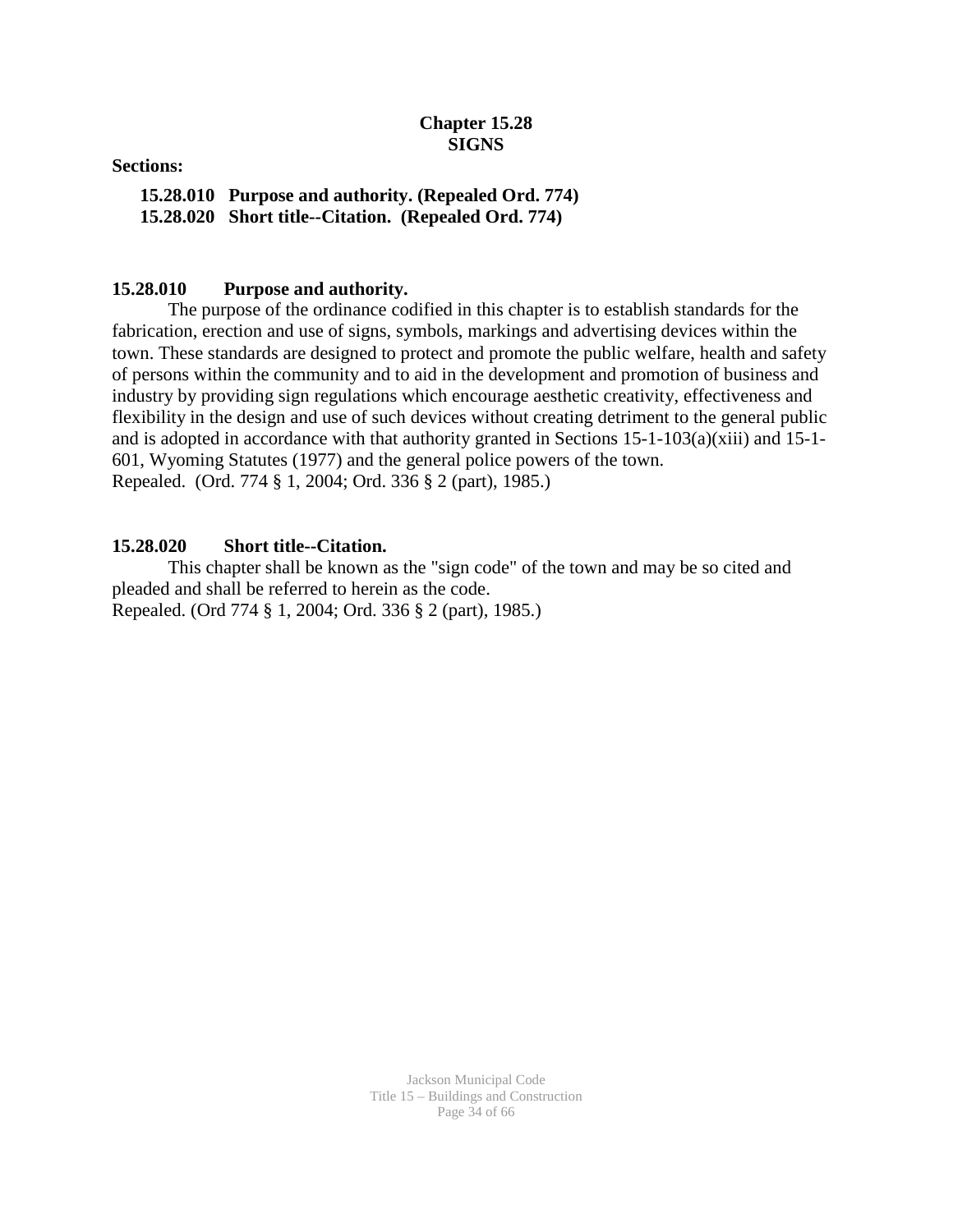#### **Chapter 15.30 FLOOD DAMAGE PREVENTION**

**Sections:** 

- **15.30.010 Findings of fact.**
- **15.30.020 Statement of purpose.**
- **15.30.030 Methods of reducing flood losses.**
- **15.30.040 Definitions.**
- **15.30.050 Land to which this chapter applies.**
- **15.30.060 Basis for establishing the areas of special flood hazard.**
- **15.30.070 Compliance.**
- **15.30.080 Abrogation and greater restrictions.**
- **15.30.090 Interpretation.**
- **15.30.100 Warning and disclaimer of liability.**
- **15.30.110 Establishment of development permit.**
- **15.30.120 Designation of the administrator.**
- **15.30.130 Duties and responsibilities of the Town Administrator.**
- **15.30.140 Variance procedure.**
- **15.30.150 Provisions for flood hazard reduction.**
- **15.30.160 Specific standards.**
- **15.30.170 Floodways.**

#### **15.30.010 Findings of fact.**

- A. The flood hazard areas of the Town are subject to periodic inundation which results in threats to loss of life and property, health and safety hazards, disruption of commerce and governmental services, extraordinary public expenditures for flood protection and relief, and impairment of the tax base, all of which adversely affect the public health, safety and general welfare.
- B. These flood losses are caused by the cumulative effect of obstructions in areas of special flood hazards which increase flood heights and velocities, and when inadequately anchored, damage uses in other areas. Uses that are inadequately floodproofed, elevated or otherwise protected from damage also contribute to the flood loss.

#### **15.30.020 Statement of purpose.**

The purpose of this chapter is to promote the public health, safety and general welfare, and to minimize public and private losses due to flood conditions in specific areas by provisions designed to accomplish the following:

- A. Protect human life and health;
- B. Minimize expenditure of public money for costly flood control projects;
- C. Minimize the need for rescue and relief efforts associated with flooding and generally undertaken at the expense of the general public;
- D. Minimize prolonged business interruptions;
- E. Minimize damage to public facilities and utilities such as water and gas mains, electric, telephone and sewer lines, streets and bridges located in areas of special flood hazard;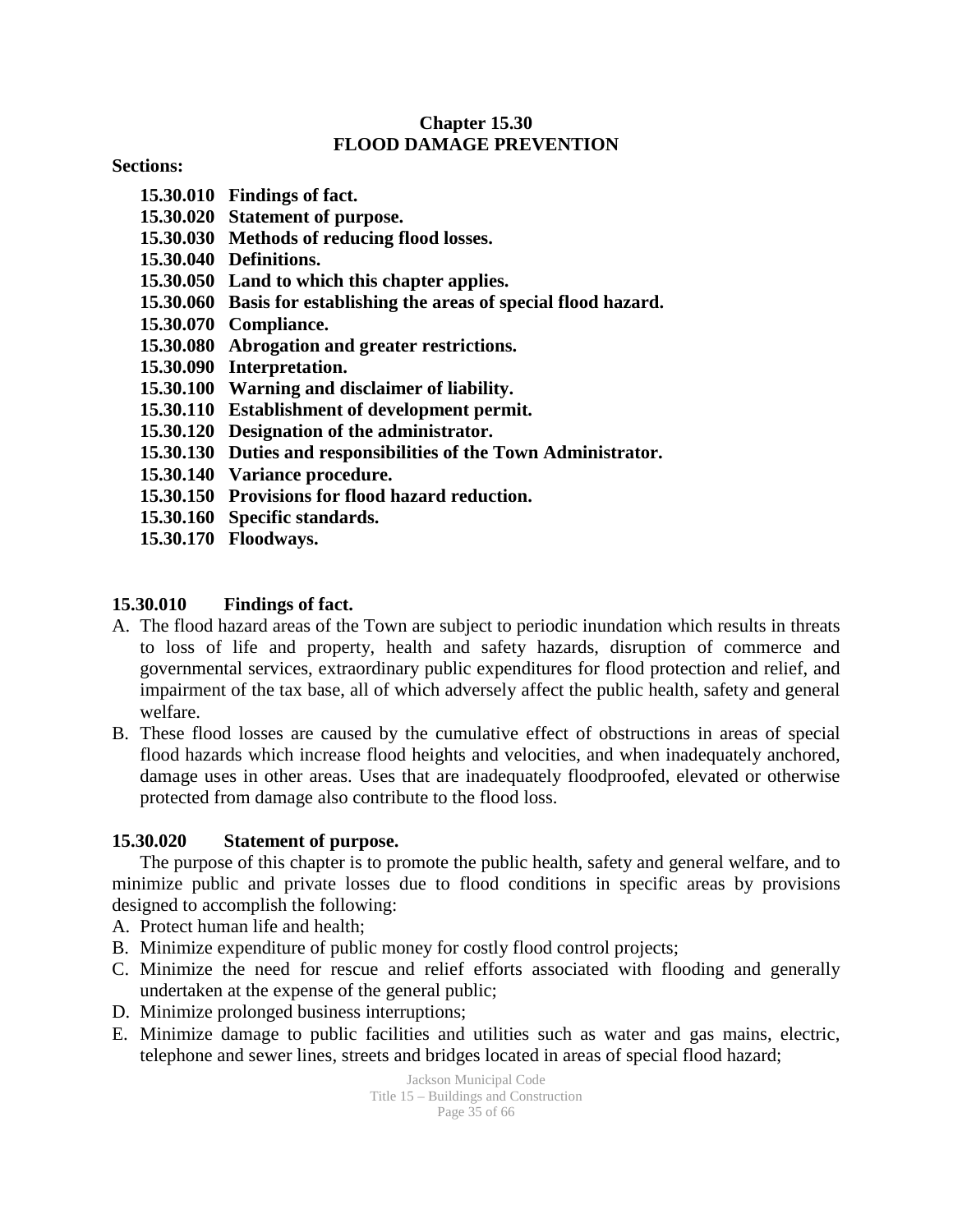- F. Help maintain a stable tax base by providing for the sound use and development of areas of special flood hazard so as to minimize future flood blight areas:
- G. Ensure that potential buyers are notified that property is in an area of special flood hazard; and
- H. Ensure that those who occupy the areas of special flood hazards assume responsibility for their actions.

### **15.30.030 Methods of reducing flood losses.**

In order to accomplish the purposes of this chapter, methods and provisions for accomplishing the following shall be adopted:

- A. Restricting or prohibiting uses which are dangerous to health, safety and property due to water or erosion hazards, or which result in damaging increases in erosion or in flood heights or velocities;
- B. Requiring that uses vulnerable to floods, including facilities which serve such uses, be protected against flood damage at the time of initial construction;
- C. Controlling the alteration of natural floodplains, stream channels, and natural protective barriers, which help accommodate or channel floodwaters;
- D. Controlling filling, grading, dredging and other development which may increase flood damage; and
- E. Preventing or regulating the construction of flood barriers which will unnaturally divert floodwaters or which may increase flood hazards in other areas.

### **15.30.040 Definitions.**

Unless specifically defined below, words or phrases used in this chapter shall be interpreted so as to give them the meaning they have in common use and to give this chapter its most reasonable application.

- "**Alluvial fan flooding**" means flooding occurring on the surface of an alluvial fan or similar landform, which originates at the apex and is characterized by high-velocity flows; active processes of erosion, sediment transport, and deposition; and unpredictable flow paths.
- "**Apex**" means a point on an alluvial fan or similar landform below which the flow path of the major stream that formed the fan becomes unpredictable and alluvial fan flooding can occur.
- "**Appeal**" means a request for a review of the Floodplain Administrator's interpretation of any provisions of this chapter or a request for a Variance.
- "**Area of shallow flooding**" means a designated AO, AH or VO zone on a community's Flood Insurance Rate Map (FIRM) with a one percent chance or greater annual chance of flooding to an average depth of one to three feet where a clearly defined channel does not exist, where the path of flooding is unpredictable and where velocity follow may be evident. Such flooding is characterized by ponding or sheet flow.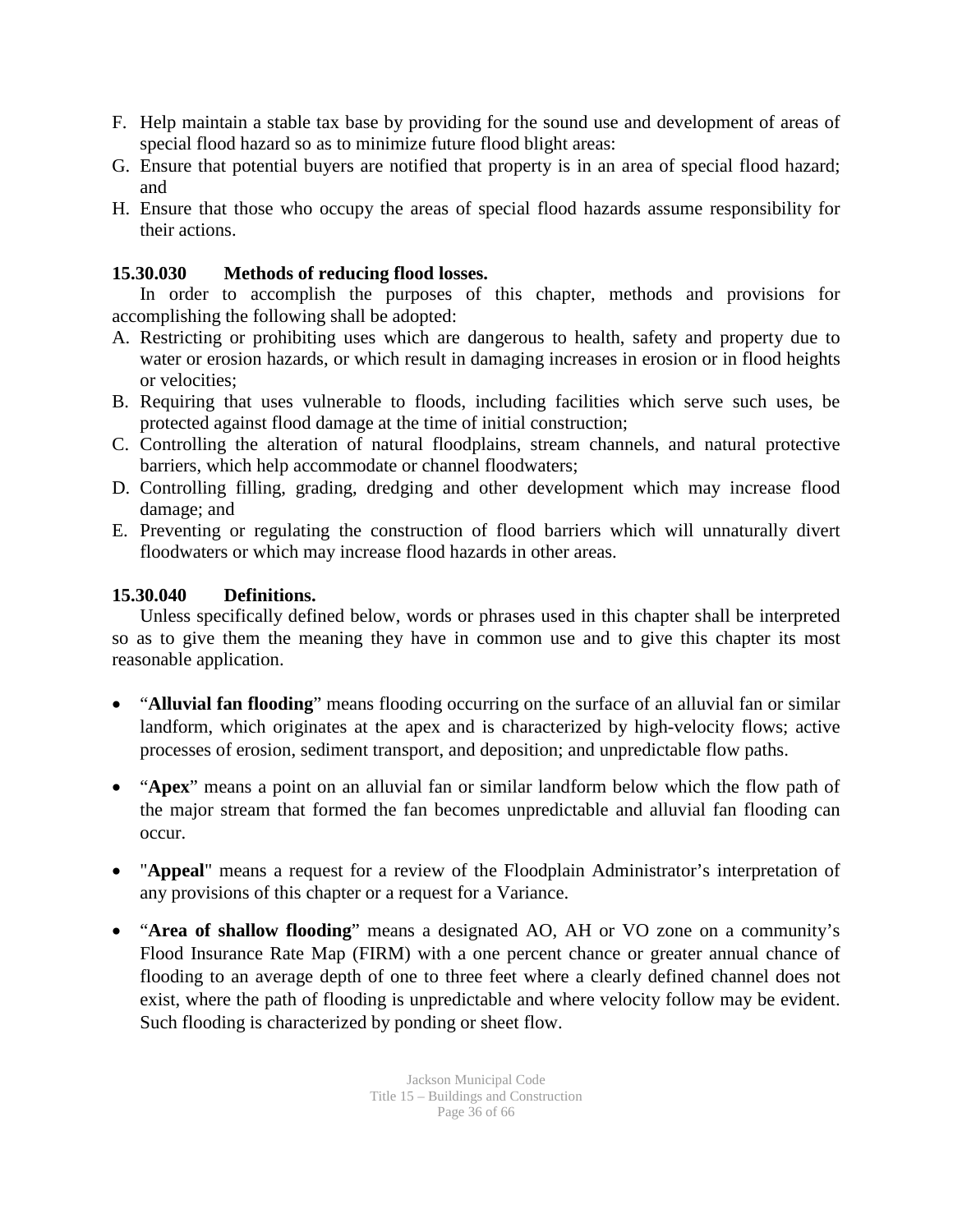- "**Area of special flood hazard**" means the land in the floodplain within a community subject to a one-percent or greater chance of flooding in any given year.
- **"Base flood"** means the flood having a one-percent chance of being equaled or exceeded in any given year.
- "**Basement**" means the lowest level of a building which must be located with the floor above the one-hundred-year flood elevation. This does not include areas used exclusively for parking of vehicles, limited storage or building access which meet the FEMA requirements as contained in 44 CFR 60.3.
- "**Critical Feature**" means an integral and readily identifiable part of a flood protection system, without which the flood protection provided by the entire system would be compromised.
- **Development**" means any manmade change to improved or unimproved real estate, including but not limited to buildings or other structures, mining, dredging, filling, grading, paving, excavation or drilling operations, or storage of equipment or materials.
- "**Elevated building**" means a non-basement building (i) built, in the case of a building in Zones A1-30, AE, A, A99, AO, AH, B, C, X, and D, to have the top of the elevated floor, or in the case of a building in Zones V-30, VE, or V, to have the bottom of the lowest horizontal structure member of the elevated floor elevated above the ground level by means of pilings, columns (posts and piers), or shear walls parallel to the floor of the water and (ii) adequately anchored so as not to impair the structural integrity of the building during a flood of up to the magnitude of the base flood. In the case of Zones A1-30, AE, A, A99, AO, Ah, B, C, X, and D, "elevated building" also includes a building elevated by means of fill or solid foundation perimeter walls with openings, sufficient to facilitate the unimpeded movement of flood waters. In the case of Zones V1-30, VE, or V, "elevated building" also includes a building otherwise meeting the definition of "elevated building" even though the lower area is enclosed by means of breakaway walls if the breakaway walls met the standards of Section 60.3(e)(5) of the National Flood Insurance Program regulations.
- "**Existing construction**" means for the purposes of determining rates, structures for which the "start of construction" commenced before the effective date of the FIRM or before January 1, 1975, for FIRMs effective before that date. "Existing construction" may also be referred to as "existing structures."
- "**Existing manufactured home park or subdivision**" means a manufactured home park or subdivision for which the construction of facilities for servicing the lots on which the manufactured homes are to be affixed (including, at a minimum, the installation of utilities, the construction of streets, and either final site grading or the pouring of concrete pads) is completed before the effective date of the floodplain management regulations adopted by a community.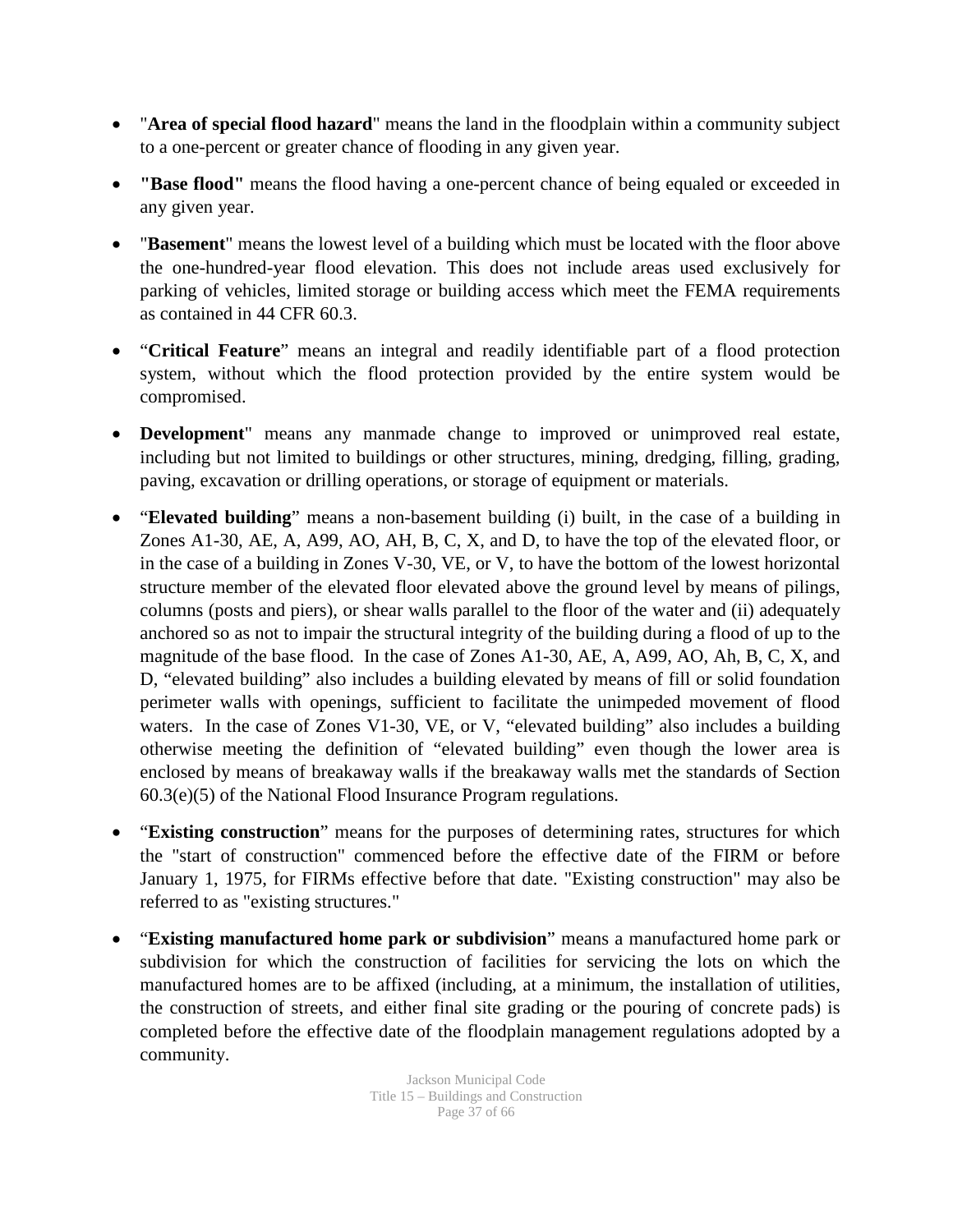- "**Expansion to an existing manufactured home park or subdivision**" means the preparation of additional sites by the construction of facilities for servicing the lots on which the manufactured homes are to be affixed (including the installation of utilities, the construction of streets, and either final site grading or the pouring of concrete pads).
- "**Flood" or "flooding**" means a general and temporary condition of partial or complete inundation of normally dry land areas from: (1) the overflow of inland or tidal waters, or (2) the unusual and rapid accumulation or runoff of surface waters from any source.
- "**Flood Insurance Rate Map (FIRM**)" means the official map on which the Federal Emergency Management Agency has delineated both the areas of special flood hazards and the risk premium zones applicable to the community.
- "**Flood Insurance Study**" means the official report provided by the Federal Emergency Management Agency that includes flood profiles, the Flood Boundary-Floodway Map and the water surface elevation of the base flood.
- **"Floodplain or Flood-Prone Area"** means any land area susceptible to being inundated by water from any source (see definition of flooding).
- **"Floodplain Management"** means the operation of an overall program of corrective and preventive measures for reducing flood damage, including but not limited to emergency preparedness plans, flood control works and floodplain management regulations.
- **"Floodplain Management Regulations"** means zoning ordinances, subdivision regulations, building codes, health regulations, special purpose ordinances (such as a floodplain ordinance, grading ordinance and erosion control ordinance) and other applications of police power. The term describes such state or local regulations, in any combination thereof, which provide standards for the purpose of flood damage prevention and reduction.
- **"Flood Protection System"** means those physical structural works for which funds have been authorized, appropriated, and expended and which have been constructed specifically to modify flooding in order to reduce the extent of the areas within a community subject to a "special flood hazard" and the extent of the depths of associated flooding. Such a system typically includes hurricane tidal barriers, dams, reservoirs, levees or dikes. These specialized flood modifying works are those constructed in conformance with sound engineering standards.
- **"Flood Proofing"** means any combination of structural and non-structural additions, changes, or adjustments to structures, which reduce or eliminate flood damage to real estate or improved real property, water and sanitary facilities, structures and their contents.
- **"Floodway** (**Regulatory Floodway**)" means the channel of a river or other watercourse and the adjacent land areas that must be reserved in order to discharge the base flood without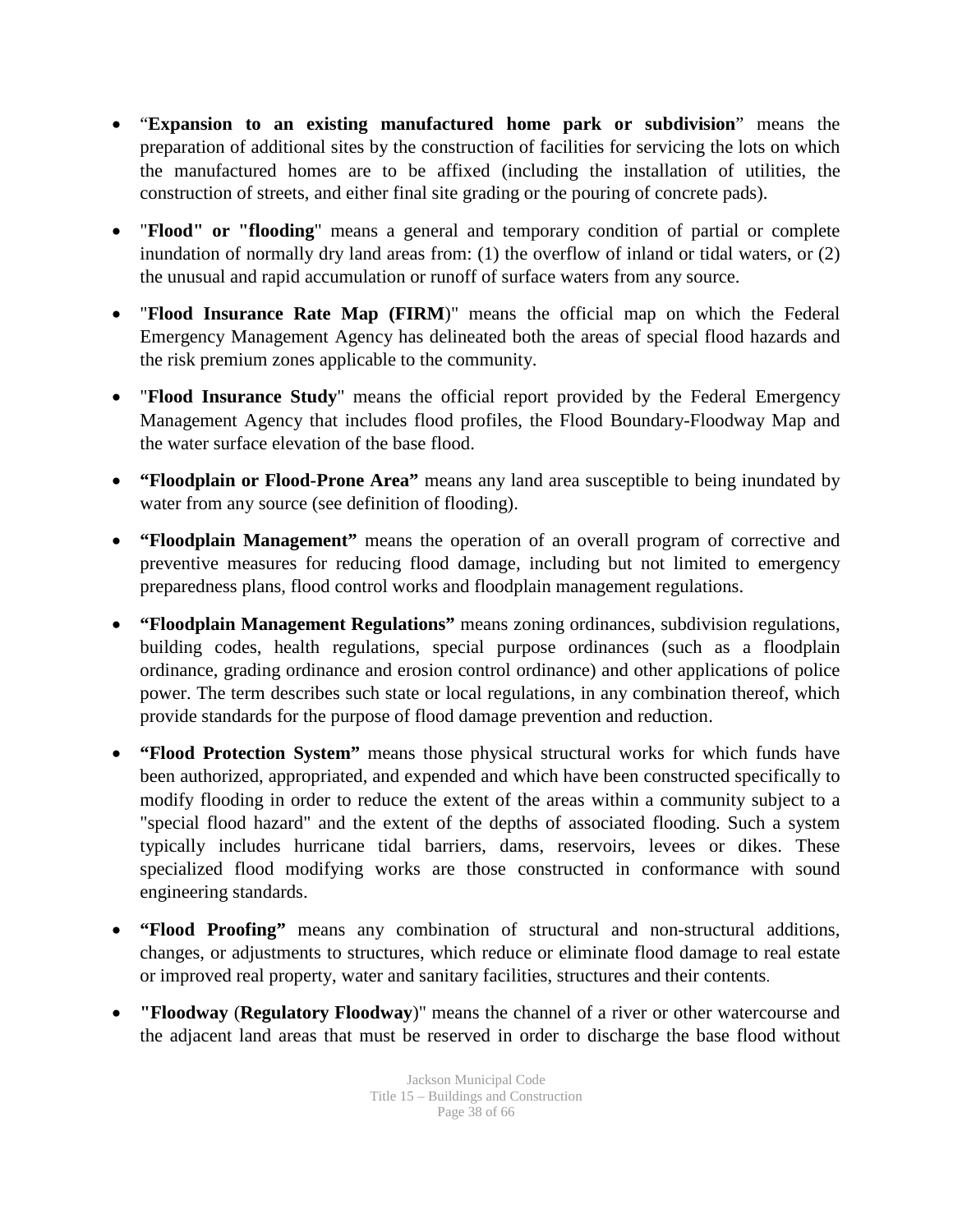cumulatively increasing the water surface elevation more than one foot above base flood elevation.

- **"Functionally Dependent Use"** means a use which cannot perform its intended purpose unless it is located or carried out in close proximity to water. The term includes only docking facilities, port facilities that are necessary for the loading and unloading of cargo passengers, and ship building and ship repair facilities, but does not include long-term storage or related manufacturing facilities.
- **"Highest Adjacent Grade"** means the highest natural elevation of the ground surface prior to construction next to the proposed walls of a structure.
- **"Historic Structure"** means any structure that is:
	- 1. Listed individually in the National Register of Historic Places (a listing maintained by The Department of Interior) or preliminarily determined by the Secretary of the Interior as meeting the requirements for individual listing on the National Register;
	- 2. Certified or preliminarily determined by the Secretary of the Interior as contributing to the historical significance of a registered historic district or a district preliminarily determined by the Secretary to qualify as a registered historic district;
	- 3. Individually listed on a state inventory of historic places in states with historic preservation programs which have been approved by the Secretary of Interior; or
	- 4. Individually listed on a local inventory or historic places in communities with historic preservation programs that have been certified either:

a) by an approved state program as determined by the Secretary of the Interior or; b) directly by the Secretary of the Interior in states without approved programs.

- **"Levee"** means a man-made structure, usually an earthen embankment, designed and constructed in accordance with sound engineering practices to contain, control, or divert the flow of water so as to provide protection from temporary flooding.
- **"Levee System" -** means a flood protection system which consists of a levee, or levees, and associated structures, such as closure and drainage devices, which are constructed and operated in accordance with sound engineering practices.
- "**Lowest floor**" means the lowest floor of the lowest enclosed area (including basement). An unfinished or flood-resistant enclosure, usable solely for parking of vehicles, building access or storage, in an area other than a basement area, is not considered a building's lowest floor; provided that such enclosure is not built so as to render the structure in violation of the applicable non-elevation design requirements of this chapter.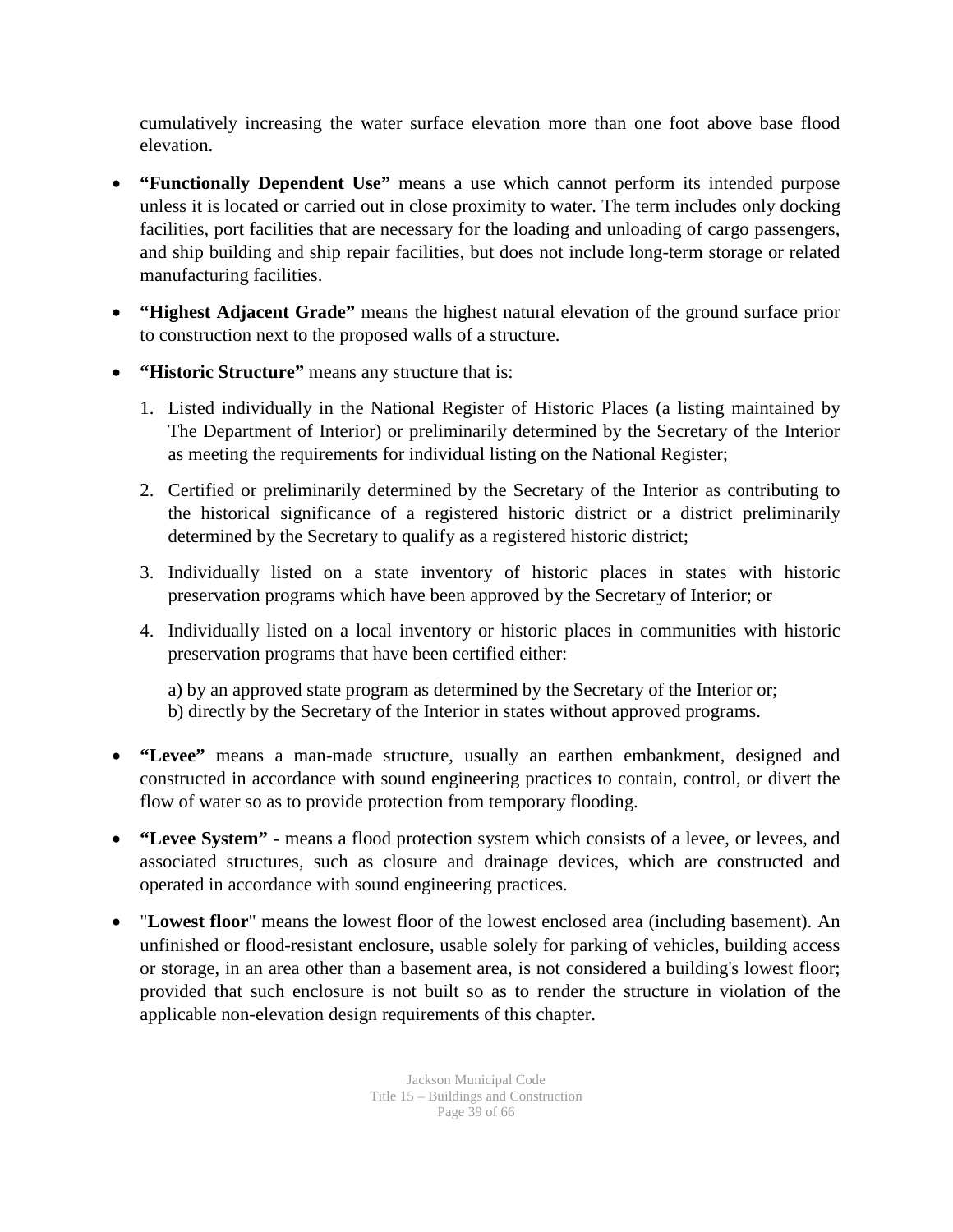- **"Manufactured Home" -** means a structure transportable in one or more sections, which is built on a permanent chassis and is designed for use with or without a permanent foundation when connected to the required utilities. The term "manufactured home" does not include a "recreational vehicle".
- **"Manufactured Home park or Subdivision"** means a parcel (or contiguous parcels) of land divided into two or more manufactured home lots for rent or sale.
- "**Mean sea level**" means, for purposes of the National Flood Insurance Program, the North American Vertical Datum (NAVD) of 1988 or other datum, to which base flood elevations shown on a community's Flood Insurance Rate Map are referenced.
- "**New construction**" means structures for which the "start of construction" commenced on or after the effective date of this chapter and includes any subsequent improvements to such structures.
- "**New manufactured home park or subdivision**" means a manufactured home park or subdivision for which the construction of facilities for servicing the lots on which the manufactured homes are to be affixed (including at a minimum, the installation of utilities, the construction of streets, and either final site grading or the pouring of concrete pads) is completed on or after the effective date of floodplain management regulations adopted by a community.
- **"Recreational vehicle"** means a vehicle which is:
	- 1. built on a single chassis;
	- 2. 400 square feet or less when measured at the largest horizontal projections;
	- 3. designed to be self-propelled or permanently towable by a light duty truck; and
	- 4. designed primarily not for use as a permanent dwelling but as temporary living quarters for recreational, camping, travel, or seasonal use.
- "**Start of construction**" means the date a building permit is issued, provided the actual start of construction, substantial improvement, repair, reconstruction, placement or other improvement is within one hundred eighty days of the permit date. The actual start means the first placement of permanent construction of a structure on a site, such as the pouring of slab or footings, the installation of piles, the construction of columns or any work beyond the stage of excavation or the placement of a manufactured home on a foundation. Permanent construction does not include land preparation, such as clearing, grading and filling; nor does it include the installation of streets or walkways; nor does it include excavation for a basement, footings, piers or foundations or the erection of temporary forms; nor does it include the installation on the property of accessory buildings, such as garages or sheds not occupied as dwelling units or not part of the main structure.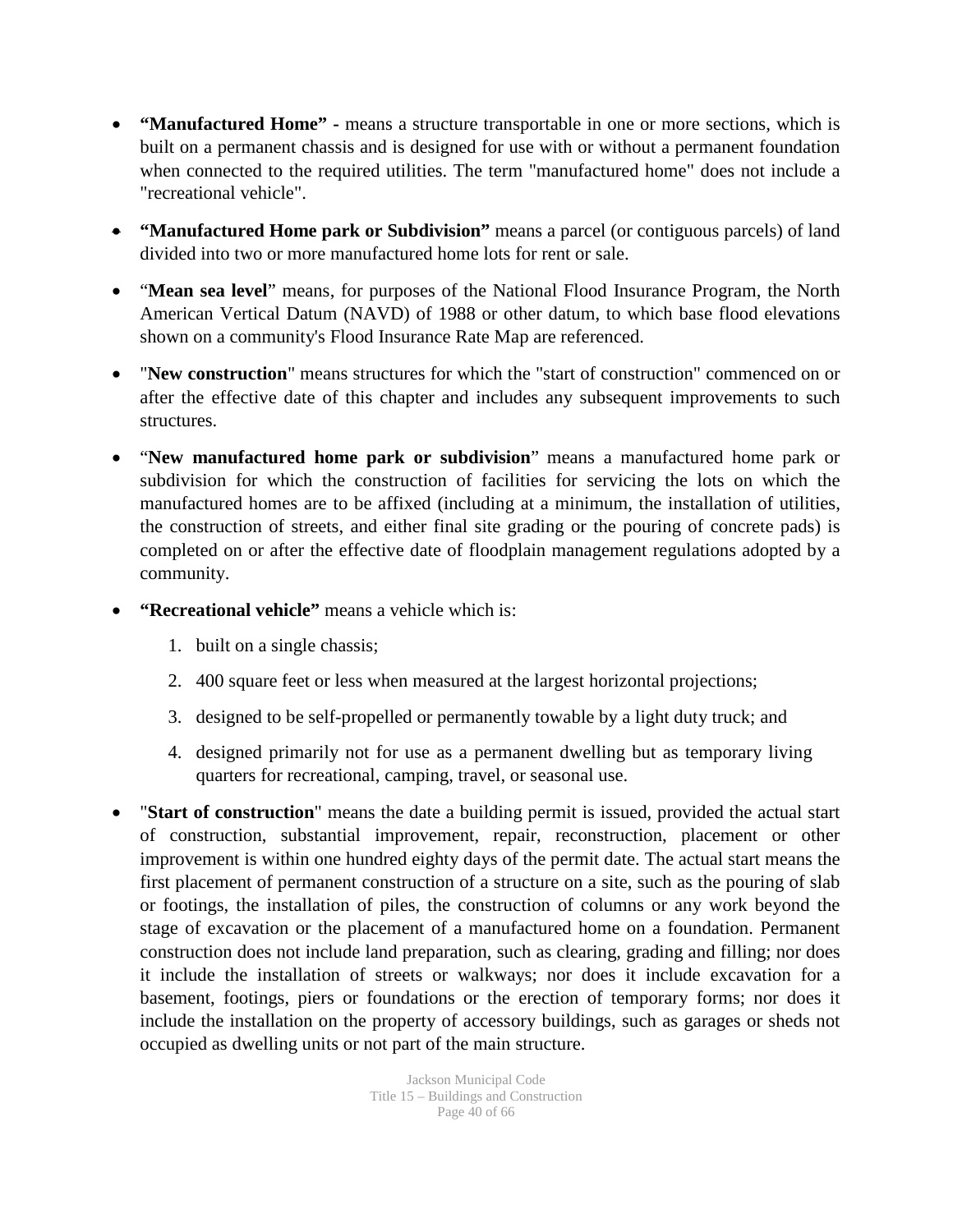- "**Structure**" means a walled and roofed building or manufactured home that is principally above ground.
- "**Substantial damage**" means damage of any origin sustained by a structure whereby the cost of restoring the structure to its before damaged condition would equal or exceed 50 percent of the market value of the structure before the damage occurred.
- "**Substantial improvement**" means any repair, reconstruction or improvement of a structure, the cost of which equals or exceeds fifty percent of the market value of the structure either: (1) before the improvement or repair is started, or (2) if the structure has been damaged and is being restored. For the purpose of this definition, substantial improvement is considered to occur when the first alteration of any wall, ceiling, floor or other structural part of the building commences, whether or not that alteration affects the external dimensions of the structure.

The term does not, however, include either: (1) any project for improvement of a structure to comply with existing state or local health, sanitary or safety code specifications which are solely necessary to assure safe living conditions, or (2) any alteration of a structure listed on the National Register of Historic Places or a State Inventory of Historic Places.

- "**Variance**" means a grant of relief from the requirements of this chapter which permits construction in a manner that would otherwise be prohibited by this chapter.
- "**Violation**" means the failure of a structure or other development to be fully compliant with the community's floodplain management regulations. A structure or other development without the elevation certificate, other certifications, or other evidence of compliance required in Section 60.3(b)(5), (c)(4), (c)(10), (d)(3), (e)(2), (e)(4), or (e)(5) is presumed to be in violation until such time as that documentation is provided.
- **"Water Surface Elevation"** means the height, in relation to the North American Vertical Datum (NAVD) of 1988 (or other datum, where specified), of floods of various magnitudes and frequencies in the floodplains of coastal or riverine areas.

(Ord. 1091 §1, 2015)

### **15.30.050 Land to which this chapter applies.**

This chapter shall apply to all areas of special flood hazards within the jurisdiction of the Town.

### **15.30.060 Basis for establishing the areas of special flood hazard.**

The areas of special flood hazard identified by the Federal Emergency Management Agency in a scientific and engineering report entitled The Flood Insurance Study for Teton County and Incorporated Areas, dated September 16, 2015, with an accompanying Flood Insurance Rate Map (FIRM) are hereby adopted and declared to be a part of this chapter. The Flood Insurance Study and FIRM are on file at the office of the Town of Jackson Planning &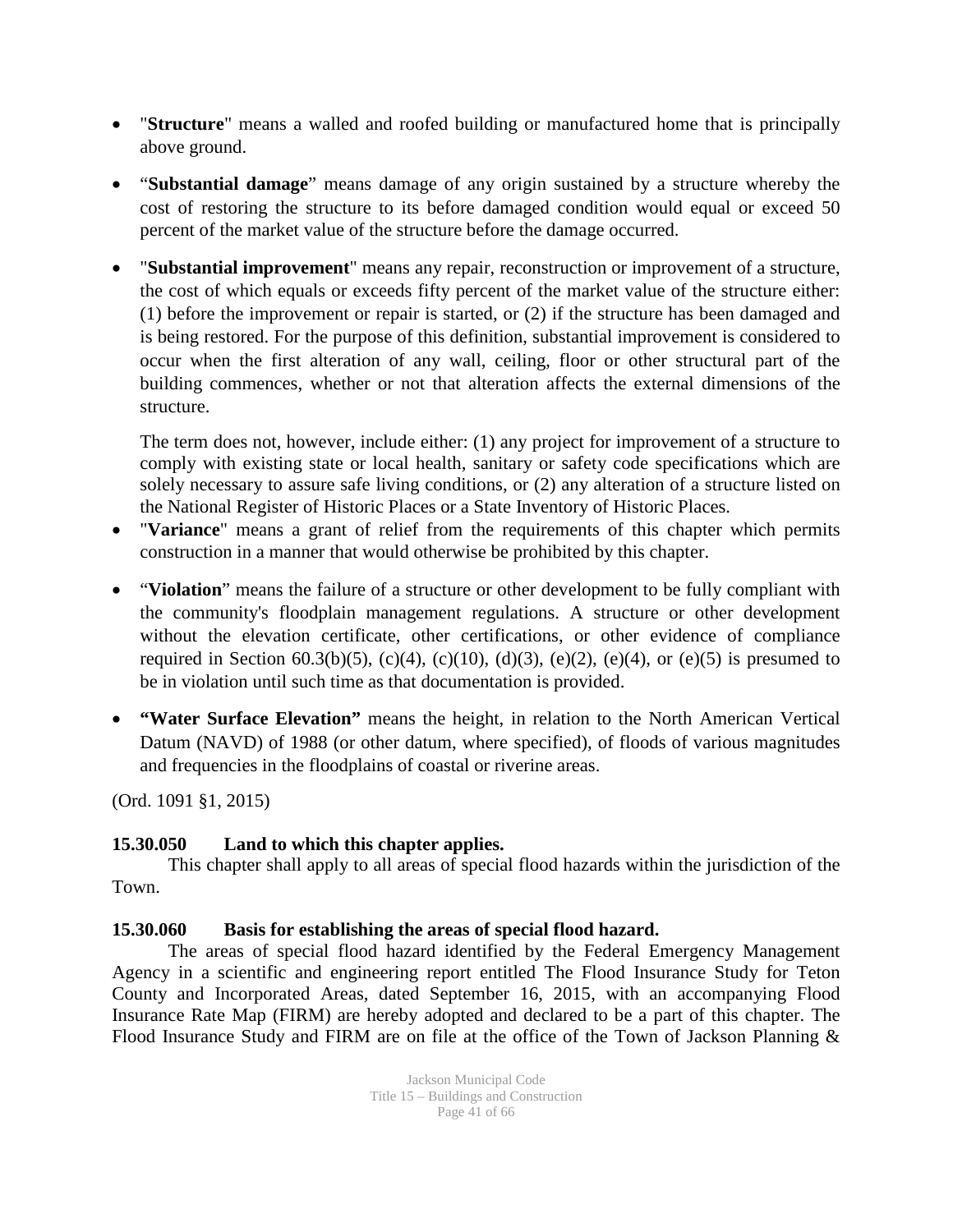Building Office, 150 East Pearl Avenue, Jackson, Wyoming. (Ord. 1091 §1, 2015; Ord. 970 §1, 2010)

### **15.30.070 Compliance.**

No structure or land shall hereafter be constructed, located, extended, converted or altered without full compliance with the terms of this chapter and other applicable regulations.

### **15.30.080 Abrogation and greater restrictions.**

This chapter is not intended to repeal, abrogate or impair any existing easements, covenants or deed restrictions. Where this chapter and another ordinance, easement, covenant or deed restriction conflict or overlap, whichever imposes the more stringent restrictions shall prevail.

### **15.30.090 Interpretation.**

In the interpretation and application of this chapter all provisions shall be:

- A. Considered as minimum requirements;
- B. Liberally construed in favor of the governing body; and
- C. Deemed neither to limit nor repeal any other powers granted under Wyoming State Statutes.

### **15.30.100 Warning and disclaimer of liability.**

The degree of flood protection required by this chapter is considered reasonable for regulatory purposes and is based on scientific and engineering considerations. Larger floods can and will occur on rare occasions. Flood heights may be increased by manmade or natural causes. This chapter does not imply that land outside the areas of special flood hazard or uses permitted within such areas will be free from flooding or flood damages. This chapter shall not create liability on the part of the Town of Jackson, any officer or employee thereof, or the Federal Emergency Management Agency for any flood damages that result from reliance on this chapter or any administrative decision lawfully made thereunder.

### **15.30.110 Establishment of development permit.**

- A. A development permit or a building permit shall be obtained before construction or development begins within any area of special flood hazard established in Section 15.30.060.
- B. Application for a development permit or a building permit shall be made on forms furnished by the Town Administrator or his designee and may include, but not be limited to: plans in duplicate drawn to scale showing the nature, location, dimensions and elevations of the area in question; existing or proposed structures, fill, storage of materials, drainage facilities; and the location of the foregoing. Specifically, the following information is required:

1. Elevation in relation to mean sea level of the lowest floor (including basement) of all structures;

2. Elevation in relation to mean sea level to which any structure has been floodproofed;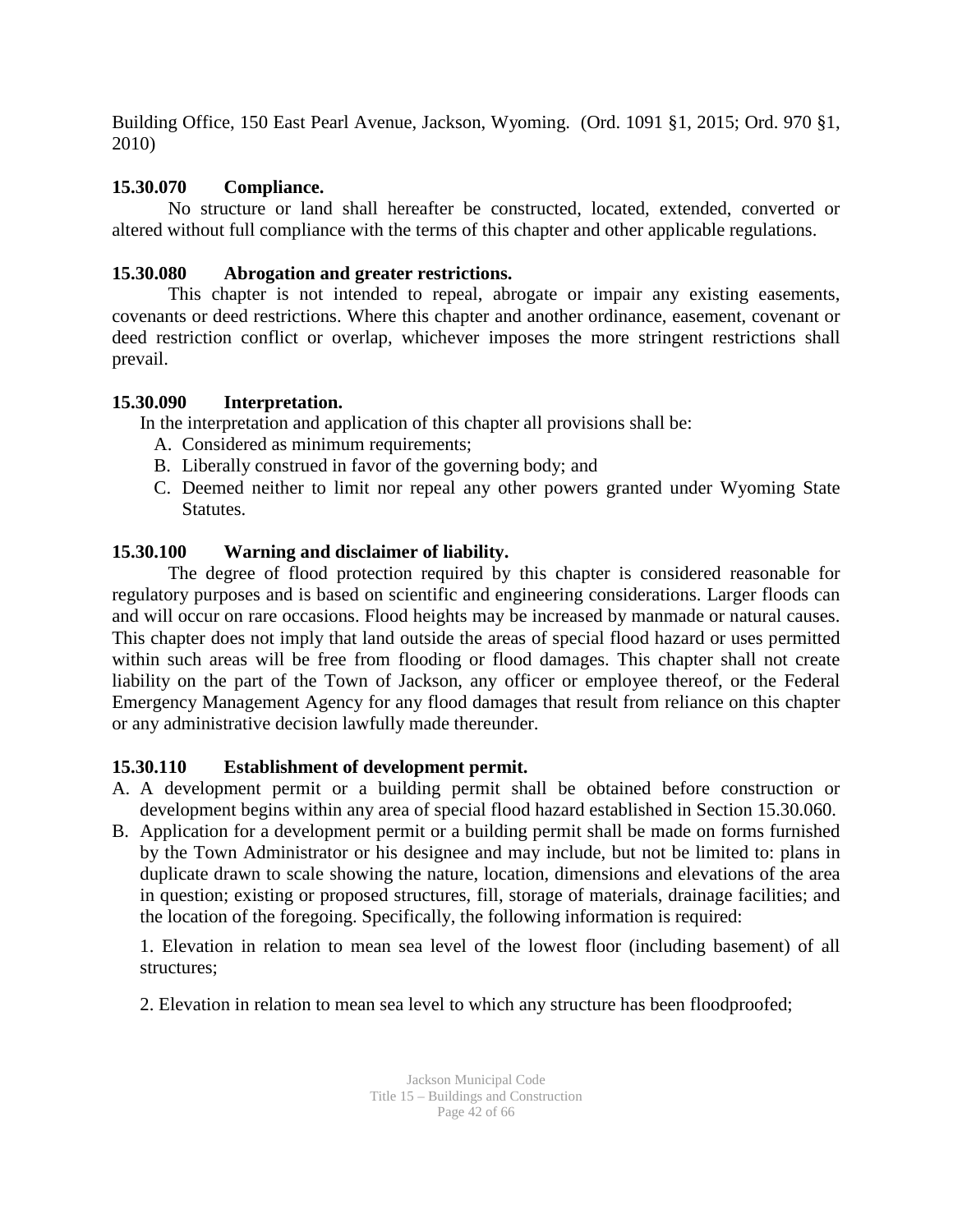3. Certification by a registered professional engineer or architect that the floodproofing methods for any nonresidential structure meet the floodproofing criteria in Section 15.30.160B of this chapter; and

4. Description of the extent to which any watercourse will be altered or relocated as a result of proposed development.

### **15.30.120 Designation of the administrator.**

The Town Administrator is appointed to administer and implement this chapter by granting or denying development permit applications in accordance with its provisions.

### **15.30.130 Duties and responsibilities of the Town Administrator.**

Duties of the Town Administrator or his/her designee shall include, but not be limited to the following:

A. Development Review.

- 1. Review all development permit applications to determine that the permit requirements of this chapter have been satisfied.
- 2. Review all development permit applications to determine that all necessary permits have been obtained from federal, state or local governmental agencies from which prior approval is required.
- 3. Review all development permit applications to determine if the proposed development is located in the floodway. If located in the floodway, assure that the encroachment provisions of Section 15.30.170A are met.
- 4. Review all development permit applications to determine whether proposed building site, including the placement of manufactured homes, will be reasonably safe from flooding.
- B. Use of Other Base Flood Data. When base flood elevation data has not been provided in accordance with Section 15.30.060 of this chapter, the Town Administrator shall obtain, review and reasonably use any base flood elevation and floodway data available from any federal, state or other source as criteria for requiring that new construction, substantial improvements or other development in Zone A are administered in accordance with Section 15.30.160 of this chapter.
- C. Information to be Obtained and Maintained.
	- 1. Obtain and record the actual elevation (in relation to mean sea level) of the lowest floor (including basement) of all new or substantially improved structures, and whether or not the structure contains a basement.
	- 2. For all new or substantially improved floodproofed structures: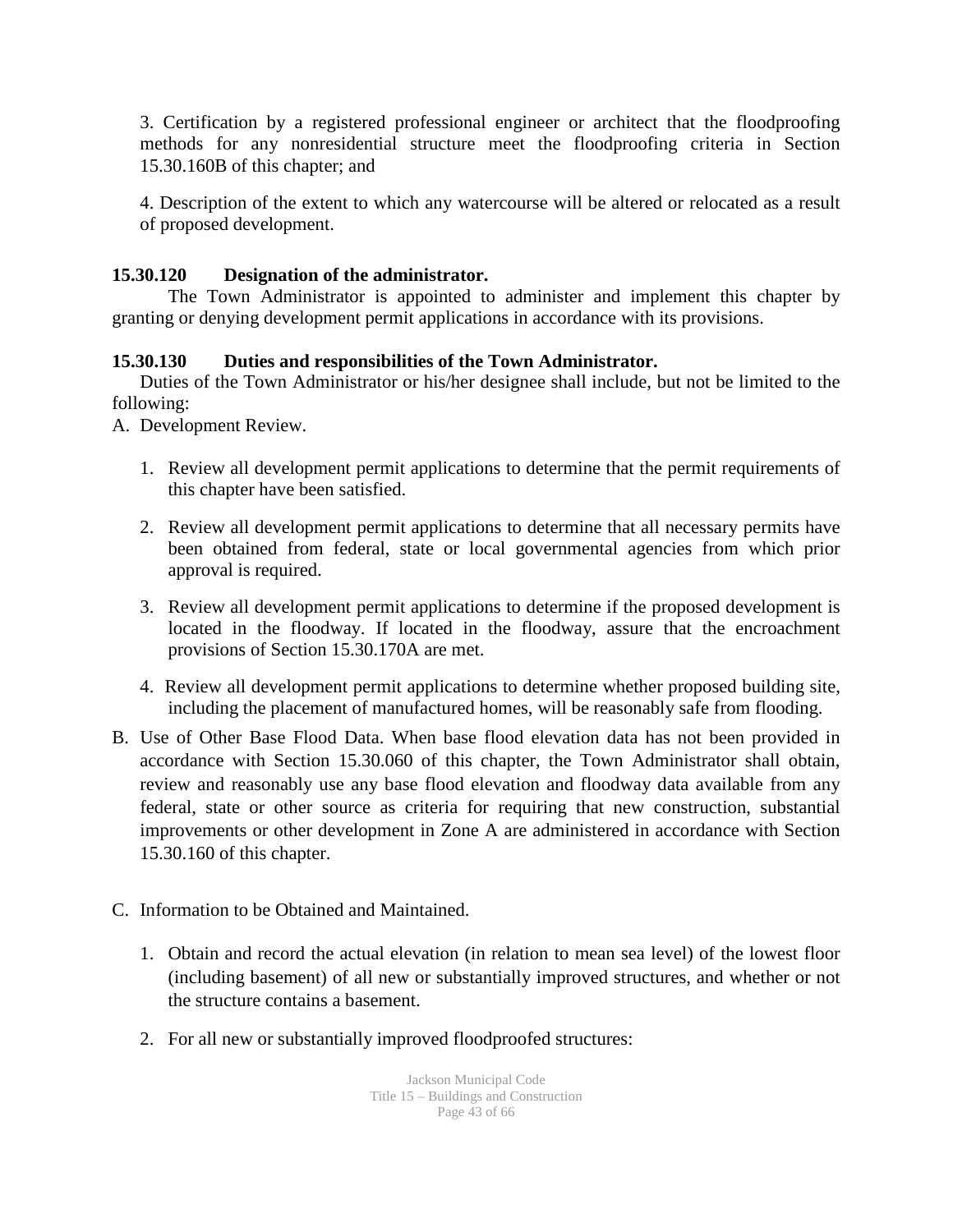a. Verify and record the actual elevation (in relation to mean sea level) to which the structure has been floodproofed:

b. Maintain the floodproofing certifications required in Section 15.30.110B3 of this chapter.

- 3. Maintain for public inspection all records pertaining to the provisions of this chapter.
- D. Alteration of Watercourses.
	- 1. Notify adjacent communities and the Wyoming Office of Homeland Security prior to any alteration or relocation of a watercourse, and submit evidence of such notification to the Federal Emergency Management Agency. (Ord. 1091 §1, 2015; Ord. 830 §2, 2006; Ord. 392 §1, 1989.)
	- 2. Require that maintenance is provided within the altered or relocated portion of said watercourse so that flood-carrying capacity is not diminished.
- E. Interpretation of FIRM Boundaries. Make interpretations, where needed, as to the exact location of the boundaries of the areas of special flood hazards (for example, where there appears to be a conflict between a mapped boundary and actual field conditions). The person contesting the location of the boundary shall be given a reasonable opportunity to appeal the interpretation as provided in Section 15.30.140 of this chapter.
- F. When a regulatory floodway has not been designated, the administrator or his/her designee must require that no new construction, substantial improvements, or other development (including fill) shall be permitted within Zones A1-30 and AE on the community's FIRM, unless it is demonstrated that the cumulative effect of the proposed development, when combined with all other existing and anticipated development, will not increase the water surface elevation of the base flood more than one foot at any point within the community.

### **15.30.140 Variance procedure.**

A. Appeal Board.

- 1. The Town Board of Adjustment, as established by the Town, shall hear and decide appeals and requests for Variances from the requirements of this chapter.
- 2. The Board of Adjustment shall hear and decide appeals when it is alleged there is an error in any requirement, decision or determination made by the Town Administrator or his designee in the enforcement or administration of this chapter.
- 3. Those aggrieved by the decision of the Board of Adjustment or any taxpayer, may appeal such decisions to the 9th Judicial District Court as provided by Wyoming Statutes.
- 4. In passing upon such applications, the Board of Adjustment shall consider all technical evaluations, all relevant factors, standards specified in other sections of this chapter and:
	- a. The danger that materials may be swept onto other lands to the injury of others;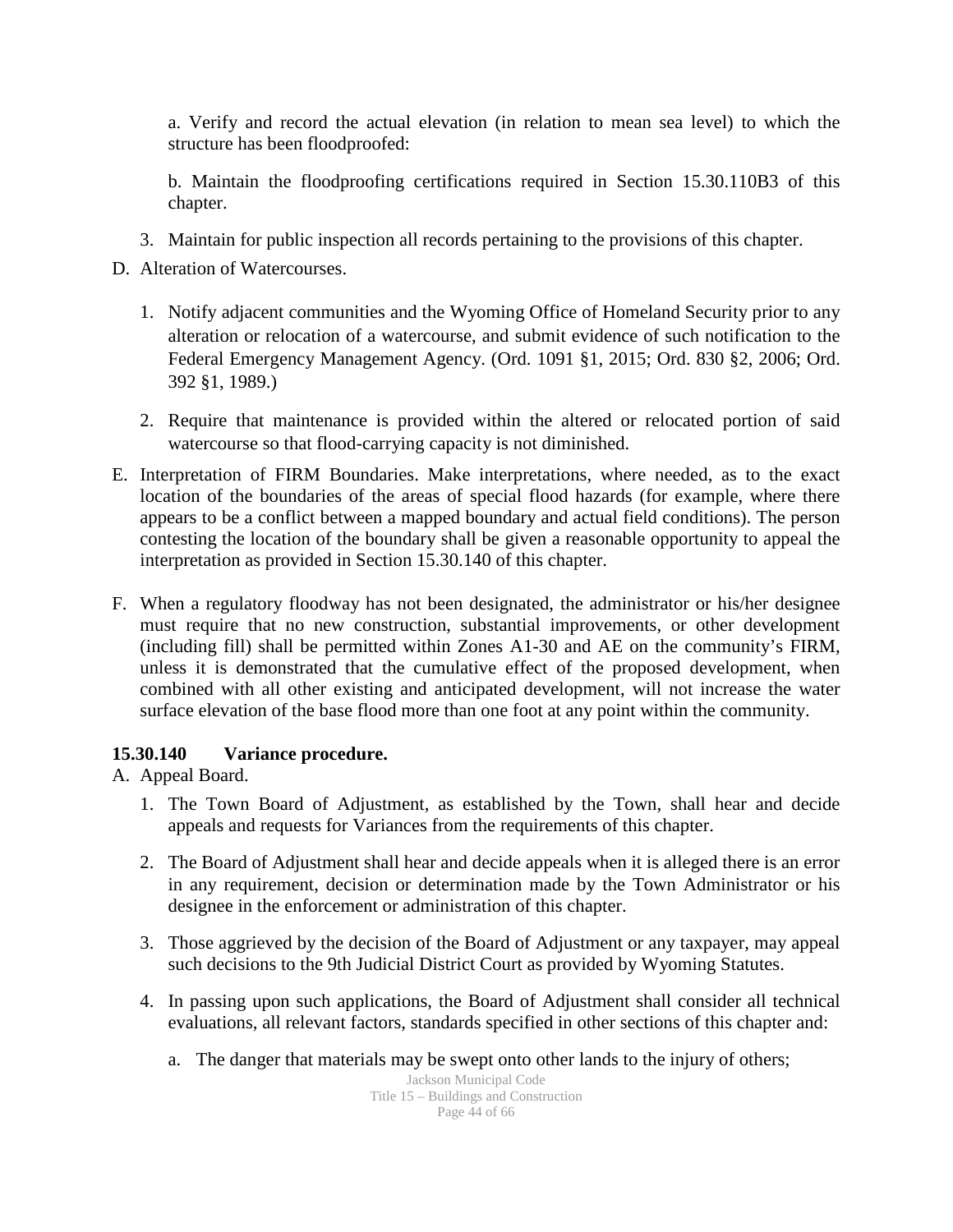- b. The danger to life and property due to flooding or erosion damage;
- c. The susceptibility of the proposed facility and its contents to flood damage and the effect of such damage on the individual owners;
- d. The importance of the services provided by the proposed facility to the community;
- e. The necessity to the facility of a waterfront location, where applicable;
- f. The availability of alternative locations for the proposed use which are not subject to flooding or erosion damage;
- g. The compatibility of the proposed use with the existing and anticipated development;
- h. The relationship of the proposed use to the comprehensive plan and flood damage prevention for that area;
- i. The safety of access to the property in times of flood for ordinary and emergency vehicles;
- j. The expected heights, velocity, duration, rate of rise and sediment transport of the floodwaters and the effects of wave action, if applicable, expected at the site; and
- k. The costs of providing governmental services during and after flood conditions, including maintenance and repair of public utilities and facilities such as sewer, gas, electrical, and water systems, streets and bridges.
- 5. Upon consideration of the factors of subdivision 4 of this subsection, and the purposes of this chapter, the Board of Adjustment may attach such conditions to the granting of Variances as it deems necessary to further the purposes of this chapter.
- 6. The Town Administrator or his designee shall maintain the records of all appeal actions, including technical information, and report any Variances to the Federal Emergency Management Agency.
- B. Conditions for Variances.
	- 1. Generally, Variances may be issued for new construction and substantial improvements to be erected on a lot of one-half acre or less in size contiguous to a and surrounded by lots with existing structures constructed below the base level, providing paragraphs a through k of subdivision 4 of subsection A of this section have been fully considered. As the lot size increases beyond the one-half acre, the technical justifications required for issuing the variance increases.
	- 2. Variances may be issued for the reconstruction, rehabilitation or restoration of structures listed on the National Register of Historic Places or the State Inventory of Historic Places without regard to the procedures set forth in the rest of this section.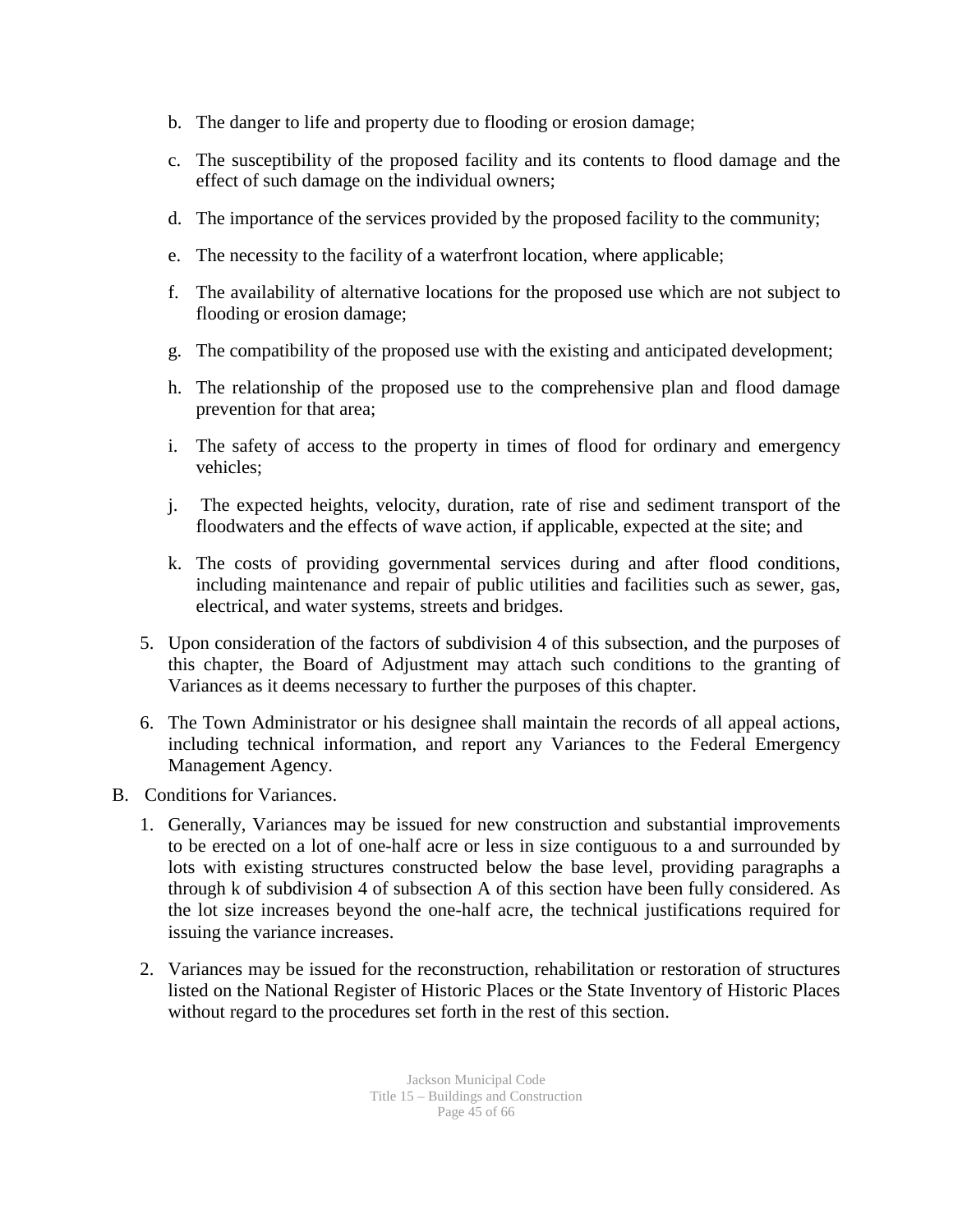- 3. Variances shall not be issued within any designated floodway if any increase in flood levels during the base flood discharge would result.
- 4. Variances shall only be issued upon a determination that the Variance is the minimum necessary, considering the flood hazard, to afford relief.
- 5. Variances shall only be issued upon the following:
	- a. A showing of good and sufficient cause;
	- b. A determination that failure to grant the Variance would result in exceptional hardship to the applicant; and
	- c. A determination that the granting of a Variance will not result in increased flood heights, additional threats to public safety, extraordinary public expense, create nuisances, cause fraud on or victimization of the public as identified in subdivision 4 of subsection A of this section or conflict with existing local laws or ordinances.
- 6. Any applicant to whom a Variance is granted shall be given written notice that the structure will be permitted to be built with a lowest floor below the base flood elevation and that the cost of flood insurance will be commensurate with the increased risk from the reduced lowest floor elevation.
- 7. Variances may be issued for the repair or rehabilitation of historic structures upon a determination that the proposed repair or rehabilitation will not preclude the structure's continued designation as a historic structure and the Variance is the minimum necessary to preserve the historic character and design of the structure.
- 8. Variances may be issued by a community for new construction and substantial improvements and for other development necessary for the conduct of a functionally dependent use provided that:
	- a. The criteria outlined in Section 15.30.140 are met, and
	- b. The structure or other development is protected by methods that minimize flood damages during the base flood and create no additional threats to public safety.

### **15.30.150 Provisions for flood hazard reduction.**

- A. General Standards.
	- 1. In all areas of special flood hazards, the standards set out in this section are required:
- B. Anchoring.
	- 1. All new construction and substantial improvements shall be adequately anchored to prevent flotation, collapse or lateral movement of the structure and capable of resisting the hydrostatic and hydrodynamic loads, including the effects of buoyancy as projected by a Wyoming registered engineer.

Jackson Municipal Code Title 15 – Buildings and Construction Page 46 of 66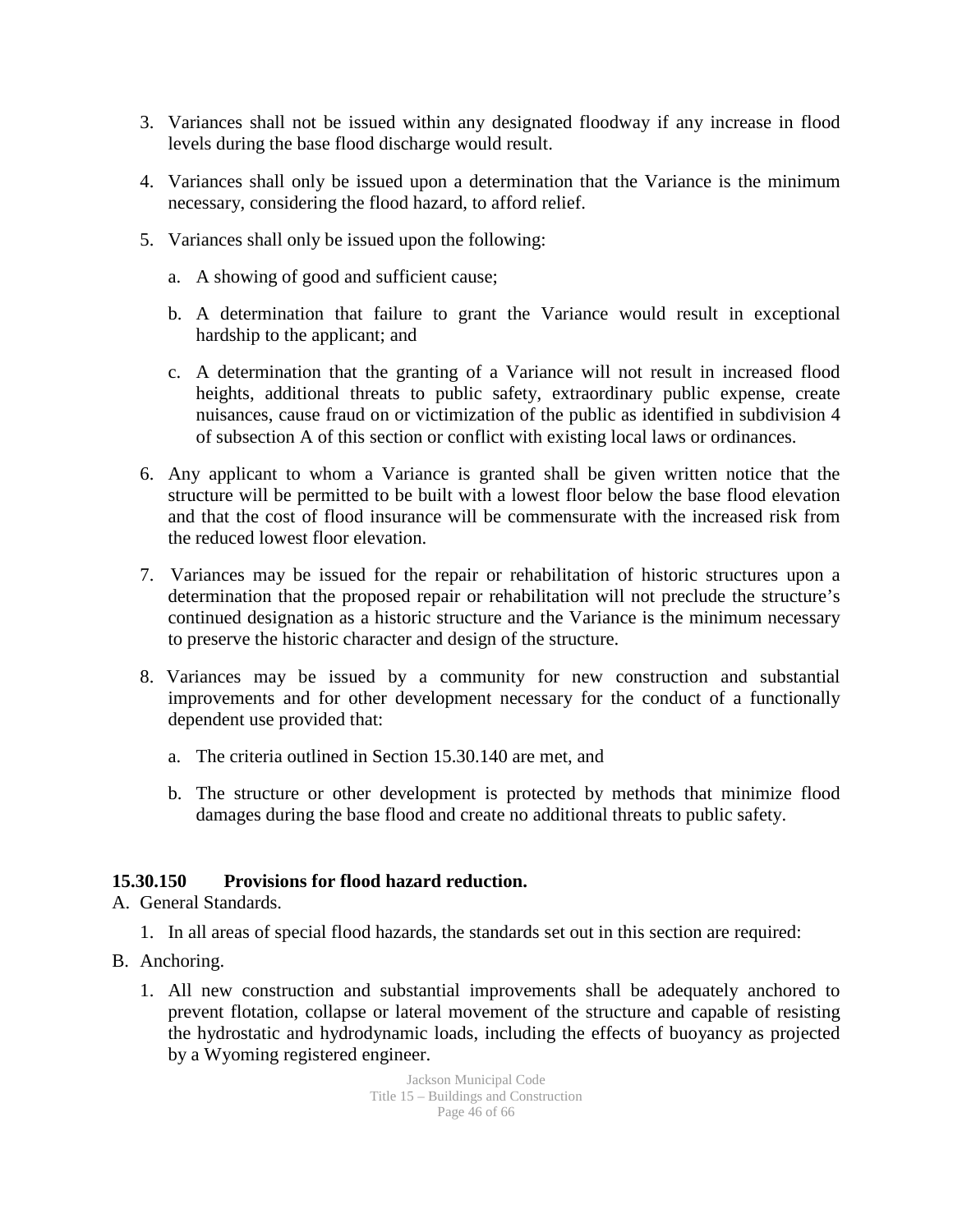- 2. All manufactured homes must be elevated and adequately anchored to resist flotation, collapse or lateral movement and be capable of resisting the hydrostatic and hydrodynamic loads. Methods of anchoring may include, but are not limited to, use of over-the-top or frame ties to ground anchors. This requirement is in addition to applicable state and local anchoring requirements for resisting wind forces. Specific requirements may be:
	- a. Over-the-top ties be provided at each of the four corners of the manufactured home, with two additional ties per side at intermediate locations, with manufactured homes less than fifty feet long requiring one additional tie per side;
	- b. Frame ties be provided at each corner of the home with five additional ties per side at intermediate points, with manufactured homes less than fifty feet long requiring four additional ties per side;
	- c. All components of the anchoring system be capable of carrying a force of four thousand eight hundred pounds; and
	- d. Any additions to the manufactured home must be similarly anchored.
- C. Construction Materials and Methods.
	- 1. All new construction and substantial improvements shall be constructed with materials and utility equipment resistant to flood damage.
	- 2. All new construction and substantial improvements shall be constructed using methods and practices that minimize flood damage.
	- 3. All new construction and substantial improvements shall be constructed with electrical, heating, ventilation, plumbing and air conditioning equipment and other service facilities that are designed or located so as to prevent water from entering or accumulating within the components during conditions of flooding.
- D. Utilities.
	- 1. All new and replacement water supply systems shall be designed to minimize or eliminate infiltration of floodwaters into the system;
	- 2. New and replacement sanitary sewage systems shall be designed to minimize or eliminate infiltration of floodwaters into the systems and discharge from the systems into floodwaters; and
	- 3. On-site waste disposal systems shall be located to avoid impairment to them or contamination from them during flooding.
- E. Subdivision Proposals.
	- 1. All subdivision proposals shall be consistent with the need to minimize flood damage;
	- 2. All subdivision proposals shall have public utilities and facilities such as sewer, gas, electrical and water systems located and constructed to minimize flood damage;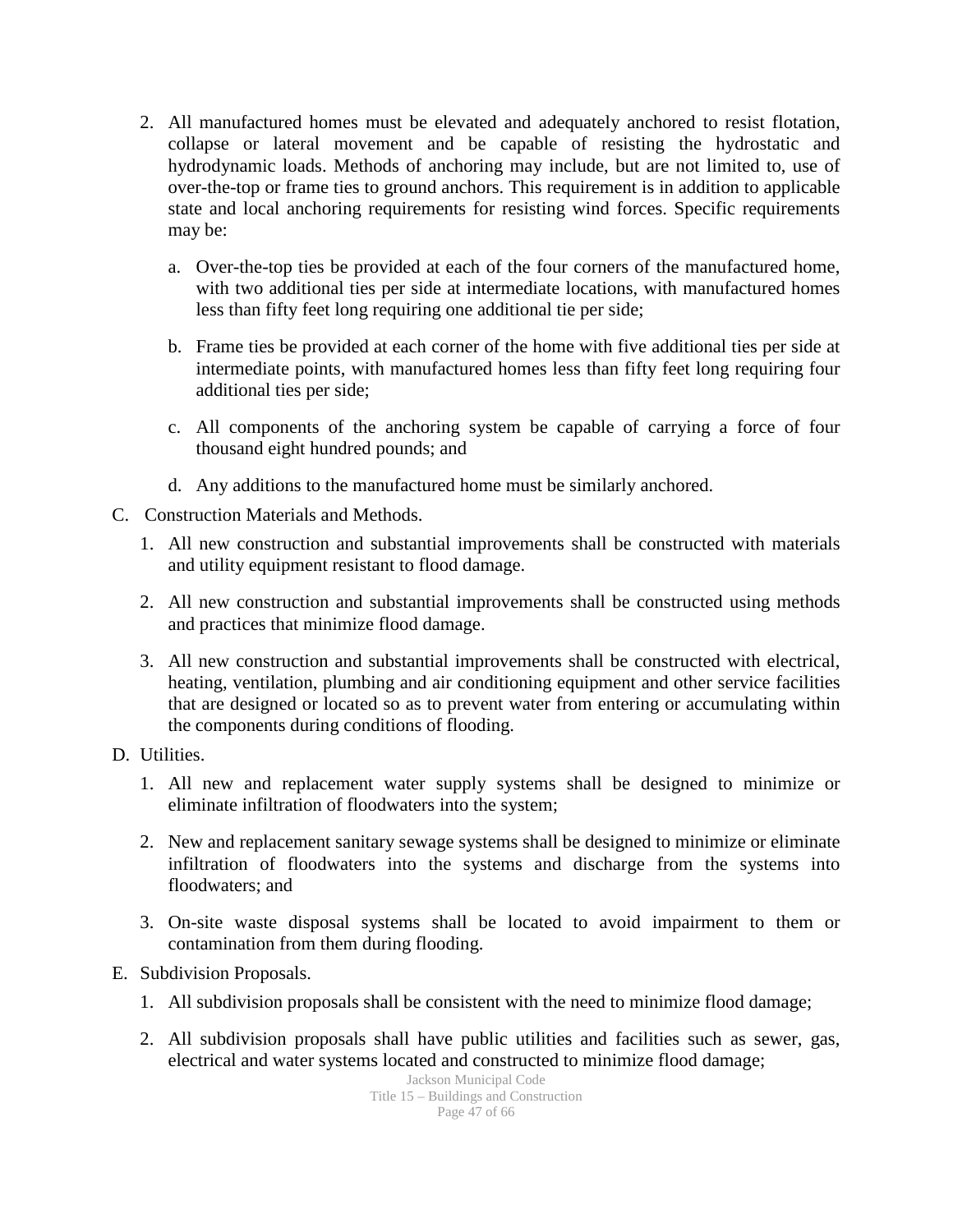- 3. All subdivision proposals shall have adequate drainage provided to reduce exposure to flood damage; and
- 4. Base flood elevation data shall be provided for subdivision proposals and other proposed development which contain at least fifty lots or five acres, (whichever is less).

#### **15.30.160 Specific standards.**

In all areas of special flood hazards where base flood elevation data has been provided as set forth in Section 15.30.060, or Section 15.30.130B, the following provisions are required:

A. Residential Construction.

- 1. New construction and substantial improvement of any residential structure shall have the lowest floor (including basement) elevated one foot above the base flood elevation.
- B. Nonresidential Construction. New construction and substantial improvement of any commercial, industrial or other nonresidential structure shall either have the lowest floor (including basement) elevated one foot above the level of the base flood elevation or, together with attendant utility and sanitary facilities, shall:
	- 1. Be flood-proofed so that below the base flood elevation the structure is watertight with walls substantially impermeable to the passage of water;
	- 2. Have structural components capable of resisting hydrostatic and hydrodynamic loads and effects of buoyancy; and
	- 3. Be certified by a registered professional engineer or architect that the design and methods of construction are in accordance with accepted standards of practice for meeting the provisions of this paragraph. Such certifications shall be provided to the official as set forth in Section 15.30.130C2.
- C. Manufactured Homes.
	- 1. Manufactured homes shall be anchored in accordance with Section 15.30.150B2.
	- 2. All new manufactured homes or those to be substantially improved shall be elevated on a permanent foundation such that the lowest floor of the manufactured home is one foot above the base flood elevation and is securely anchored to an adequately anchored foundation system.
- D. Enclosures new construction and substantial improvements, with fully enclosed areas below the lowest floor that are usable solely for parking of vehicles, building access or storage in an area other than a basement and which are subject to flooding shall be designed to automatically equalize hydrostatic flood forces on exterior walls by allowing for the entry and exit of floodwaters. Designs for meeting this requirement must either be certified by a registered professional engineer or architect or meet or exceed the following minimum criteria:
	- a) A minimum of two openings having a total net area of not less than one square inch for every square foot of enclosed area subject to flooding shall be provided.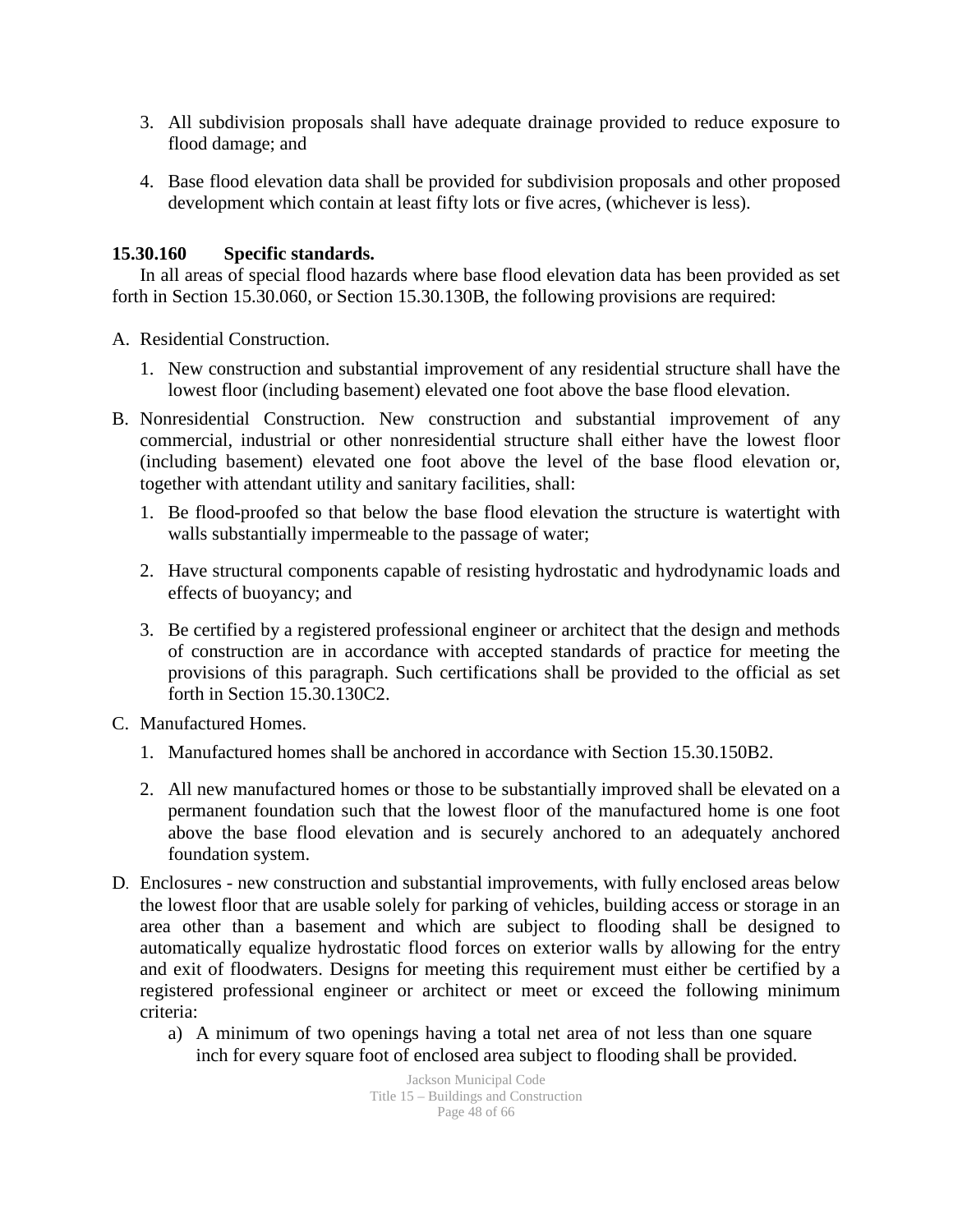- b) The bottom of all openings shall be no higher than one foot above grade.
- c) Openings may be equipped with screens, louvers, valves, or other coverings or devices provided that they permit the automatic entry and exit of floodwaters.
- E. **Recreational Vehicles -** Require that recreational vehicles placed on sites within Zones A1- 30, AH, and AE on the community's FIRM either:
	- a) be on the site for fewer than 180 consecutive days,
	- b) be fully licensed and ready for highway use, or
	- c) meet the permit requirements of Article 4, Section C(1), and the elevation and anchoring requirements for "manufactured homes" in paragraph (4) of this section. A recreational vehicle is ready for highway use if it is on its wheels or jacking system, is attached to the site only by quick disconnect type utilities and security devices, and has no permanently attached additions.
- F. Standards for below grade crawlspaces in Special Flood Hazard areas.

The interior grade of a below grade crawlspace may be constructed below an elevation equal to the base flood elevation plus one foot provided:

- 1. That the interior grade of the crawlspace is no lower than two feet below the lowest adjacent exterior grade.
- 2. The height of the crawlspace measured from the interior grade of the crawlspace to the top of the crawlspace foundation wall must not exceed four feet at any point.
- 3. There must be an adequate drainage system that removes floodwaters from the interior of the crawlspace.
- 4. That the building must be designed and adequately anchored to resist flotation, collapse and lateral movement of the structure resulting from hydrodynamic and hydrostatic loads, including the effects of buoyancy.
- 5. That the portions of the building below the base flood elevation (BFE) must be constructed with materials resistant to flood damage.
- 6. Those portions of the building below the BFE must be constructed by methods and practices that minimize flood damages.
- 7. That electrical, heating, ventilation, plumbing and air conditioning equipment and other service facilities constructed are designed and/or located so as to prevent water from entering or accumulating within the components during conditions of flooding.
- 8. That the areas below the lowest floor that are subject to flooding shall be designed to automatically equalize hydrostatic flood forces on exterior walls by allowing for the entry and exit of floodwaters.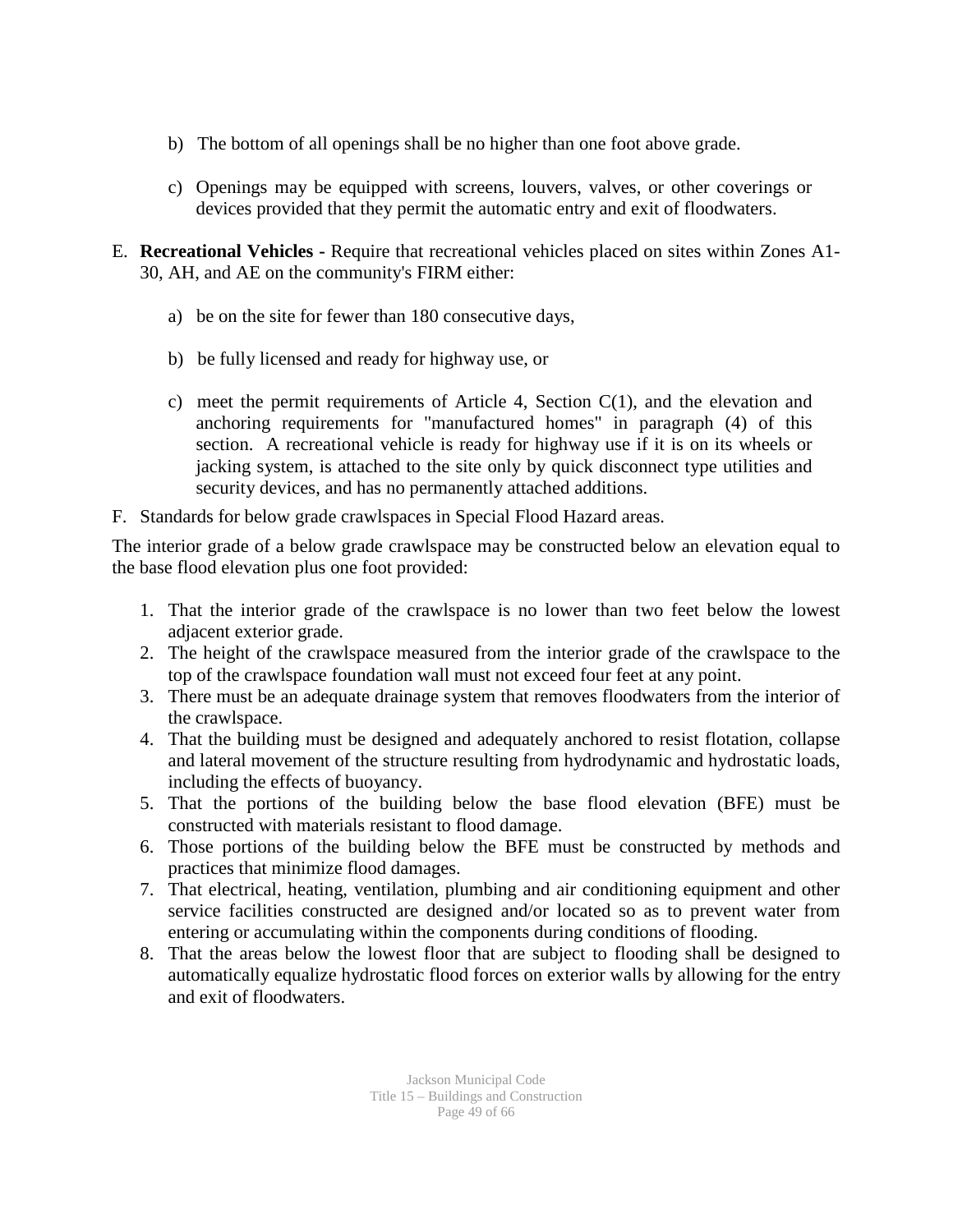#### **15.30.170 Floodways.**

Located within areas of special flood hazard established in Section 15.30.060 are areas designated as floodways. Since the floodway is an extremely hazardous area due to the velocity of floodwaters which carry debris, potential projectiles and erosion potential, the following provisions apply:

- A. Prohibit encroachments, including fill, new construction, substantial improvements and other development within the adopted regulatory floodway unless it has been demonstrated through hydrologic and hydraulic analyses performed in accordance with standard engineering practice that the proposed encroachment would not result in any increase in flood levels within the community during the occurrence of the base flood discharge.
- B. If subsection A of this section is satisfied, all new construction and substantial improvements shall comply with all applicable flood hazard reduction provisions of Section 15.30.150.

(Ord. 830 §2, 2006; Ord. 686 §1, 2001; Ord. 393 §1, 1989; Ord. 392 §1, 1989.)

Jackson Municipal Code Title 15 – Buildings and Construction Page 50 of 66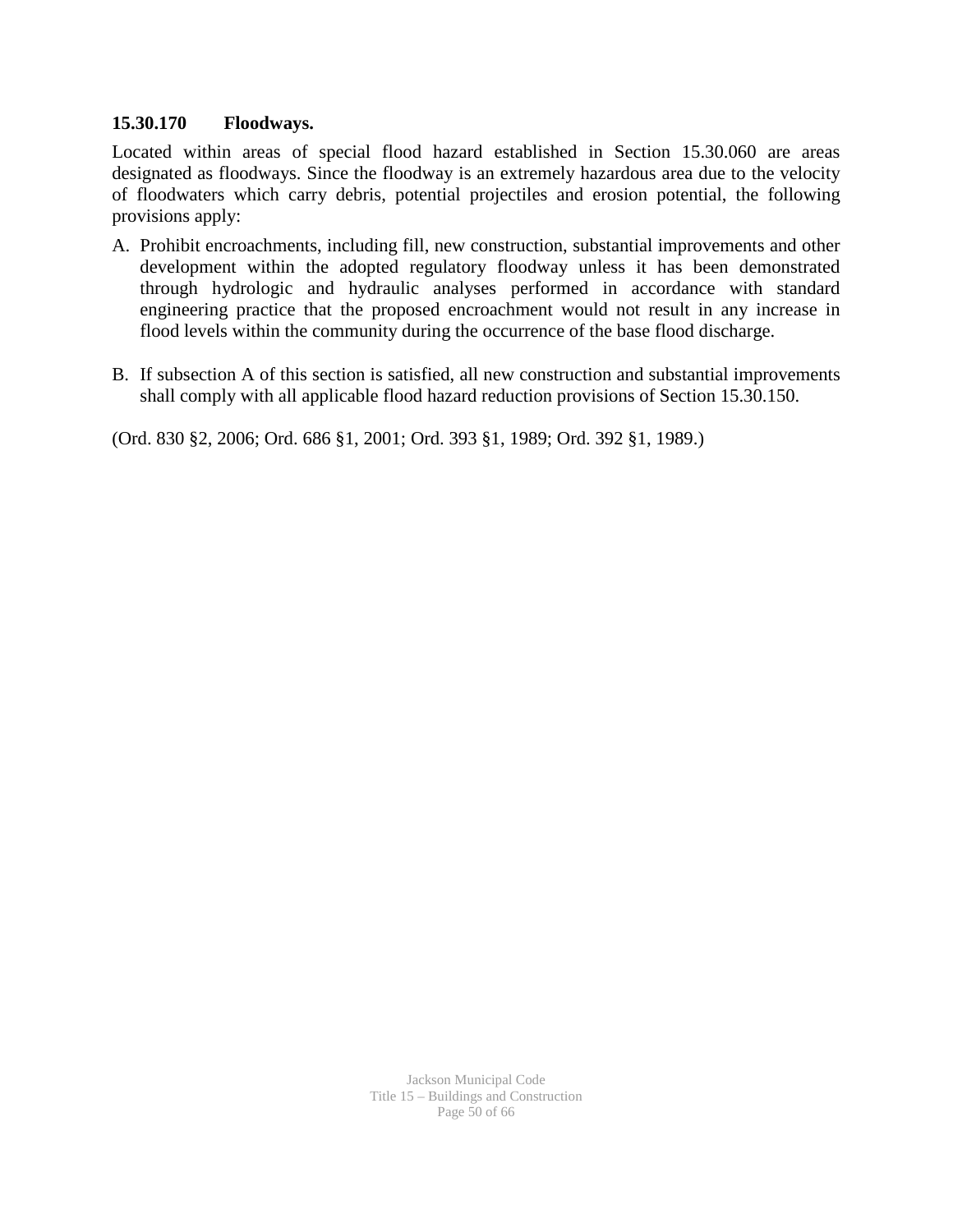### **Chapter 15.32 MUNICIPAL CAPITAL CONSTRUCTION PROJECTS**

#### **Sections:**

**15.32.010 Definitions 15.32.020 Standard design process. 15.32.030 Design consultant selection process. 15.32.040 Contracts for public improvements. 15.32.050 Conflict of interest.**

#### **15.32.010 Definitions**

For the purposes of this chapter, the following terms, phrases, words, and their derivations shall have the meanings given herein. When not inconsistent with the context, words used in the present tense include the future, words in the plural number include the singular number, and words in the singular number include the plural number. The word "shall" is always mandatory and not merely directory.

- A. 'Major municipal capital improvement project' is any capital project which is in whole or part funded by the town and the total cost of which is estimated to exceed \$100,000 (the threshold currently set forth in Sub-section 9-2-1031(b) of the Wyoming Statutes).
- B. 'Design consultant' shall mean an individual or firm engaged in the practice of architecture or landscape architecture pursuant to Sections 33-4-101 through 33-4-115 of the Wyoming Statutes or engaged in the practice of engineering or land surveying pursuant to Sections 33- 29-114 through 33-29-139 of the Wyoming Statutes.

#### **15.32.020 Standard design process.**

There shall be a standard design process utilized by the town for all major municipal capital improvement projects. This process shall be set forth in and adopted by resolution of the town council. Said process may be amended by further resolution adopted by the town council. Other municipal capital improvement projects not meeting the threshold set forth in Sub-section 15.32.010A of this chapter are not required to utilize the standard design process but may do so if the project is deemed to be of high visibility or sensitivity to the community. Should a major municipal capital improvement project be subject to a conditional use permit approval process, said process shall substitute for the required standard design process. (Resolution 99-06)

### **15.32.030 Design consultant selection process.**

For all major municipal capital improvement projects and for those other municipal capital improvement projects for which the estimated design consultant fee is in excess of \$25,000 (the threshold currently set forth in Sub-section 9-2-1031(b) of the Wyoming Statutes) for which the town elects to utilize a design consultant, the town shall also utilize a formal design consultant selection process. Said process shall at a minimum comport with the State of Wyoming 'Professional Architectural, Engineering and Land Surveying Services Procurement Act' (Wyoming Statutes 9-2-1027 through 9-2-1033). The process utilized by the town shall be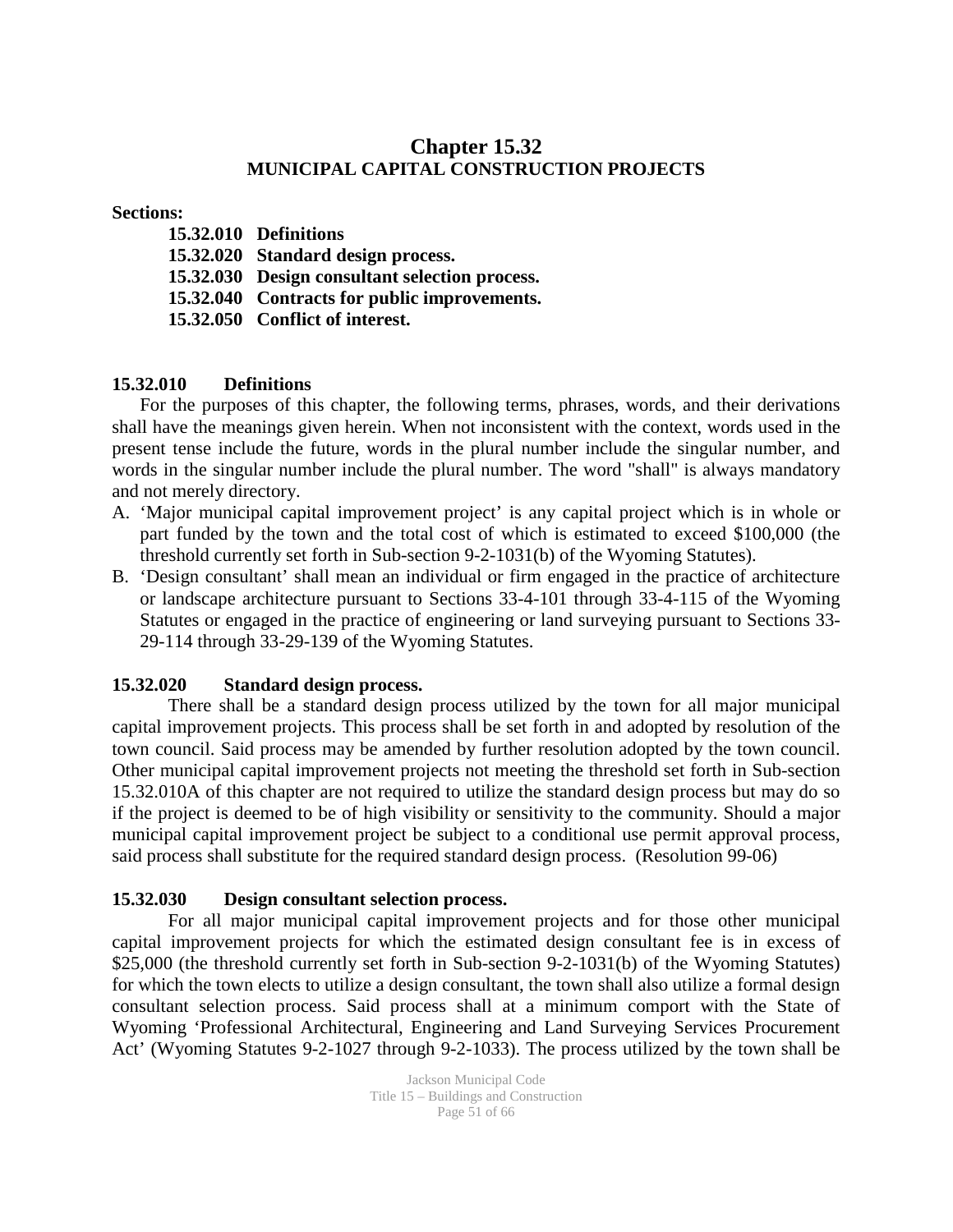set forth in and adopted by resolution of the town council. Said process may be amended by further resolution adopted by the town council. Other municipal capital improvement projects not meeting the thresholds set forth in Sub-section 9-2-1031(b) of the Wyoming Statutes are not required to follow the full design consultant selection process but may follow an abbreviated process comporting with Sub-sections 9-2-1031(a), (c), and (d) of the Wyoming Statutes. (Resolution 99-05)

#### **15.32.040 Contracts for public improvements.**

All contracts for any type of public improvement, excluding contracts for professional services, shall be advertised for bid if the cost exceeds the threshold set forth in Sub-section 15- 1-113(a) of the Wyoming Statutes. The procedures utilized by the town in letting contracts for public improvements shall at a minimum comport with Section 15-1-113 and Sections 16-6-101 through 16-6-119 of the Wyoming Statutes.

#### **15.32.050 Conflict of interest.**

For the purposes of this chapter, the mayor, members of the town council, and members of the planning and zoning commission/board of adjustment are considered to be 'public officials,' as that term is defined in Section 9-13-102 of the Wyoming Statutes, and shall be subject to all of the provisions of Sections 9-13-101 through 9-13-107 and Section 9-13-109. (Ord. 627 § 1, 1999)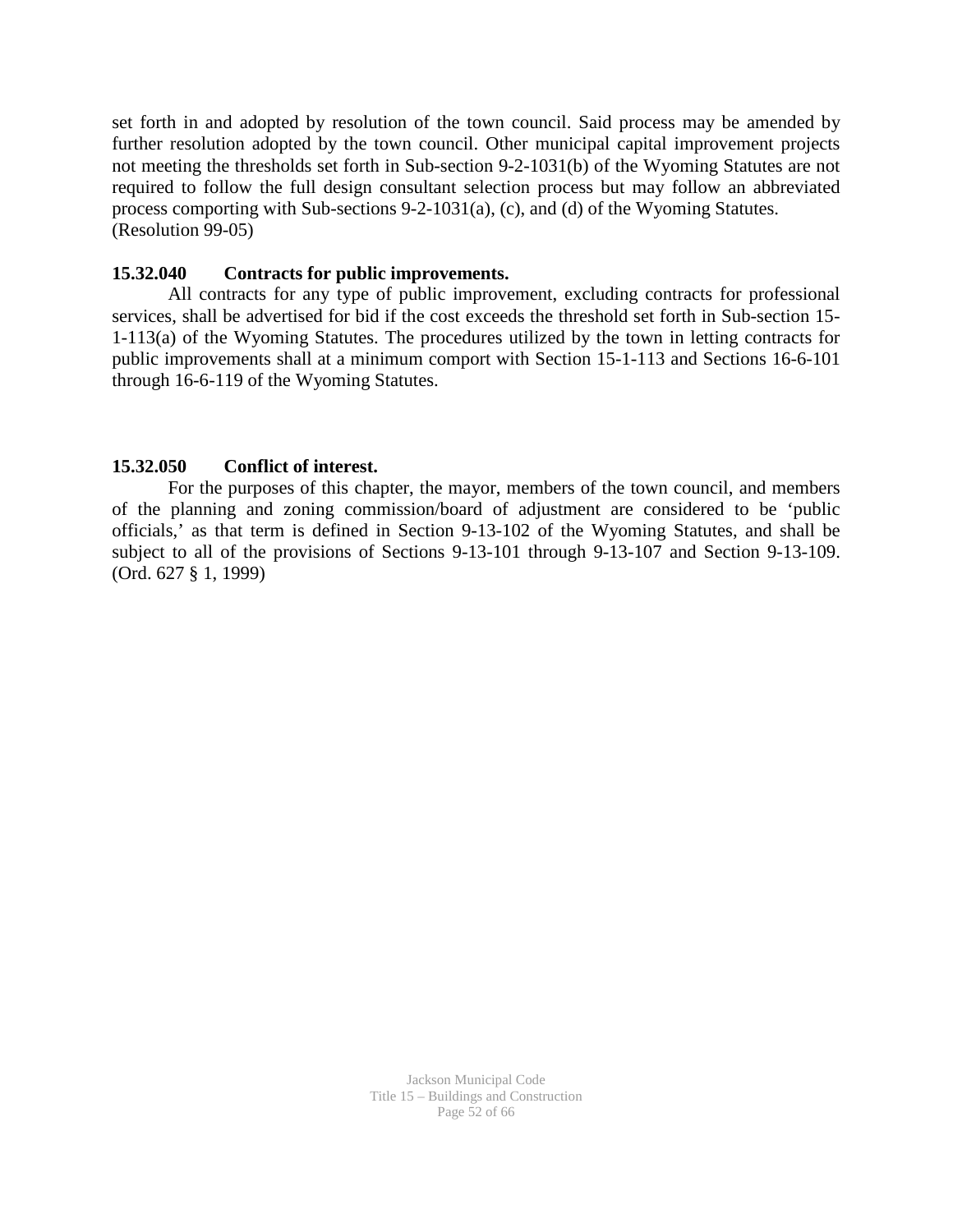### **Chapter 15.36 CONTRACTOR LICENSING**

#### **Sections:**

- **15.36.000 Purpose and Scope. 15.36.010 Board of Examiners Created; Duties of Same. 15.36.020 Definitions. 15.36.030 Contractor Licenses and Certificates of Qualifications.**
- **15.36.040 Contractor Licenses Required.**
- **15.36.050 Certificates of Qualification Required.**

### **15.36.000 Purpose and Scope.**

To provide minimum safety measures and equipment to protect property, workmen and the public as provided herein or otherwise prescribed by the Town of Jackson and other local, State or Federal regulations.

### **15.36.010 Board of Examiners Created; Duties of Same.**

- A. Town of Jackson Board of Examiners shall be created, consisting of five (5) to nine (9) members, including a chairperson, to be appointed by the Town Council. The Board shall serve at the pleasure of the Town Council and members shall be volunteer, non-paid positions*.* Upon the affirmative vote of a majority of the Town Council, members may be removed from the Board.Members of the Board of Examiners shall consist of tradespeople from the trades that are being regulated or others who have knowledge of such issues as may be taken under consideration by the Board of Examiners. At least one member shall be from the public at large. The Building Official or designee shall be an ex-officio member of the Board.
- B. The Board of Examiners shall establish rules, regulations and procedures for conducting business, subject to the approval of the Town Council, such approval not to be unreasonably withheld. These shall be established and written and will be made available to the public prior to any decisions or determinations being made.
- C. Initial appointments to the Board of Examiners shall be two (2) appointments for one (1) year and three (3) appointments for two (2) years, and thereafter members shall be appointed for a term of two (2) years in the manner herein provided at the expiration of the term of each member.
- D. The Board of Examiners shall review the qualifications of applicants licensed in other jurisdictions or applicants who have not passed the contractors license exam as administered by the Wyoming Association of Municipalities (WAM) to determine the applicants eligibility to obtain a license to perform work within the Town of Jackson.
- E. The Board of Examiners shall also serve as the Board of Appeals as required by the building code, in order to hear and decide appeals of orders, decisions, or determinations made by the building official relative to the application and interpretation of the building code.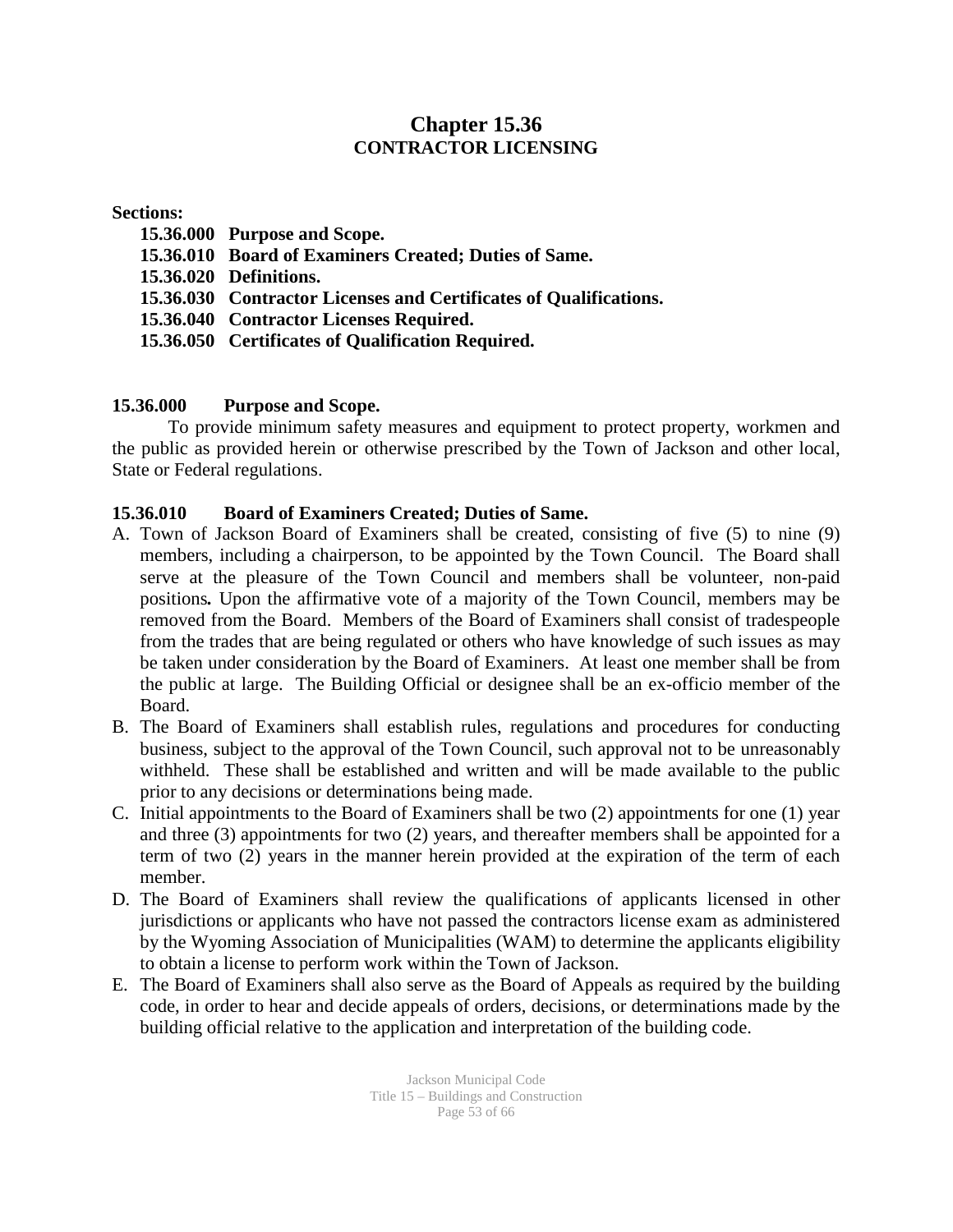### **15.36.020 Definitions**.

- A. **Apprentice**. Apprentice means an individual who is learning a trade under the direct supervision of a person qualified under the terms of this ordinance to train an individual in that trade.
- B. **Certificate of Qualification**. Certificate of Qualification means non-transferable authority to perform certain skills and is issued to an individual by the administrative authority.
- C. **Contractor**. Contractor means anyone engaged in any of the trades as a general, building, or residential contractor, construction manager, electrical contractor, plumbing contractor, HVAC contractor, gas service contractor, wood stove/ gas stove installer, water conditioning installer, lawn sprinkler installer, fire sprinkler contractor or refrigeration contractor.
- D. **Journeyman.** Journeyman means an individual who, through proven experience and demonstrated knowledge, shows proficiency in their trade. Such an individual shall be qualified to work for a licensed contractor without direct supervision.
- E. **License**. License means the authority to contract for the construction, alteration, addition to or relocation of any system or portions of a system regulated by this ordinance. A license shall be non-transferable.
- F. **Master**. Master means an individual who, through demonstrated knowledge and verified experience, may qualify a business, corporation, partnership or individual for a license.
- G. **Supervision**. Supervision means the continuous control of all work in progress as authorized by the journeyman or master.

### **15.36.030 Contractor Licenses and Certificates of Qualification.**

There is vested in the Building Official or designee, herein known as the administrative authority, the duty of determining the qualifications of applicants for those contractor licenses and certificates established by this ordinance. When approved, the Town shall issue a contractor license and certificate.

### **15.36.040 Contractor Licenses Required.**

- A. Except as provided for in this ordinance, it shall be unlawful for any person, firm, corporation or other organization to contract for any of the types of work regulated by this section for work within the Town. Such license shall serve as the business license as required in Chapter 5.12 of the Town of Jackson Municipal Code*.*
- B. Exemptions. A homeowner who constructs, alters or repairs their own residence that they occupy, including accessory buildings, may do so without a contractor's license. A homeowner building their own residence shall not build more than one residence in any two year period without obtaining, at a minimum, a Class C Residential Contractor license. The owner or tenant of a commercial structure or tenant space may perform their own repairs or maintenance as permitted in the Permits-Exempt Work provisions of each applicable code. A qualified individual in the employ of the business may perform work requiring a permit without obtaining a contractor's license for that trade, provided he/she has been granted a certificate of qualification, specific to that business, by the Town of Jackson. Sewer and water service line installation and repair work from the building to the public sewer or public water main shall be exempt from the requirements of this ordinance. However, this shall not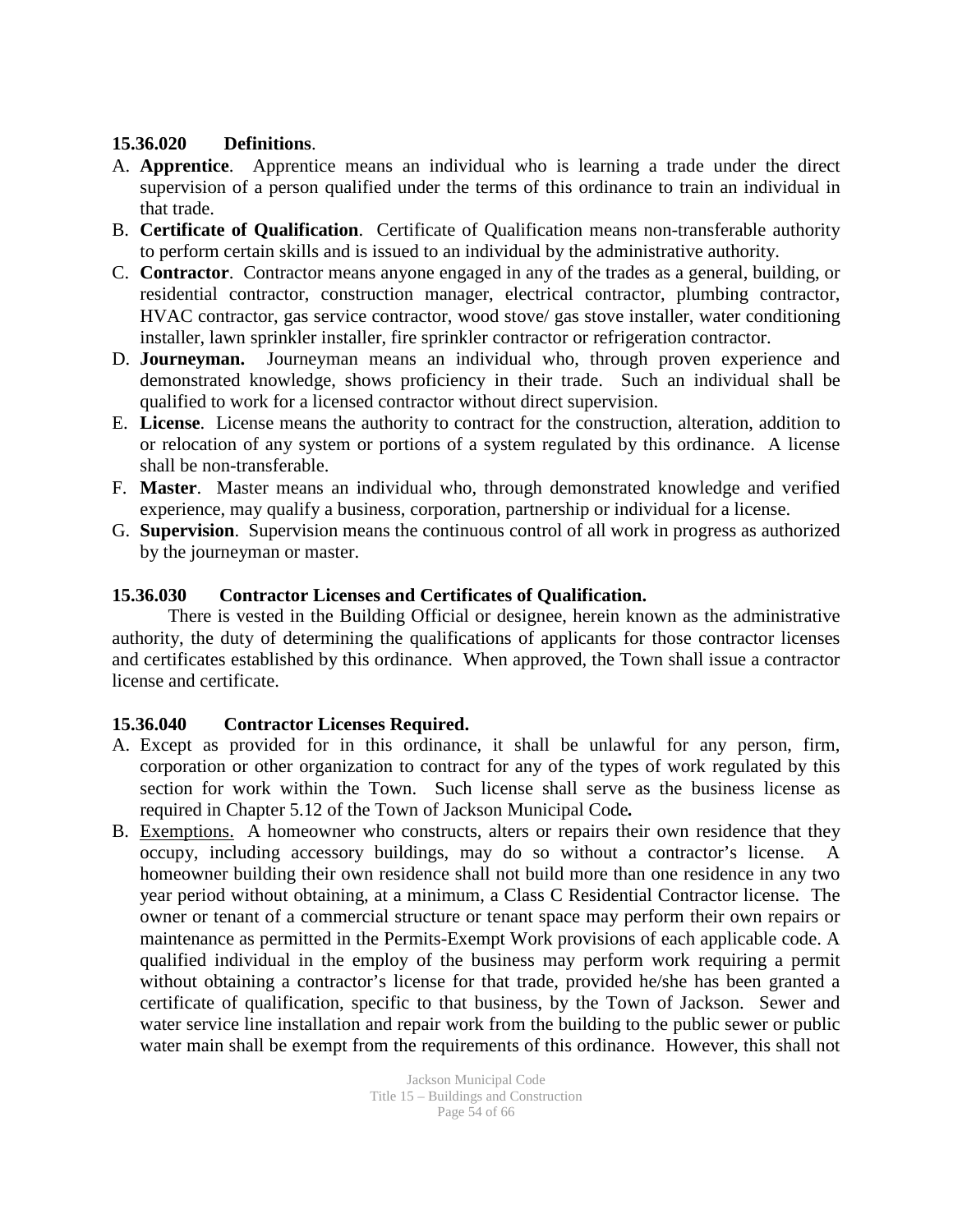exempt the work being performed from the requirements of a permit pursuant to the current edition of the adopted codes.

- C. Application. Every applicant for a license shall complete the application form provided by the administrative authority. A non-refundable application fee shall be submitted at the time of application for a license. The name of the certified master of the trade to be licensed shall appear on the license application. A final review and appropriate action shall be taken on such license application and the administrative authority shall notify the applicant within thirty days of such action.
- D. Business Location and Telephone Required. Every applicant for a license shall provide a physical and mailing address. In the event of any change in the required address, the licensee shall notify the administrative authority within a ten-day period. Failure to do so shall result in the same suspension time frames and penalties as enumerated below. No license shall be issued unless the licensee has a business telephone listed in the telephone directory that serves the town or on file with the office of the administrative authority. The telephone shall be answered during normal working hours. The removal of the telephone service shall automatically suspend the license. The license may be removed from suspension by providing the required telephone service within a ten (10) day period of suspension and notifying the administrative authority of that action. In order to reestablish the business license after said ten-day period and within sixty (60) days of such suspension the licensee must provide the required telephone service and pay the full new license fee. In the event that the license is not removed from suspension within the sixty (60) day period immediately following suspension of the license, the license shall automatically be revoked and in order to reestablish said license the full application fee and process for new licenses must be followed.
- E. Supervision Required. Every contractor shall be required to have in their employ a person holding a master certificate of qualification in such classification as the licensed is issued. The license shall be valid only as long as the named master shall remain in the employ of the licensee in an active, full-time capacity. If the master should leave the employ of the licensee, the licensee shall notify the administrative authority within five (5) business days. Failure of the licensee to notify the administrative authority shall be cause for suspension or revocation of the license, as determined by the Board of Examiners. The licensee shall be required to obtain a qualified master as otherwise required by this ordinance within thirty (30) days of notification to the Town. The administrative authority may grant not more than three (3) ten (10) day extensions when considered to be in the best interest of the Town. If such master is not obtained within the thirty (30) day period or subsequent extensions, the license shall be deemed suspended until such supervisor is obtained.
- F. Additional Requirements.
	- 1. Applicants for a general, building, residential, plumbing, or HVAC license shall provide a certificate of insurance assuring that the applicant has purchased and has in effect an insurance policy by an insurance company authorized to do business in the State of Wyoming providing for public liability and property damage in the amount of not less than five hundred thousand dollars (\$500,000.00). Applicants for a low voltage electrical, wood stove/gas stove installer, gas service contractor, lawn sprinkler installer, and water conditioner installer's license shall provide a certificate of insurance assuring that the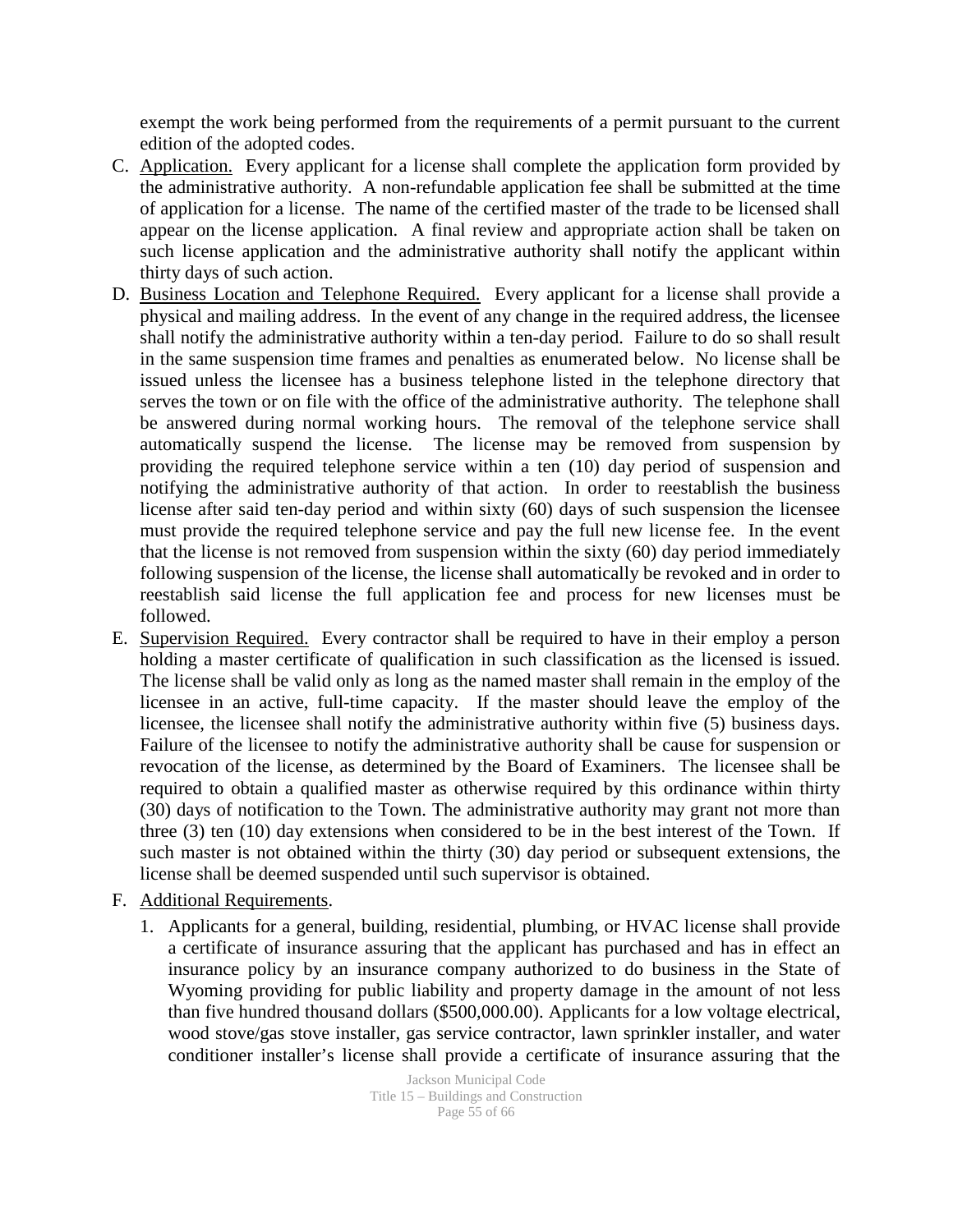applicant has purchased and has in effect an insurance policy by an insurance company authorized to do business in the State of Wyoming providing for public liability and property damage in the amount of not less than three hundred thousand dollars (\$300,000.00).

- 2. Every applicant shall provide proof of Workers' Compensation with the State of Wyoming, or provide proof of why such is not required.
- 3. Every applicant shall provide proof of Unemployment Insurance with the State of Wyoming, or provide proof of why such is not required.
- 4. Every application shall be accompanied by a compliance bond in the amount of ten thousand dollars (\$10,000) and executed by a surety company authorized to transact business in the State of Wyoming, as Surety with the applicant as Principal on the bond, and the Town of Jackson as Obligee, conditioned that the applicant shall faithfully perform the duties and in all things comply with the provisions of this ordinance, including all amendments thereto, pertaining to the license or permit applied for.
- 5*.* Every applicant that is a corporation or limited liability company shall show proof of good standing with the office of the Wyoming Secretary of State.
- 6. Each applicant shall be required to remit all sales tax receipts as specified by the Wyoming Department of Revenue*.*
- G. Classifications. There shall be the following classes of licenses and the holder of each license shall be authorized to do the following:
	- 1. General Contractor (Class A) To contract for the construction, alteration or repair of any type or size of structure.
	- 2. Building Contractor (Class B) To contract for the construction, alteration or repair of commercial buildings and single or multi-dwelling residential buildings, not exceeding three (3) stories in height.
	- 3. Building Contractor Restricted (Class Br) To contract for work of a non-structural nature in a commercial tenant space with a maximum gross floor area of 5000 square feet or less and for the construction, alterations and repairs of one and two family residences, townhouses and buildings accessory thereto.
	- 4. Residential Contractor (Class C) To contract for the construction, alterations and repairs of one and two family residences, and buildings accessory thereto.
	- 5. Electrical Contractor A person or company that holds a State of Wyoming electrical contractor license. Electrical contractors are not subject to the WAM testing program as referenced in 15.36.050 C.
	- 6. Low Voltage Electrical Contractor A person or company that holds any or all of the low voltage electrical contractor categories and is licensed in those categories by the State of Wyoming. Low voltage electrical contractors are not subject to the WAM testing program as referenced in 15.36.050.
	- 7. Plumbing Contractor Installation, alteration, addition or relocation of all sanitary plumbing, sanitary sewer and potable water supply and distribution piping, including all plumbing fixtures and traps and potable water-treating or water-using equipment, and including piping for transmission of chemicals, oil and gases, installation of steam and hydronic heating and chilled systems and water heaters and related vents. The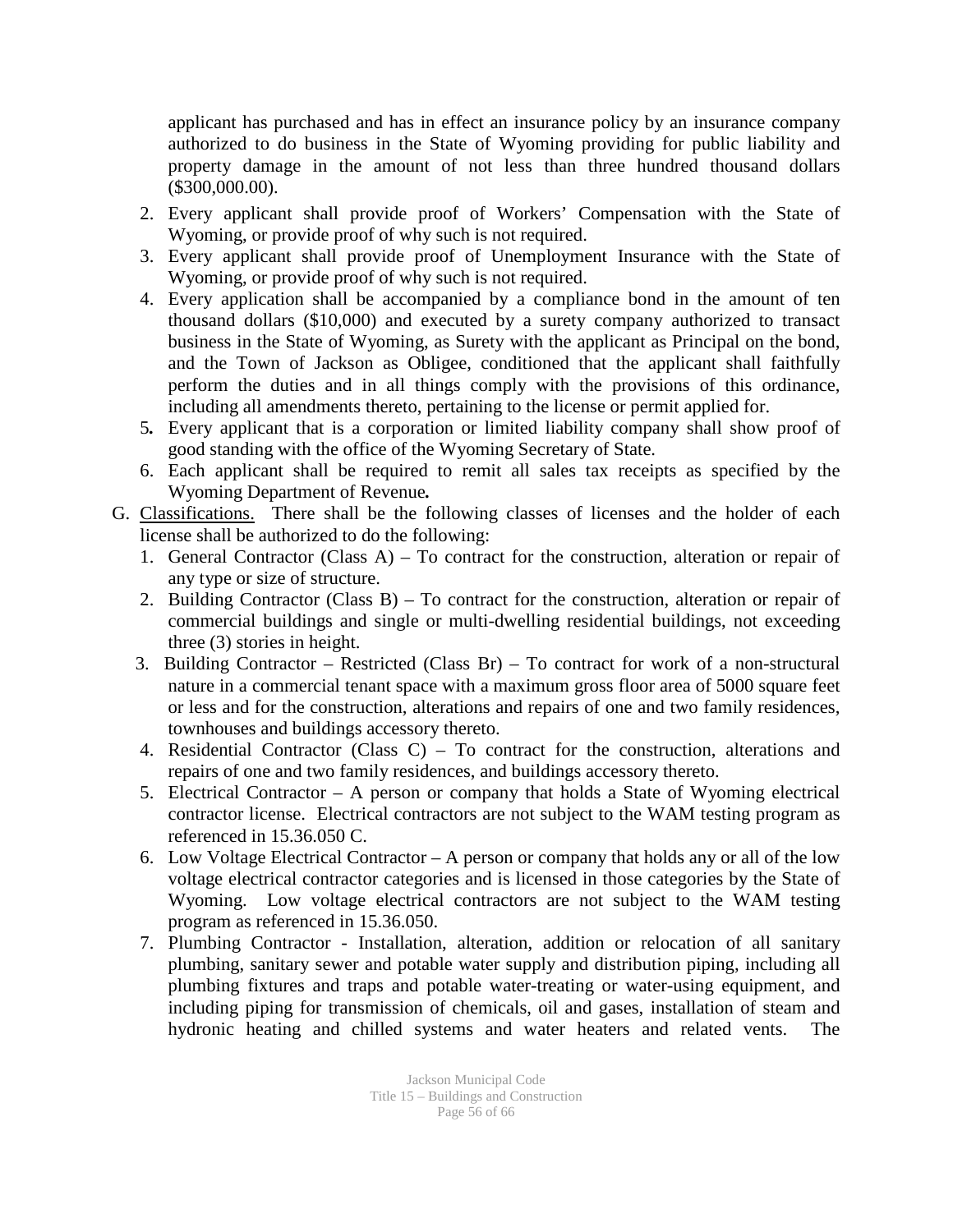appropriate licensed low voltage or electrical contractor shall perform electrical installations.

- 8. Heating, Ventilating and Air Conditioning (HVAC) Contractor Installation, alteration, addition to, relocation, or replacement of any heating, ventilating, cooling, refrigeration system, incinerators or other miscellaneous heat-producing appliances, to include gas piping of related equipment.
- 9. Wood Stove/Gas Stove Installer Installation, alteration, or relocation of any solid fuel or gas heating appliance and venting.
- 10. Gas Service Contractor Installation, repair or maintenance of fuel gas systems.
- 11. Lawn Sprinkler Installer Installation of water lines for lawn sprinkler systems, including their connection to potable water supply and related backflow prevention devices. The appropriately licensed low voltage or electrical contractor shall perform electrical installations.
- 12. Water Conditioning Installer Installation and repair of potable water softeners and filtering equipment, including all necessary connections to the potable water supply and drainage system and related backflow prevention devices. The appropriately licensed low voltage or electrical contractor shall perform electrical installations.
- 13. Refrigeration Contractor Installation and repair or maintenance of refrigeration systems for freezing or cooling cabinets and mechanically refrigerated air- conditioning units.
- 14. Fire Sprinkler Contractor Installation, repair and maintenance of fire sprinkler systems including all necessary connections to the potable water supply and related backflow prevention devices.

(Ord. 1089, § 1, 2015; Ord. 701 § 1, 2002.)

- H. Responsibilities. All licensees shall be responsible for work requiring a permit under the provisions of this ordinance and without limitation to the items as specified in this section:
	- 1. To provide minimum safety measures and equipment to protect property, workmen and the public as provided herein or otherwise prescribed by the Town of Jackson and other local, State or Federal regulations;
	- 2. To obtain permits and inspections when required;
	- 3. To present certificate of qualification cards when requested by authorized agents of the administrative authority;
	- 4. To faithfully construct and complete the project as indicated by the permit and approved set of plans, without substantial departure from, or disregard of, drawings and specifications, when such drawings and specifications have been filed and approved and permit issued for same, unless such changes are approved by the administrative authority;
	- 5. To complete all work authorized by the permit issued unless good cause is shown.
	- 6. To pay any fee assessed by the Town of Jackson;
	- 7. To comply with all applicable codes and ordinances;
	- 8. To be responsible for all work for which a permit is issued.
- I. Contractor License Fees. The fees for a contractor license shall be as follows:

| <b>Classification</b>         | <b>License Fee</b> |
|-------------------------------|--------------------|
| General Contractor (Class A)  | \$300              |
| Building Contractor (Class B) | \$300              |
|                               | T 1 3 F 1 C 1      |

Jackson Municipal Code Title 15 – Buildings and Construction Page 57 of 66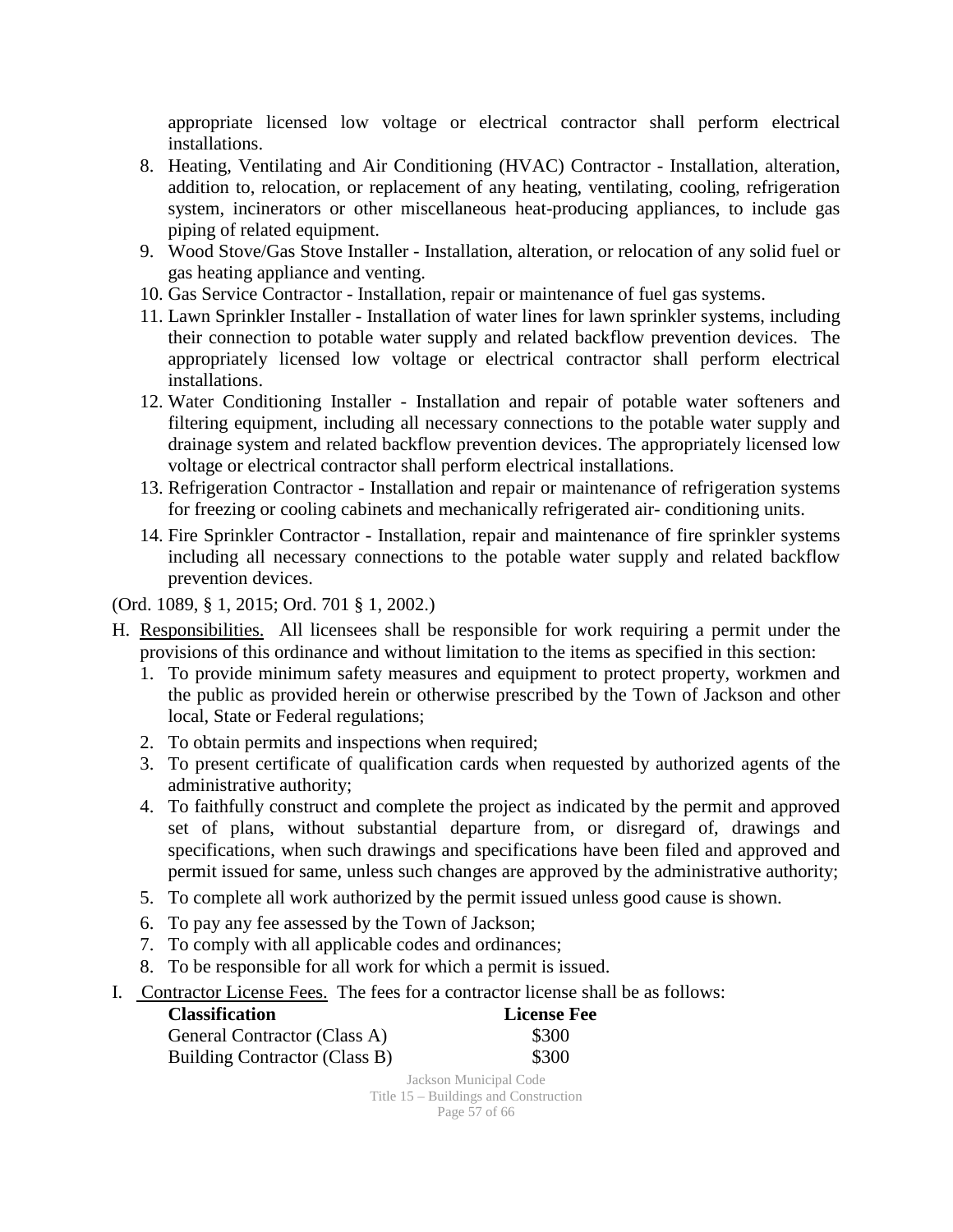| Building Contractor Restricted (Class Br) | \$300 |
|-------------------------------------------|-------|
| Residential Contractor (Class C)          | \$300 |
| <b>Electrical Contractor</b>              | \$300 |
| Low Voltage Electrical Contractor         | \$300 |
| <b>Plumbing Contractor</b>                | \$300 |
| <b>HVAC Contractor</b>                    | \$300 |
| <b>Woodstove/Gas Stove Installer</b>      | \$300 |
| <b>Gas Service Contractor</b>             | \$300 |
| Lawn Sprinkler Installer                  | \$300 |
| Water Conditioning Installer              | \$300 |
| <b>Refrigerator Contractor</b>            | \$300 |
| <b>Fire Sprinkler Contractor</b>          | \$300 |

Annual Renewal fees shall be in accordance with the business license renewal fees as required in Chapter 5.16 of the Town of Jackson Municipal Code.

(Ord. 1089, § 1, 2015; Ord. 701 § 1, 2002.)

- J. Renewal. Contractor licenses shall expire on December 31 of each year and shall be renewed by that date. Any work performed after expiration and prior to obtaining such license shall be in violation of this section. To reestablish a license after it expires, a new application shall be filed and new license fees shall be paid. Current proof of compliance with State of Wyoming laws pertaining to contractors shall be provided. A 30 day grace period may be granted by the administrative authority.
- K. Suspension or Revocation. The administrative authority shall review any complaint concerning the licensee's activities and upon finding good cause for license suspension or revocation, shall notify the licensee in writing of the grounds for suspension or revocation. The licensee shall have ten days from receipt of said notice in which to file a written request for hearing in front of the Board of Examiners. Such hearing shall be held within thirty days of the request and shall be conducted in accordance with the provisions of the Wyoming Administrative Procedures Act for contested case-type hearings. Failure to file a written request for hearing in a timely manner shall constitute a waiver by the licensee of any right to a hearing on the matter. After hearing, or after the ten day notification period in the event that there is not written request for hearing, the Board shall take whatever action it deems appropriate as to the license, including but not limited to, suspension or revocation of said license.

#### **15.36.050 Certificates of Qualification Required.**

A. Certificates of qualification shall be required of individuals for all types of work involving skills as specified and classified in this section and as otherwise provided in Section 15.36.040 B. In lieu of a Town of Jackson Certificate of Qualification, Masters, journeyman, and apprentices in the electrical trade shall be certified by the State of Wyoming. While engaged in a building or trade activity, the Certificate of Qualification shall be in the possession of the individual.

Through December 31, 2002, for transition purposes, the following will apply:

Jackson Municipal Code Title 15 – Buildings and Construction Page 58 of 66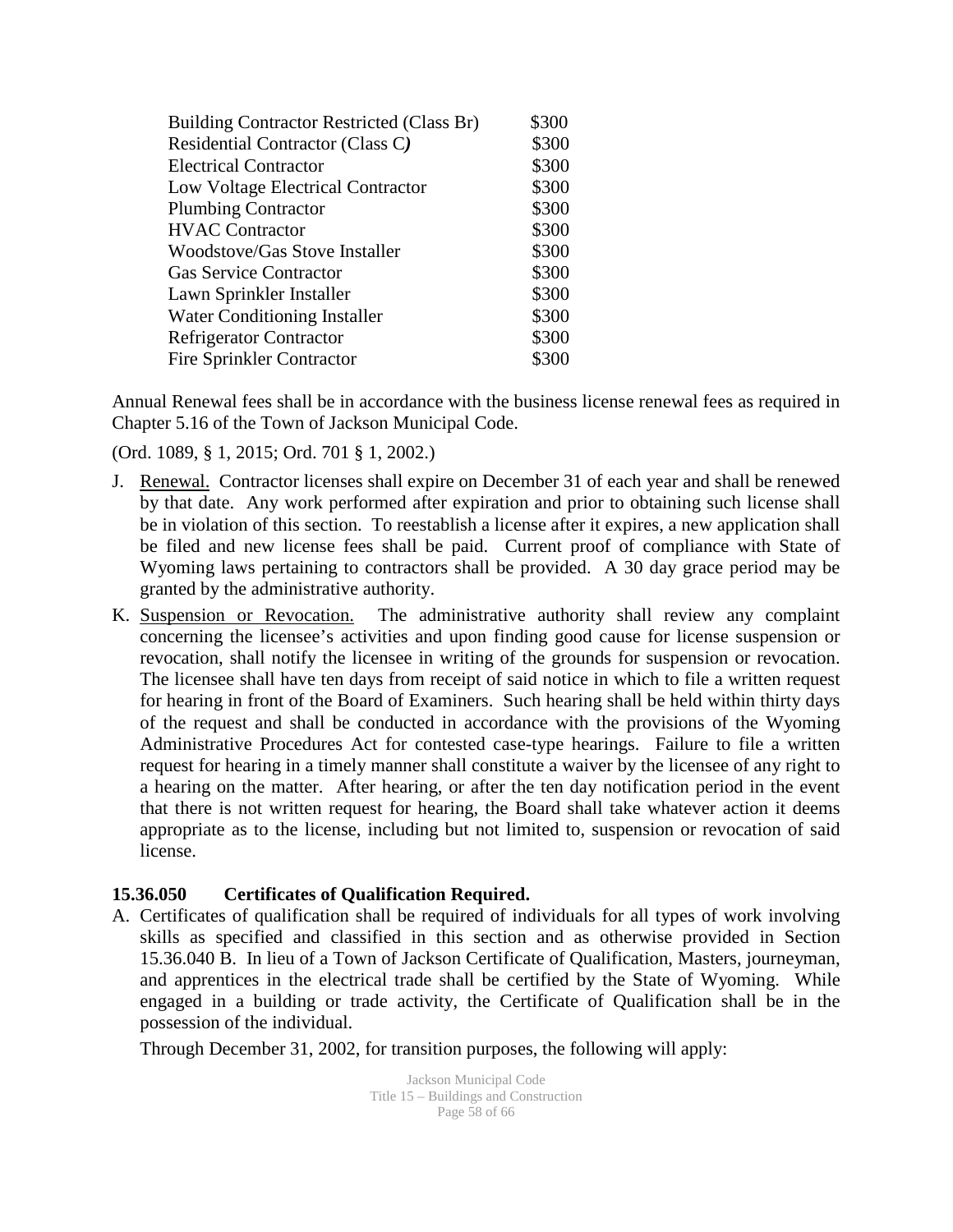- 1. One master certificate will be granted to any contractor in a trade defined as a "Contractor" in Section 15.36.020 C provided they have been in business within the Town of Jackson for five (5) or more years or as approved by the Board of Examiners.
- 2. Journeyman certificates shall be granted to any tradesperson who can verify having worked in the Town of Jackson, in their trade for four (4) or more years, or as approved by the Board of Examiners.
- 3. Businesses in a trade defined as a "Contractor" in Section 15.36.020 C who have been in business in the Town of Jackson for less than the time period of five (5) years shall have until December 31, 2002 to obtain a master certificate of qualification pursuant to this ordinance.
- B. The Board of Examiners shall determine that this requirement is met by examining each application for such certificates. All other applicants will be required to obtain their certificate pursuant to this ordinance.
- C. Examining Procedure. The Town shall use the Wyoming Association of Municipalities Wyoming Trades Certification Program as a means of determining the qualifications of applicants for those certificates that are covered by said program. Electrical and low voltage electrical contractors shall be subject to existing State laws regarding such contractors. The Town of Jackson Building Department shall test wood stove/gas stove installer, gas service contractor, lawn sprinkler, water conditioning, refrigeration, and fire sprinkler installers.
- D. Temporary Work Authorization The Building Official may grant a temporary work authorization to applicants for a master, journeyman, or apprentice certificate of qualification. A temporary work authorization shall not apply to general, building, or residential master certificates of qualification.
- E. Application Fee. Applicants for a certificate of qualification shall fill out the form provided by the administrative authority and shall pay all application fees. Testing shall be through the Wyoming Association of Municipalities "Wyoming Trades Certification Program". Testing arrangements and fees are the responsibility of the applicant. A Town of Jackson certificate of qualification will be issued to the applicant upon presentation of the Wyoming Association of Municipalities certificate noting successful completion of the appropriate examination and meeting all other requirements of this ordinance. If the applicant is reexamined for any reason whatsoever, a new application shall be filed and an additional fee shall be required.
- F. Issuance/Reciprocity. A certificate of qualification shall be issued to every person who makes application for such certificate, is able to show proper qualifications, pays the required fees and successfully passes an examination conducted by the Wyoming Association of Municipalities, "Wyoming Trades Certification Program"; provided, however, that in lieu of an examination, the administrative authority may issue such certificate to any person who makes application therefore, is able to show proper qualifications, pays the required fees and possesses and presents a valid certificate of qualification issued to them by any other governmental agency giving an examination, the scope and character of which, in the opinion of the Board of Examiners, is at least equal to that used by the administrative authority. The Board of Examiners may grant reciprocity with other jurisdictions and/or agencies as the Board determines appropriate. The Board shall maintain a record of all reciprocal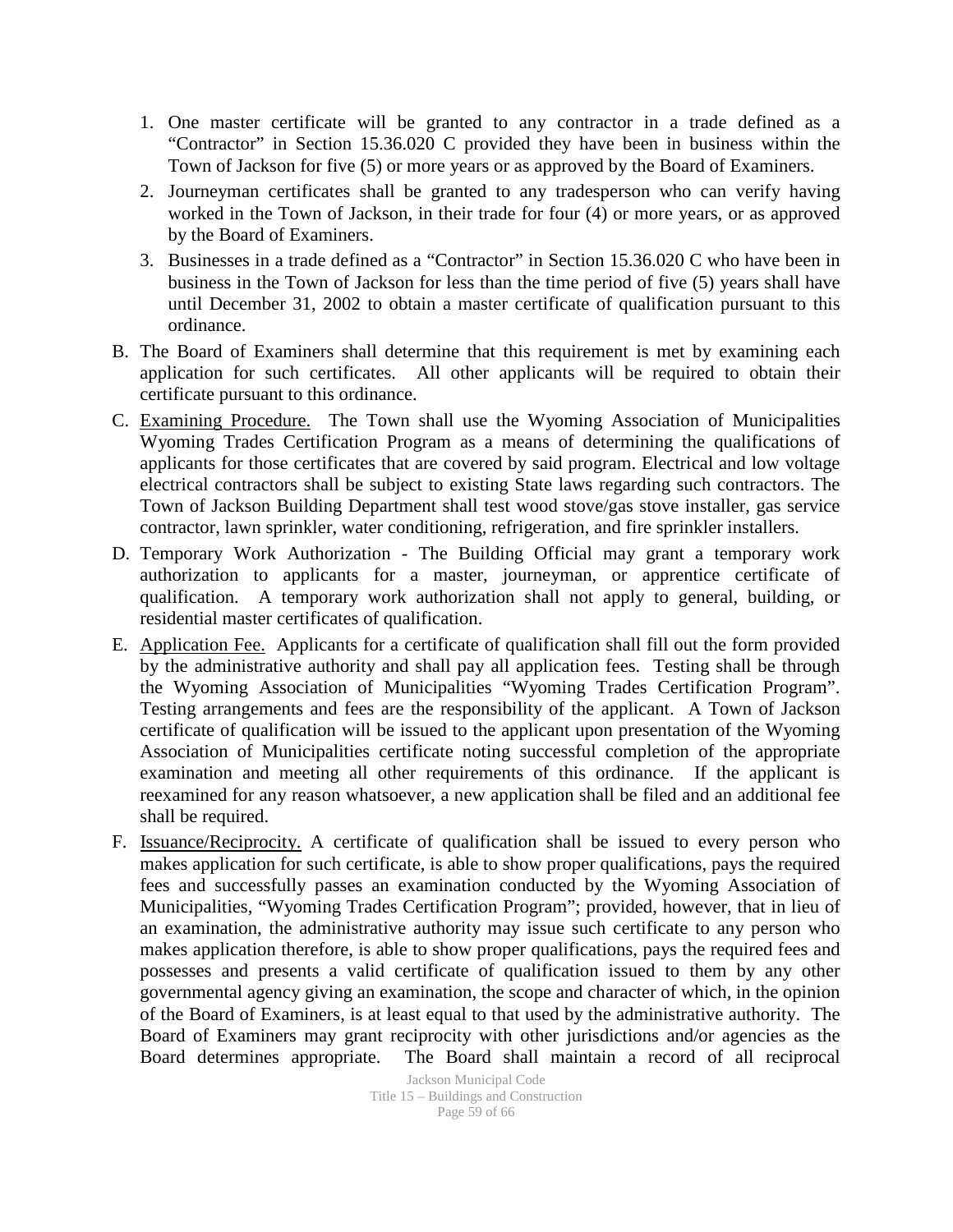agreements that the Board has approved. The applicant shall procure such certificate within thirty (30) days after being notified of approval. If applicant fails to procure said certificate within thirty (30) days, the certificate shall be void and a new application shall be filed.

- G. Certificate Fee. The initial fee for a certificate of qualification shall be fifty (\$50.00) dollars. The fee for the renewal of certificates of qualification shall be twenty-five dollars (\$25.00). This shall be a non-refundable fee.
- H Examination Failure. Every applicant who fails to pass the required examination shall not be eligible for another examination for thirty (30) days, and any applicant who fails to pass the second examination shall not be eligible for re-examination for six (6) months thereafter.
- I. Classifications. There shall be the following classes of certification and the holder shall be authorized to do the following:
	- 1. Masters Certificate of Qualification A certificate of qualification shall be required and shall permit the holder thereof to be supervisor or master for each of the trades in which they have been certified.
	- 2. Journeyman Certificate of Qualification A certificate of qualification shall be required in the trades described in this chapter and shall entitle the individual to work only in the trade for which they are certified and classified. Such certificates shall permit the individual to work only under the authority of a certified master or supervisor.
	- 3. Apprentice Certificate of Qualification A certificate of qualification shall serve as a registration with the administrative authority. Such certificate shall entitle the apprentice to work under the direct supervision of a journeyman or master within each respective classification. With the exception of general, building, and residential contractors, no individual journeyman or master shall have more than four apprentices under their direct supervision.
- J. Classifications Experience Required. An application shall be filed in accordance with the time periods listed below unless otherwise approved by the Board of Examiners. A person may not apply to upgrade their certificate to the next higher classification until they have met the experience requirement or equivalent, as approved by the Board**.** Up to 50% credit may be given toward the experience period set forth below at the discretion of the Board for relevant equivalent education in the construction field*.* The Board shall assist in verifying such experience requirements.
	- 1. General Contractor (Class A) Master applicants shall be able to verify at least eight (8) years actively working in the building construction or contracting trade.
	- 2. Building Contractor (Class B) Master applicants shall be able to verify at least four (4) years working in the building construction or contracting trade.
	- 3. Building Contractor Restricted (Class Br) Master applicants shall have held a Class C license for the previous two (2) years and make application to the Board of Examiners for this license classification. The Board shall determine if an applicant qualifies. No additional testing required
	- 4. Residential Contractor (Class C) Master applicants shall be able to verify at least two (2) years working in the building construction or contracting trade.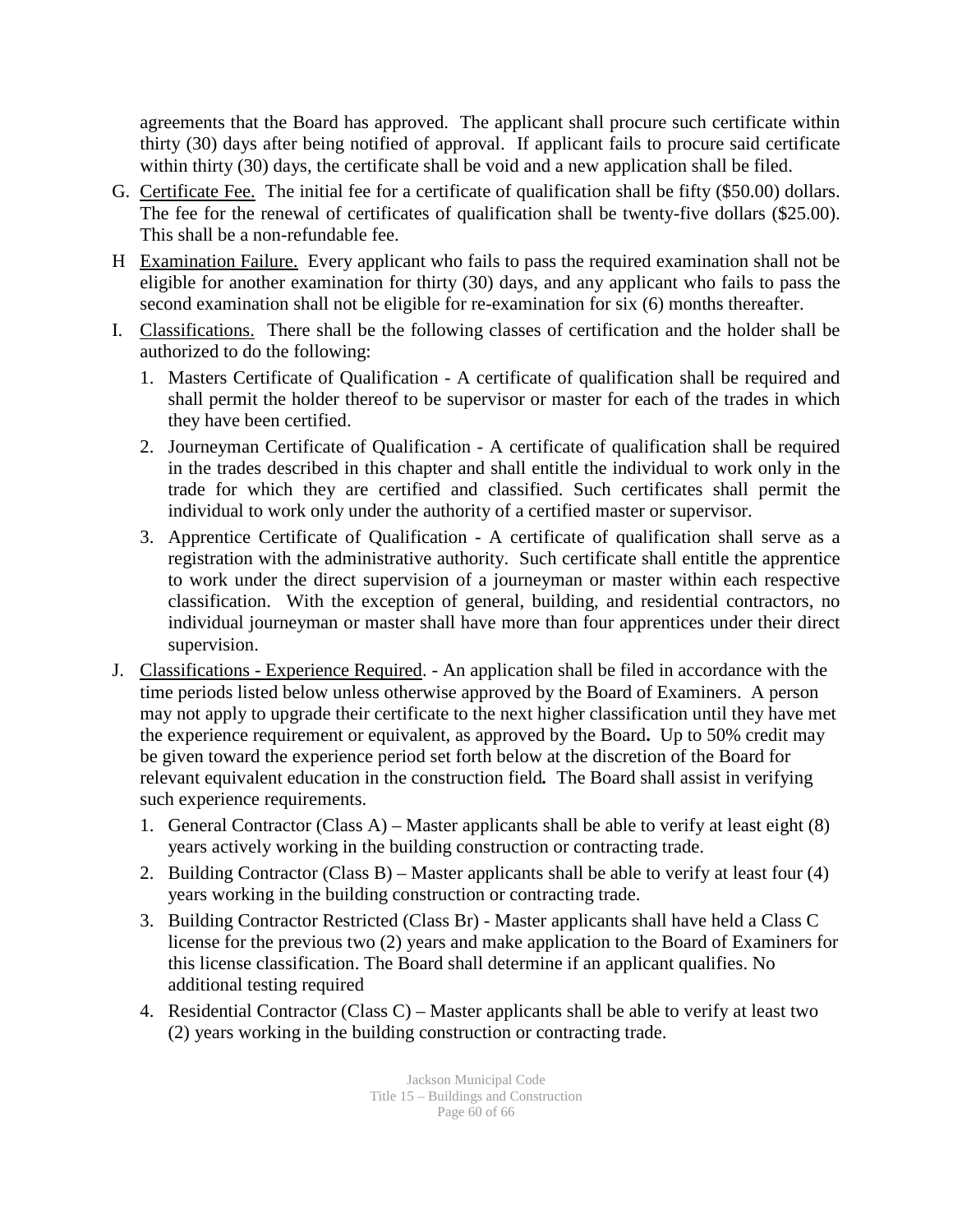- 5. Electrical Apprentice as registered with the State of Wyoming; Journeyman – as licensed with the State of Wyoming; Master – as licensed with the State of Wyoming.
- 6. Low Voltage Electrical as licensed with the State of Wyoming.
- 7. Plumbing Apprentices shall be able to verify four (4) years of working actively in a training program or for a qualified plumbing contractor prior to applying to advance to the journeyman level. Journeyman shall be able to verify four (4) years of working actively in a training program or for a qualified plumbing contractor prior to applying to advance to the master level.
- 8. HVAC –Apprentices shall be able to verify four (4) years of working actively in a training program or for a qualified HVAC contractor as an apprentice prior to applying to advance to the journeyman level. Journeyman shall be able to verify four (4) years of working actively in a training program or for a qualified HVAC contractor as a journeyman prior to applying to advance to the master level.
- 9. Wood Stove/Gas Stove Installer Masters shall pass an examination as required by the Town of Jackson.
- 10. Gas Service Applicants shall be able to verify three (3) years of working actively in a training program or for a qualified gas service contractor prior to attempting to advance to the master level. Masters shall pass an examination as required by the Town of Jackson.
- 11. Lawn Sprinkler Installer Masters shall pass an examination as required by the Town of Jackson.
- 12. Water Conditioning Installer Masters shall pass an examination as required by the Town of Jackson.
- 13. Refrigeration Applicants shall be able to verify three (3) years of working actively in a training program or for a refrigeration contractor prior to attempting to advance to the master level. Masters shall pass an examination as required by the Town of Jackson.
- 14. Automatic Fire Sprinkler Installer and Designers– Masters shall pass the Wyoming Association of Municipalities test for Wyoming Fire Suppression Installer/Worker. Designers of such systems shall be NICET level III or IV certified.

(Ord.1142 § 1, 2016; Ord. 1090 § 1, 2015; Ord. 701 § 1, 2002.)

- K. Renewal. Certificates of qualification shall expire three (3) years from date of issuance and shall be renewed by that date. Certificate renewal shall consist of either eight (8) hours of approved educational seminar covering the adopted code for the applicable trade or the applicant may re-test through the Wyoming Association of Municipality Wyoming Trade Certification Program. Any work performed after expiration shall be in violation of this section. To establish a certificate of qualification after it expires, a new application shall be filed and new application fees shall be paid*.*
- L. Suspension and Revocation.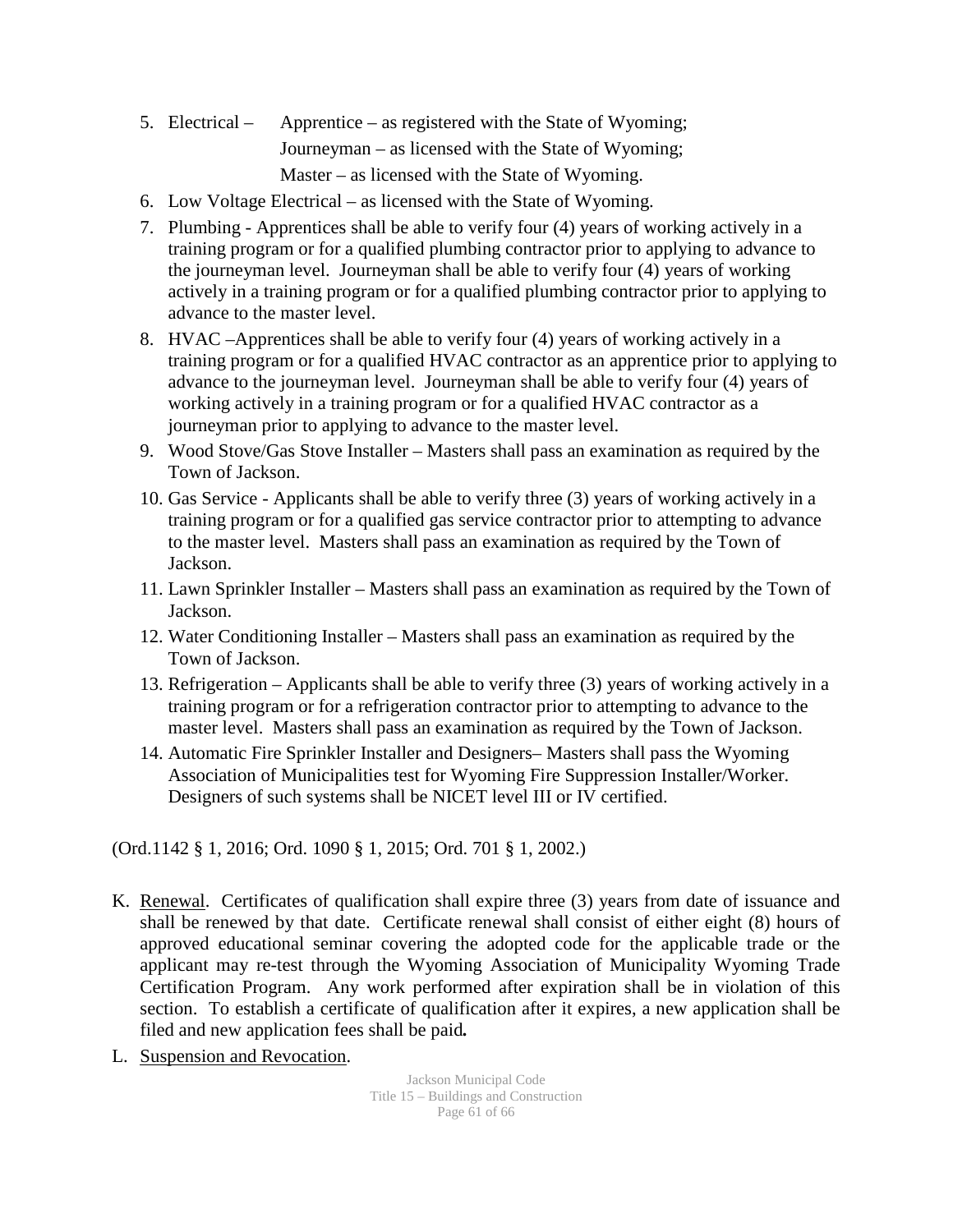- 1. The Board of Examiners shall review any complaint concerning the activities of the holder of a certificate of qualification and, upon finding good cause for certificate suspension or revocation, shall notify the holder in writing of the grounds for suspension or revocation.
- 2. The holder shall have ten (10) days from receipt of said notice in which to file a written request for an appeal hearing before the Board. The hearing shall be held within thirty (30) days of the request and shall be conducted in accordance with the provisions of the Wyoming Administrative Procedures Act for contested cases-type hearings. Failure to file a written request for the hearing in a timely manner shall constitute a waiver by the holder of any right to a hearing on the matter.
- 3. After the hearing, or after the ten (10) day notification period runs, in the event that there is not written request for hearing, the Board shall take whatever action it deems appropriate as to the suspension or revocation of said certificate. The Board's decision may be appealed to the Town Council within 30 days of the Board's decision, such decision being final. Further appeal may be made to the district court by the town or the holder pursuant to the Wyoming Rules of Appellate Procedure.

(Ord. 701 § 1, 2002)

Jackson Municipal Code Title 15 – Buildings and Construction Page 62 of 66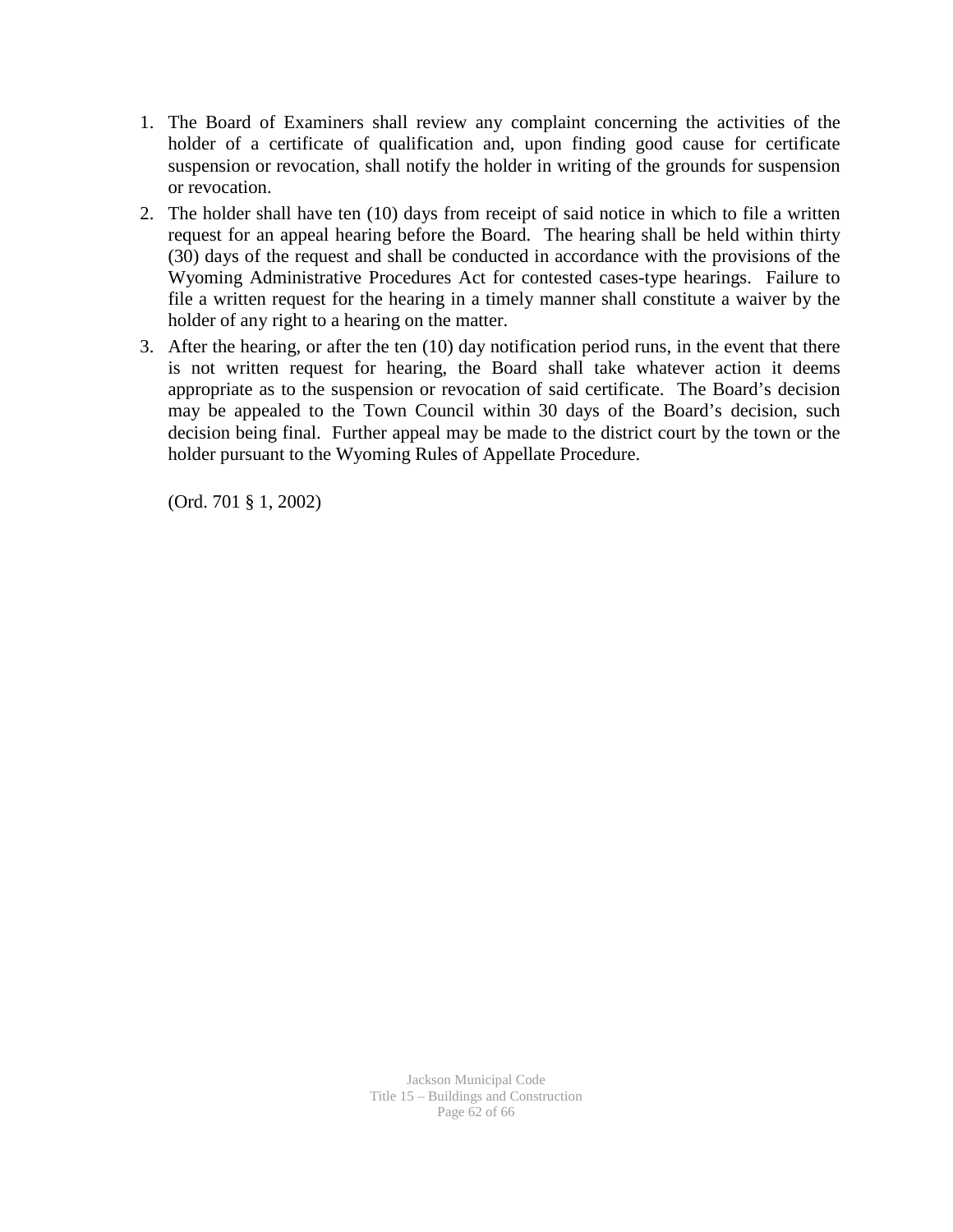### **Chapter 15.38 DEMOLITION STANDARDS**

#### **Sections:**

- **15.38.010 Permit Required-Application**
- **15.38.020 Historic Buildings.**
- **15.38.030 Priority of Ordinances.**
- **15.38.040 Penalty.**

### **15.38.010 Permit Required- Application**

It is unlawful for any person to demolish any building or structure within the town limits, whether in connection with the application for a separate building permit or other purpose without obtaining a demolition permit from the Building Official or his designee. Such Building Official or designee shall not issue any demolition permit unless the plans of and for the proposed demolition fully conform to the building regulations and the International Building Code then in effect. All applications for demolition permits shall be accompanied by all documentation as required on the demolition permit application and such other information as may be deemed necessary to provide for the enforcement of the Town's Land Development Regulations (LDR's)[Appendix A of this code].

For purposes of this Chapter, demolition includes the act of either demolishing or removing (including removals without destruction of the component elements of the structure):

- fifty percent or more of the exterior walls of a building as measured continuously around the building coverage; or
- fifty percent or more of the roof area as measured in plan view (defined as the view of a building from directly above which reveals the outer perimeter of building roof areas to be measured across a horizontal plane); or
- any exterior wall facing a public street or right of way.

(Ord. 888 § 1, 2008.)

### **15.38.020 Historic Buildings**

**A. General.** The Town Council recognizes that many areas, improvements, buildings or structures have features with historic character or special historic or aesthetic interest or value representing architectural products of distinct periods in the history of Jackson. The Town Council also recognizes that the protection, enhancement and perpetuation of areas, improvements, buildings and structures with features having historic character or special historical or aesthetic interest or value is a public necessity and is required in the interest of the people of the Town.

> Jackson Municipal Code Title 15 – Buildings and Construction Page 63 of 66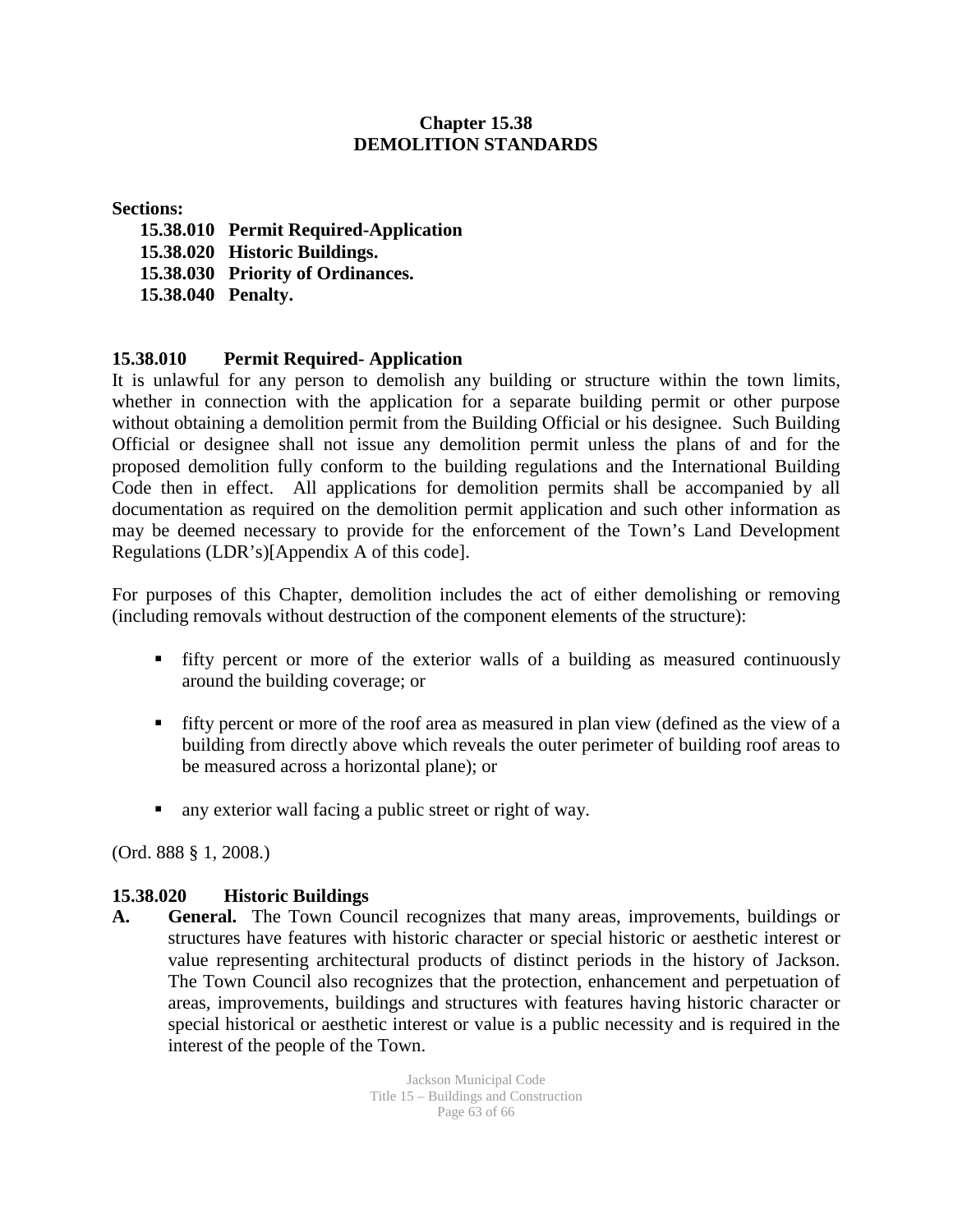For the purposes of this section, historic buildings or structures are those buildings, improvements or structures, which are in excess of fifty (50) years old, or which are otherwise historically or architecturally significant.

Every applicant for a demolition permit shall state to the best of his or her knowledge whether a building or structure for which demolition is sought is either in excess of, or less than, fifty (50) years old as of the date of the application.

- **B. Authority to Enact.** Authority for enacting this chapter to protect historic integrity is provided in Wyo. Stat. Section §15-1-601(d)(iv).
- **C. The Teton County Historic Preservation Board.** The Teton County Historic Preservation Board ("TCHPB") shall be an advisory board to owners seeking to demolish historic buildings within the Town.
	- 1. The TCHPB shall be an informational and advisory board only, and shall advise owners or residents of buildings or structures on the historic nature, aspects and other historic preservation issues concerning the building or structure sought for demolition.
	- 2. The TCHPB will maintain a non-exclusive list of structures which are either in excess of fifty (50) years old or are otherwise historically or architecturally significant. This list, the TCHPB Building List, will be made publicly available and will be updated from time to time. The TCHPB Building List updated from time to time serves as a guideline to building owners and Town of Jackson officials.
	- 3. The TCHPB may present to the Town Council its findings and recommendations about any development proposal or regulation which impacts any building or structure in excess of fifty (50) years old or which are otherwise historically or architecturally significant.

### **D. Demolition Permit Review**

- 1. Upon receipt of a demolition permit application pursuant to Section 105.1 of the International Building Code, the planning and building department shall refer the demolition application to the TCHPB.
- 2. The TCHPB shall review demolition proposals which affect the exterior of any principal or accessory building or structure which is on the TCHPB Building List for their impacts on historic resources. The TCHPB will make a recommendation to the planning and building department and/or Town Council within twenty-one (21) calendar days from initial submission of the demolition application to the TCHPB. The TCHPB will either determine that: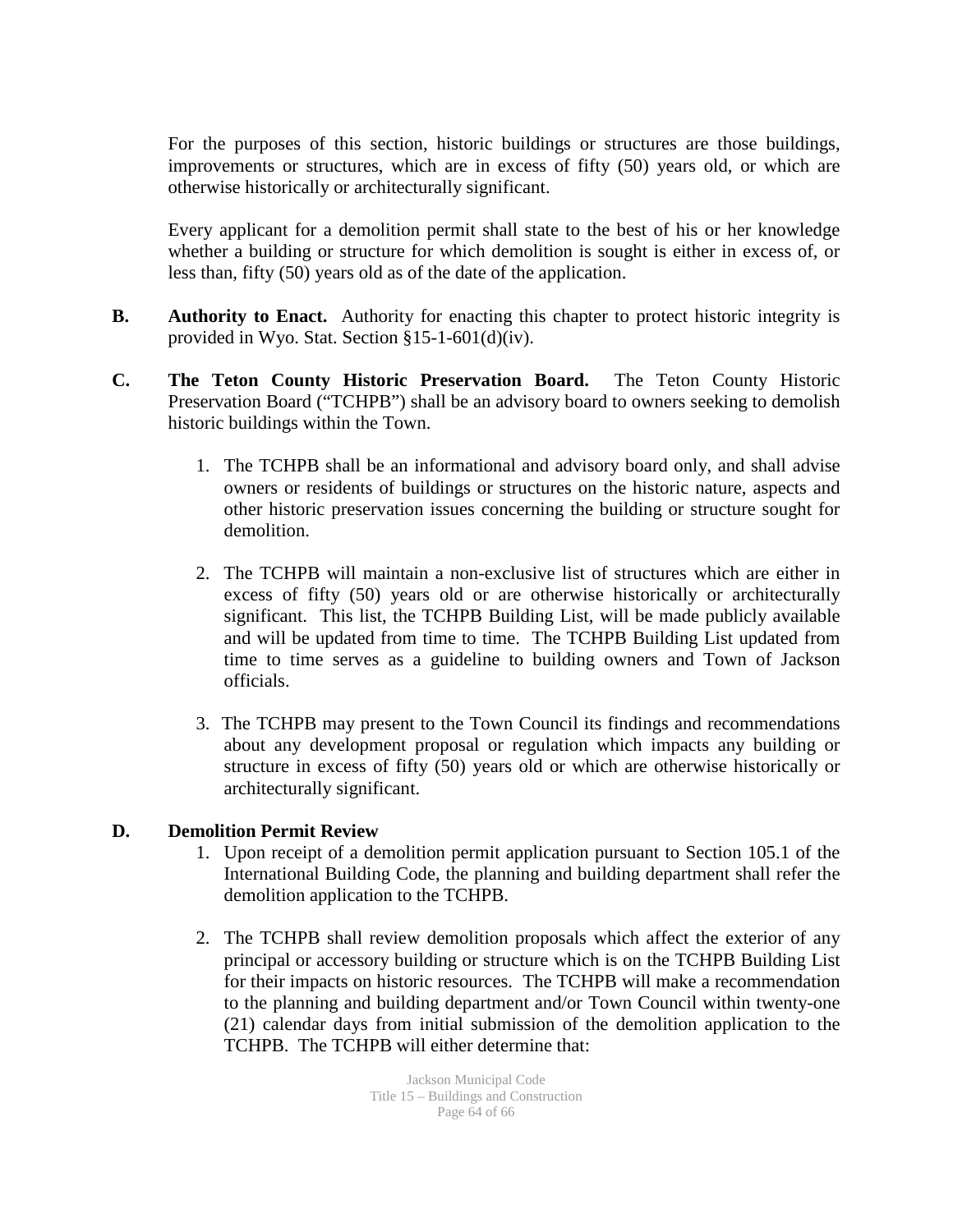A. The building or structure is not historically or architecturally significant, or

B. That the building or structure is historically or architecturally significant and recommend a ninety (90) day stay in the issuance of a demolition permit for public comment and in order for the applicant, the TCHPB and other interested parties to explore alternatives to demolition. The TCHPB shall cite the historic preservation principles upon which it is relying to make its comments or recommendations regarding the impact of such demolition on historic preservation.

- 3. All demolition permit applicants pertaining to historic buildings or structures may meet with the TCHPB, or a sub-committee thereof, to discuss the impacts of demolition on historic resources. A meeting will be scheduled during the initial twenty-one (21) day review period on applicant's request.
- 4. In the event the TCHPB does not make a recommendation to the planning and building department and/or Town Council within twenty-one (21) calendar days from initial submission of the demolition application, the Town will assume that the TCHPB does not have a formal recommendation, and the application shall proceed through the regular permitting process.

(Ord. 888 § 1, 2008.)

### **15.38.30 Priority of Ordinances**

In the event any of the adopted ordinances of the Town as codified in this code as of the date of the adoption of the ordinance codified in this section conflict with any other sections of the Town of Jackson Municipal Code, the most restrictive shall apply. (Ord. 888 § 1, 2008.)

### **15.38.40 Penalty**

- A. It is a misdemeanor for any person to violate any provisions of this chapter.
- B. Except as provided in specific sections in this chapter, every person convicted of a misdemeanor for a violation of any of the provisions of this chapter shall be punished in accordance with the provisions of Section 1.12.010 of this code.

(Ord. 888 § 1, 2008.)

Jackson Municipal Code Title 15 – Buildings and Construction Page 65 of 66